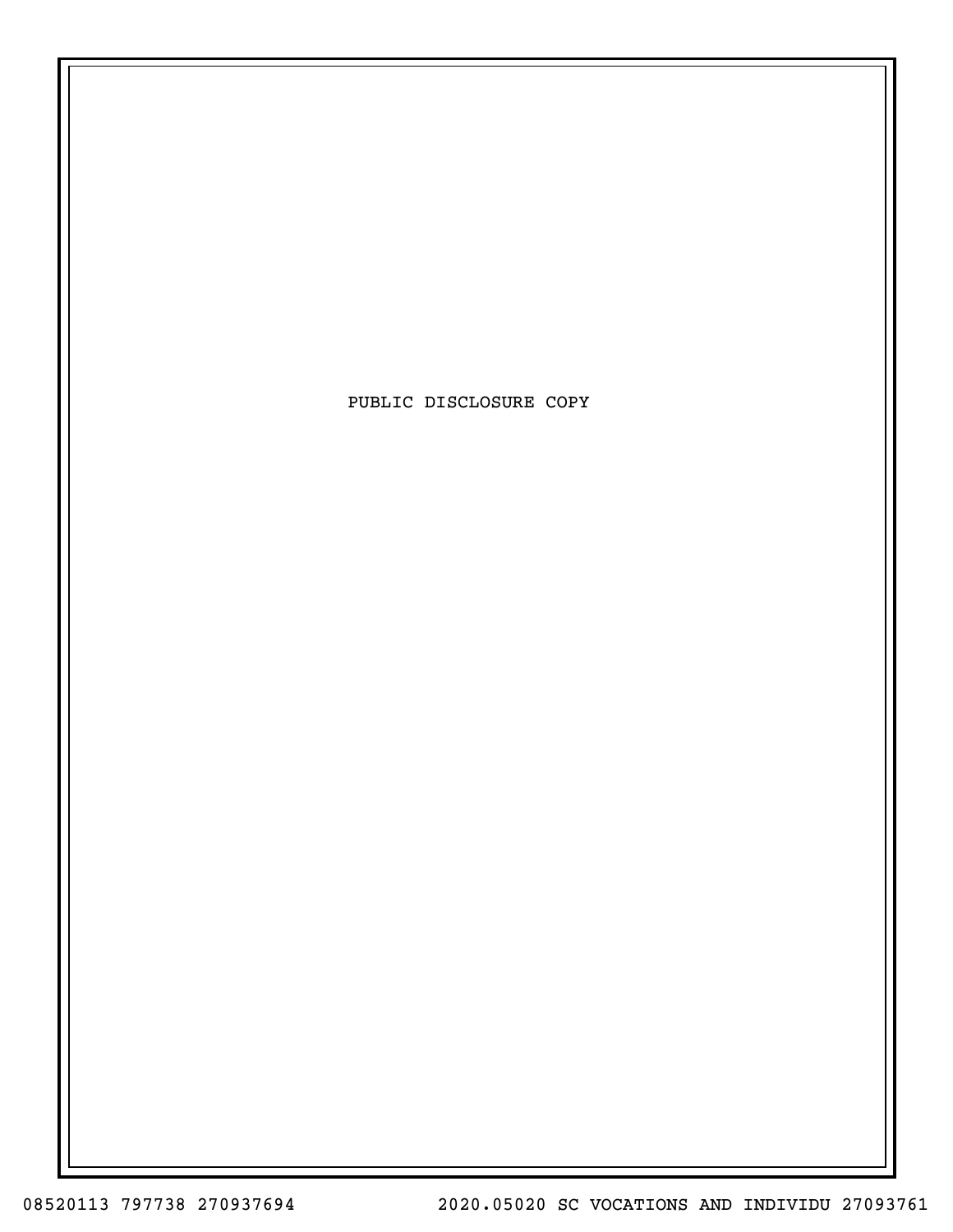|                                            |                                                   |                                                                                                                                             |            |                                   |                                                                        |               |            | <b>Return of Organization Exempt From Income Tax</b>                        |                         |                                                           |
|--------------------------------------------|---------------------------------------------------|---------------------------------------------------------------------------------------------------------------------------------------------|------------|-----------------------------------|------------------------------------------------------------------------|---------------|------------|-----------------------------------------------------------------------------|-------------------------|-----------------------------------------------------------|
| Form 990                                   |                                                   | Under section 501(c), 527, or 4947(a)(1) of the Internal Revenue Code (except private foundations)                                          |            |                                   |                                                                        |               |            |                                                                             |                         |                                                           |
| Department of the Treasury                 |                                                   |                                                                                                                                             |            |                                   |                                                                        |               |            | Do not enter social security numbers on this form as it may be made public. |                         | <b>Open to Public</b>                                     |
| Internal Revenue Service                   |                                                   |                                                                                                                                             |            |                                   | Go to www.irs.gov/Form990 for instructions and the latest information. |               |            |                                                                             |                         | Inspection                                                |
|                                            |                                                   | A For the 2020 calendar year, or tax year beginning                                                                                         |            | JUL 1, 2020                       |                                                                        |               |            | and ending JUN 30, 2021                                                     |                         |                                                           |
| Check if<br>applicable:                    |                                                   | C Name of organization                                                                                                                      |            |                                   |                                                                        |               |            | D Employer identification number                                            |                         |                                                           |
| Address                                    |                                                   |                                                                                                                                             |            |                                   |                                                                        |               |            |                                                                             |                         |                                                           |
| change<br>Name                             |                                                   | SC VOCATIONS AND INDIVIDUAL ADVANCEMENT                                                                                                     |            |                                   |                                                                        |               |            |                                                                             |                         |                                                           |
| change<br>Initial                          |                                                   | Doing business as                                                                                                                           |            |                                   |                                                                        |               |            |                                                                             | 27-0937694              |                                                           |
| return<br>Final                            |                                                   | Number and street (or P.O. box if mail is not delivered to street address)                                                                  |            |                                   |                                                                        |               | Room/suite | E Telephone number                                                          |                         |                                                           |
| return/<br>termin-                         |                                                   | 115 HAYWOOD RD                                                                                                                              |            |                                   |                                                                        |               |            |                                                                             | $864 - 351 - 0104$      |                                                           |
| ated<br>Amended                            |                                                   | City or town, state or province, country, and ZIP or foreign postal code                                                                    |            |                                   |                                                                        |               |            | G Gross receipts \$                                                         |                         | 1,809,333.                                                |
| return<br> Applica-                        |                                                   | GREENVILLE, SC                                                                                                                              | 29607      |                                   |                                                                        |               |            | H(a) Is this a group return                                                 |                         |                                                           |
| tion<br>pending                            |                                                   | F Name and address of principal officer: PATRICK MICHAELS                                                                                   |            |                                   |                                                                        |               |            |                                                                             | for subordinates?       | $\sqrt{}$ Yes $\sqrt{}$ X $\sqrt{}$ No                    |
|                                            |                                                   | SAME AS C ABOVE                                                                                                                             |            |                                   |                                                                        |               |            | $H(b)$ Are all subordinates included? $\Box$ Yes                            |                         |                                                           |
|                                            | Tax-exempt status: $\boxed{\mathbf{X}}$ 501(c)(3) |                                                                                                                                             | $501(c)$ ( | $\blacktriangleleft$ (insert no.) |                                                                        | 4947(a)(1) or | 527        |                                                                             |                         | If "No," attach a list. See instructions                  |
|                                            |                                                   | J Website: WWW.GOODWILLSC.ORG                                                                                                               |            |                                   |                                                                        |               |            | $H(c)$ Group exemption number $\blacktriangleright$                         |                         |                                                           |
| Part I                                     | <b>Summary</b>                                    | K Form of organization: X Corporation                                                                                                       | Trust      | Association                       | Other $\blacktriangleright$                                            |               |            |                                                                             |                         | L Year of formation: $2009$ M State of legal domicile: SC |
|                                            |                                                   |                                                                                                                                             |            |                                   |                                                                        |               |            |                                                                             |                         |                                                           |
| 1.                                         |                                                   | Briefly describe the organization's mission or most significant activities: HELPING INDIVIDUALS WITH                                        |            |                                   |                                                                        |               |            |                                                                             |                         |                                                           |
|                                            |                                                   | DISABILITIES ACHIEVE INDEPENDENCE THROUGH EMPLOYMENT & TRAINING.                                                                            |            |                                   |                                                                        |               |            |                                                                             |                         |                                                           |
|                                            |                                                   |                                                                                                                                             |            |                                   |                                                                        |               |            |                                                                             |                         |                                                           |
| 2                                          |                                                   | Check this box $\blacktriangleright$ $\Box$ if the organization discontinued its operations or disposed of more than 25% of its net assets. |            |                                   |                                                                        |               |            |                                                                             |                         |                                                           |
| з                                          |                                                   | Number of voting members of the governing body (Part VI, line 1a)                                                                           |            |                                   |                                                                        |               |            |                                                                             | 3                       |                                                           |
| 4                                          |                                                   |                                                                                                                                             |            |                                   |                                                                        |               |            |                                                                             | $\overline{\mathbf{4}}$ |                                                           |
| 5                                          |                                                   |                                                                                                                                             |            |                                   |                                                                        |               |            |                                                                             | $\overline{\mathbf{5}}$ |                                                           |
|                                            |                                                   |                                                                                                                                             |            |                                   |                                                                        |               |            |                                                                             | $\bf{6}$                |                                                           |
|                                            |                                                   |                                                                                                                                             |            |                                   |                                                                        |               |            |                                                                             | 7a                      |                                                           |
| Activities & Governance                    |                                                   |                                                                                                                                             |            |                                   |                                                                        |               |            |                                                                             | 7b                      |                                                           |
|                                            |                                                   |                                                                                                                                             |            |                                   |                                                                        |               |            | <b>Prior Year</b>                                                           |                         | <b>Current Year</b>                                       |
| 8                                          |                                                   | Contributions and grants (Part VIII, line 1h)                                                                                               |            |                                   |                                                                        |               |            |                                                                             | 0.                      |                                                           |
| 9                                          |                                                   | Program service revenue (Part VIII, line 2g)                                                                                                |            |                                   |                                                                        |               |            | 1,366,790.                                                                  |                         |                                                           |
| 10                                         |                                                   |                                                                                                                                             |            |                                   |                                                                        |               |            |                                                                             | 0.                      |                                                           |
| 11                                         |                                                   | Other revenue (Part VIII, column (A), lines 5, 6d, 8c, 9c, 10c, and 11e)                                                                    |            |                                   |                                                                        |               |            |                                                                             | $\overline{0}$ .        |                                                           |
| 12                                         |                                                   | Total revenue - add lines 8 through 11 (must equal Part VIII, column (A), line 12)                                                          |            |                                   |                                                                        |               |            | 1,366,790.                                                                  |                         |                                                           |
| 13                                         |                                                   | Grants and similar amounts paid (Part IX, column (A), lines 1-3)                                                                            |            |                                   |                                                                        |               |            |                                                                             | 0.                      |                                                           |
| 14                                         |                                                   | Benefits paid to or for members (Part IX, column (A), line 4)                                                                               |            |                                   |                                                                        |               |            |                                                                             | 0.                      |                                                           |
| 15                                         |                                                   | Salaries, other compensation, employee benefits (Part IX, column (A), lines 5-10)                                                           |            |                                   |                                                                        |               |            | 928, 430.                                                                   |                         |                                                           |
| Revenue                                    |                                                   |                                                                                                                                             |            |                                   |                                                                        |               |            |                                                                             | $\mathbf 0$ .           | 157, 362.<br>1,651,971.<br>1,809,333.<br>984,384.         |
|                                            |                                                   | <b>b</b> Total fundraising expenses (Part IX, column (D), line 25)                                                                          |            |                                   |                                                                        |               | $0$ .      |                                                                             |                         |                                                           |
| 17                                         |                                                   |                                                                                                                                             |            |                                   |                                                                        |               |            | 209,924.                                                                    |                         |                                                           |
| 18                                         |                                                   | Total expenses. Add lines 13-17 (must equal Part IX, column (A), line 25)                                                                   |            |                                   |                                                                        |               |            | $\overline{1,138,354}$ .                                                    |                         |                                                           |
| Expenses<br>19                             |                                                   | Revenue less expenses. Subtract line 18 from line 12                                                                                        |            |                                   |                                                                        |               |            | 228,436.                                                                    |                         | 286, 337.<br>1,270,721.<br>$\overline{5}38,612.$          |
|                                            |                                                   |                                                                                                                                             |            |                                   |                                                                        |               |            | <b>Beginning of Current Year</b>                                            |                         | <b>End of Year</b>                                        |
| 20                                         |                                                   | Total assets (Part X, line 16)                                                                                                              |            |                                   |                                                                        |               |            | 1,295,640.                                                                  |                         | 1,982,078.                                                |
| Net Assets or<br>Fund Balances<br>21<br>22 |                                                   | Total liabilities (Part X, line 26)                                                                                                         |            |                                   |                                                                        |               |            | 207,319.<br>1,088,321.                                                      |                         | 355, 145.<br>1,626,933.                                   |

| Signature of officer<br>Date<br>Sign<br>PATRICK MICHAELS, DIRECTOR/CEO OF GOODWILL<br>Here<br>Type or print name and title        |                              |
|-----------------------------------------------------------------------------------------------------------------------------------|------------------------------|
| Date<br>Check<br>Preparer's signature<br>Print/Type preparer's name<br>$01/13/22$ self-employed<br>AMY BIBBY<br>AMY BIBBY<br>Paid | <b>PTIN</b><br>P00445891     |
| $1$ Firm's EIN $\triangleright$ 56 - 0747981<br>DIXON HUGHES GOODMAN LLP<br>Preparer<br>Firm's name $\blacktriangleright$         |                              |
| 500 RIDGEFIELD COURT<br>Use Only<br>Firm's address                                                                                |                              |
| Phone no. $(828)$ $254 - 2254$<br>ASHEVILLE, NC 28806                                                                             |                              |
| $\overline{\texttt{X}}$<br>May the IRS discuss this return with the preparer shown above? See instructions                        | Yes<br><b>No</b><br>$\cdots$ |

032001 12-23-20 LHA **For Paperwork Reduction Act Notice, see the separate instructions. Form 990 (2020)** 

**990**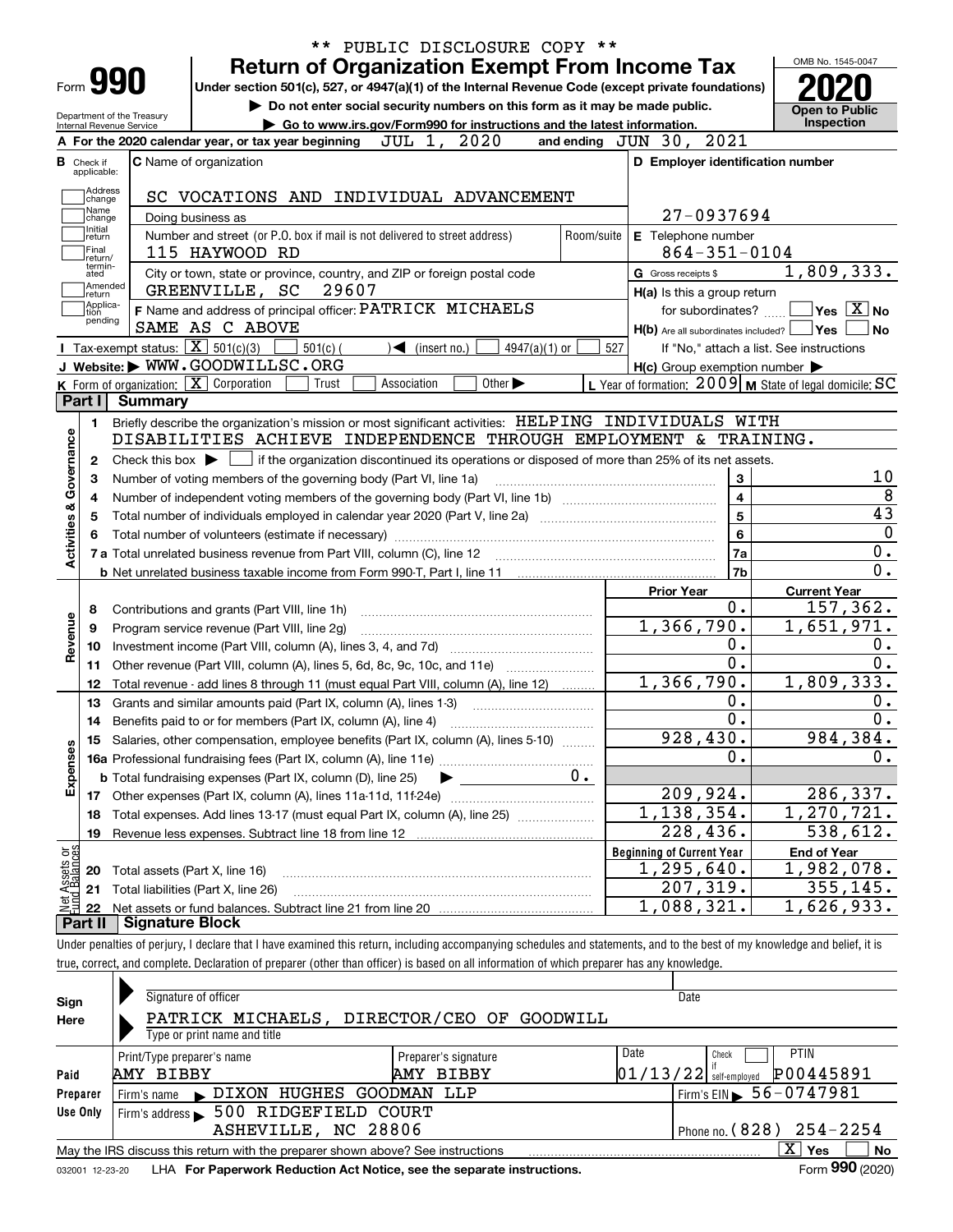|              | 27-0937694<br>SC VOCATIONS AND INDIVIDUAL ADVANCEMENT<br>Page 2<br>Form 990 (2020)<br><b>Statement of Program Service Accomplishments</b><br>Part III                                                                                                                                                                                              |
|--------------|----------------------------------------------------------------------------------------------------------------------------------------------------------------------------------------------------------------------------------------------------------------------------------------------------------------------------------------------------|
|              |                                                                                                                                                                                                                                                                                                                                                    |
| 1            | Briefly describe the organization's mission:                                                                                                                                                                                                                                                                                                       |
|              | THE MISSION OF SC VOCATIONS AND INDIVIDUAL ADVANCEMENT, INC IS TO                                                                                                                                                                                                                                                                                  |
|              | SERVE INDIVIDUALS WITH DISABILITIES, HELPING THEM TO ACHIEVE                                                                                                                                                                                                                                                                                       |
|              | INDEPENDENCE AND SELF-SUFFICIENCY THROUGH EMPLOYMENT AND TRAINING.                                                                                                                                                                                                                                                                                 |
|              |                                                                                                                                                                                                                                                                                                                                                    |
| $\mathbf{2}$ | Did the organization undertake any significant program services during the year which were not listed on the                                                                                                                                                                                                                                       |
|              | $\sqrt{\ }$ Yes $\sqrt{\ \text{X}}$ No<br>prior Form 990 or 990-EZ?                                                                                                                                                                                                                                                                                |
|              | If "Yes," describe these new services on Schedule O.                                                                                                                                                                                                                                                                                               |
| 3            | $\sqrt{}$ Yes $\sqrt{}$ X $\sqrt{}$ No<br>Did the organization cease conducting, or make significant changes in how it conducts, any program services?                                                                                                                                                                                             |
|              | If "Yes," describe these changes on Schedule O.                                                                                                                                                                                                                                                                                                    |
| 4            | Describe the organization's program service accomplishments for each of its three largest program services, as measured by expenses.                                                                                                                                                                                                               |
|              | Section 501(c)(3) and 501(c)(4) organizations are required to report the amount of grants and allocations to others, the total expenses, and                                                                                                                                                                                                       |
|              | revenue, if any, for each program service reported.                                                                                                                                                                                                                                                                                                |
| 4a           | $_{\rm \odot}$ ) (Expenses \$ $_{\rm \odot}$ $_{\rm \ddot}$ $_{\rm \ddot}$ $_{\rm \ddot}$ $_{\rm \ddot}$ $_{\rm \ddot}$ $_{\rm \ddot}$ $_{\rm \ddot}$ $_{\rm \ddot}$ $_{\rm \ddot}$ $_{\rm \ddot}$ $_{\rm \ddot}$ $_{\rm \ddot}$ $_{\rm \ddot}$ $_{\rm \ddot}$ $_{\rm \ddot}$ $_{\rm \ddot}$ $_{\rm \ddot}$ $_{\rm \ddot}$ $_{\rm \ddot$<br>(Code: |
|              | SOUTH CAROLINA VOCATIONS & INDIVIDUAL ADVANCEMENT (SCVIA), IS A                                                                                                                                                                                                                                                                                    |
|              | NON-PROFIT ORGANIZATION MANAGED BY GOODWILL INDUSTRIES OF                                                                                                                                                                                                                                                                                          |
|              | UPSTATE/MIDLANDS SOUTH CAROLINA (GIUMSC). FOUNDED IN 2009, SCVIA                                                                                                                                                                                                                                                                                   |
|              | PROVIDES HANDS-ON JOB SKILLS TRAINING AND EMPLOYMENT FOR INDIVIDUALS                                                                                                                                                                                                                                                                               |
|              | WITH DOCUMENTED DISABILITIES. SCVIA OFFERS COMPETITIVE WAGES AND                                                                                                                                                                                                                                                                                   |
|              | BENEFITS FOR SCVIA PARTICIPANTS WHILE THEY ARE RECEIVING TRAINING TO                                                                                                                                                                                                                                                                               |
|              | MEET PROSPECTIVE EMPLOYERS' NEEDS, LEADING TO GREATER FINANCIAL                                                                                                                                                                                                                                                                                    |
|              | INDEPENDENCE FOR SCVIA PARTICIPANTS WHILE BEING TRAINED TO MEET                                                                                                                                                                                                                                                                                    |
|              | PROSPECTIVE EMPLOYERS' NEEDS. LONGER TERM, OUR PROGRAM ALLOWS SCVIA                                                                                                                                                                                                                                                                                |
|              | PARTICIPANTS TO OBTAIN ADDITIONAL JOB SKILLS AND A HIGHER QUALITY OF                                                                                                                                                                                                                                                                               |
|              | LIFE AS THEY PROGRESS IN THE JOB MARKET.                                                                                                                                                                                                                                                                                                           |
|              |                                                                                                                                                                                                                                                                                                                                                    |
| 4b           |                                                                                                                                                                                                                                                                                                                                                    |
|              |                                                                                                                                                                                                                                                                                                                                                    |
|              |                                                                                                                                                                                                                                                                                                                                                    |
|              |                                                                                                                                                                                                                                                                                                                                                    |
|              |                                                                                                                                                                                                                                                                                                                                                    |
|              |                                                                                                                                                                                                                                                                                                                                                    |
|              |                                                                                                                                                                                                                                                                                                                                                    |
|              |                                                                                                                                                                                                                                                                                                                                                    |
|              |                                                                                                                                                                                                                                                                                                                                                    |
|              |                                                                                                                                                                                                                                                                                                                                                    |
|              |                                                                                                                                                                                                                                                                                                                                                    |
|              |                                                                                                                                                                                                                                                                                                                                                    |
| 4c           | (Code: ) (Expenses \$<br>$\blacksquare$ including grants of \$                                                                                                                                                                                                                                                                                     |
|              |                                                                                                                                                                                                                                                                                                                                                    |
|              |                                                                                                                                                                                                                                                                                                                                                    |
|              |                                                                                                                                                                                                                                                                                                                                                    |
|              |                                                                                                                                                                                                                                                                                                                                                    |
|              |                                                                                                                                                                                                                                                                                                                                                    |
|              |                                                                                                                                                                                                                                                                                                                                                    |
|              |                                                                                                                                                                                                                                                                                                                                                    |
|              |                                                                                                                                                                                                                                                                                                                                                    |
|              |                                                                                                                                                                                                                                                                                                                                                    |
|              |                                                                                                                                                                                                                                                                                                                                                    |
|              |                                                                                                                                                                                                                                                                                                                                                    |
|              |                                                                                                                                                                                                                                                                                                                                                    |
| 4d           | Other program services (Describe on Schedule O.)                                                                                                                                                                                                                                                                                                   |
|              | (Expenses \$<br>(Revenue \$<br>including grants of \$                                                                                                                                                                                                                                                                                              |
| 4е           | 1,270,721.<br>Total program service expenses                                                                                                                                                                                                                                                                                                       |
|              | Form 990 (2020)<br>032002 12-23-20                                                                                                                                                                                                                                                                                                                 |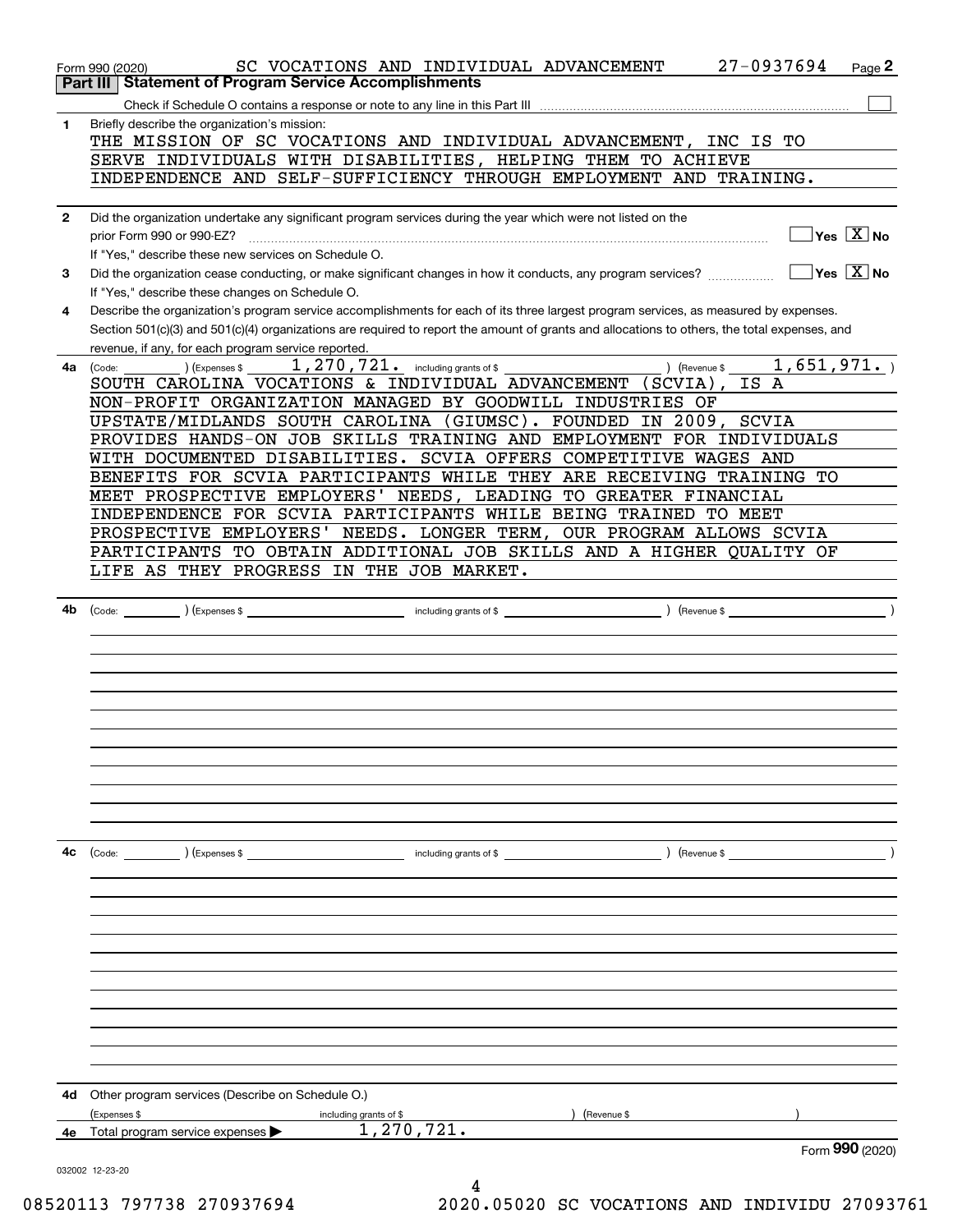|  | Form 990 (2020) |
|--|-----------------|

|     |                                                                                                                                  |                 | Yes   No                |                      |
|-----|----------------------------------------------------------------------------------------------------------------------------------|-----------------|-------------------------|----------------------|
| 1   | Is the organization described in section $501(c)(3)$ or $4947(a)(1)$ (other than a private foundation)?                          |                 |                         |                      |
|     |                                                                                                                                  | 1.              | X                       |                      |
| 2   |                                                                                                                                  | $\overline{2}$  | $\overline{\mathbf{x}}$ |                      |
| 3   | Did the organization engage in direct or indirect political campaign activities on behalf of or in opposition to candidates for  |                 |                         |                      |
|     |                                                                                                                                  | 3               |                         | x                    |
| 4   | Section 501(c)(3) organizations. Did the organization engage in lobbying activities, or have a section 501(h) election in effect |                 |                         |                      |
|     |                                                                                                                                  | 4               |                         | X                    |
| 5   | Is the organization a section 501(c)(4), 501(c)(5), or 501(c)(6) organization that receives membership dues, assessments, or     |                 |                         |                      |
|     |                                                                                                                                  | 5               |                         | X                    |
| 6   | Did the organization maintain any donor advised funds or any similar funds or accounts for which donors have the right to        |                 |                         | X                    |
|     | provide advice on the distribution or investment of amounts in such funds or accounts? If "Yes," complete Schedule D, Part I     | 6               |                         |                      |
| 7   | Did the organization receive or hold a conservation easement, including easements to preserve open space,                        | $\overline{7}$  |                         | X                    |
|     | Did the organization maintain collections of works of art, historical treasures, or other similar assets? If "Yes," complete     |                 |                         |                      |
| 8   |                                                                                                                                  | 8               |                         | X                    |
| 9   | Did the organization report an amount in Part X, line 21, for escrow or custodial account liability, serve as a custodian for    |                 |                         |                      |
|     | amounts not listed in Part X; or provide credit counseling, debt management, credit repair, or debt negotiation services?        |                 |                         |                      |
|     |                                                                                                                                  | 9               |                         | X                    |
| 10  | Did the organization, directly or through a related organization, hold assets in donor-restricted endowments                     |                 |                         |                      |
|     |                                                                                                                                  | 10              |                         | х                    |
| 11  | If the organization's answer to any of the following questions is "Yes," then complete Schedule D, Parts VI, VII, VIII, IX, or X |                 |                         |                      |
|     | as applicable.                                                                                                                   |                 |                         |                      |
| a   | Did the organization report an amount for land, buildings, and equipment in Part X, line 10? If "Yes," complete Schedule D,      |                 |                         |                      |
|     |                                                                                                                                  | 11a             | X                       |                      |
| b   | Did the organization report an amount for investments - other securities in Part X, line 12, that is 5% or more of its total     |                 |                         |                      |
|     |                                                                                                                                  | 11 <sub>b</sub> |                         | x                    |
|     | Did the organization report an amount for investments - program related in Part X, line 13, that is 5% or more of its total      |                 |                         |                      |
|     |                                                                                                                                  | 11c             |                         | x                    |
|     | d Did the organization report an amount for other assets in Part X, line 15, that is 5% or more of its total assets reported in  |                 |                         |                      |
|     |                                                                                                                                  | 11d             |                         | X                    |
|     | e Did the organization report an amount for other liabilities in Part X, line 25? If "Yes," complete Schedule D, Part X          | 11e             | X                       |                      |
| f   | Did the organization's separate or consolidated financial statements for the tax year include a footnote that addresses          |                 |                         |                      |
|     | the organization's liability for uncertain tax positions under FIN 48 (ASC 740)? If "Yes," complete Schedule D, Part X           | 11f             | X                       |                      |
|     | 12a Did the organization obtain separate, independent audited financial statements for the tax year? If "Yes," complete          |                 |                         |                      |
|     |                                                                                                                                  | 12a             |                         | x                    |
|     | <b>b</b> Was the organization included in consolidated, independent audited financial statements for the tax year?               |                 |                         |                      |
|     | If "Yes," and if the organization answered "No" to line 12a, then completing Schedule D, Parts XI and XII is optional            | 12 <sub>b</sub> | Y<br>▵                  |                      |
| 13  |                                                                                                                                  | 13              |                         | X                    |
| 14a | Did the organization maintain an office, employees, or agents outside of the United States?                                      | 14a             |                         | $\mathbf X$          |
| b   | Did the organization have aggregate revenues or expenses of more than \$10,000 from grantmaking, fundraising, business,          |                 |                         |                      |
|     | investment, and program service activities outside the United States, or aggregate foreign investments valued at \$100,000       |                 |                         |                      |
|     |                                                                                                                                  | 14b             |                         | X                    |
| 15  | Did the organization report on Part IX, column (A), line 3, more than \$5,000 of grants or other assistance to or for any        |                 |                         |                      |
|     |                                                                                                                                  | 15              |                         | X                    |
| 16  | Did the organization report on Part IX, column (A), line 3, more than \$5,000 of aggregate grants or other assistance to         |                 |                         |                      |
|     |                                                                                                                                  | 16              |                         | X                    |
| 17  | Did the organization report a total of more than \$15,000 of expenses for professional fundraising services on Part IX,          |                 |                         |                      |
|     |                                                                                                                                  | 17              |                         | X                    |
| 18  | Did the organization report more than \$15,000 total of fundraising event gross income and contributions on Part VIII, lines     |                 |                         |                      |
|     |                                                                                                                                  | 18              |                         | X                    |
| 19  | Did the organization report more than \$15,000 of gross income from gaming activities on Part VIII, line 9a? If "Yes."           |                 |                         |                      |
|     |                                                                                                                                  | 19              |                         | х                    |
| 20a |                                                                                                                                  | 20a             |                         | X                    |
|     | b If "Yes" to line 20a, did the organization attach a copy of its audited financial statements to this return?                   | 20 <sub>b</sub> |                         |                      |
| 21  | Did the organization report more than \$5,000 of grants or other assistance to any domestic organization or                      |                 |                         |                      |
|     |                                                                                                                                  | 21              |                         | x<br>Form 990 (2020) |
|     | 032003 12-23-20                                                                                                                  |                 |                         |                      |

5

032003 12-23-20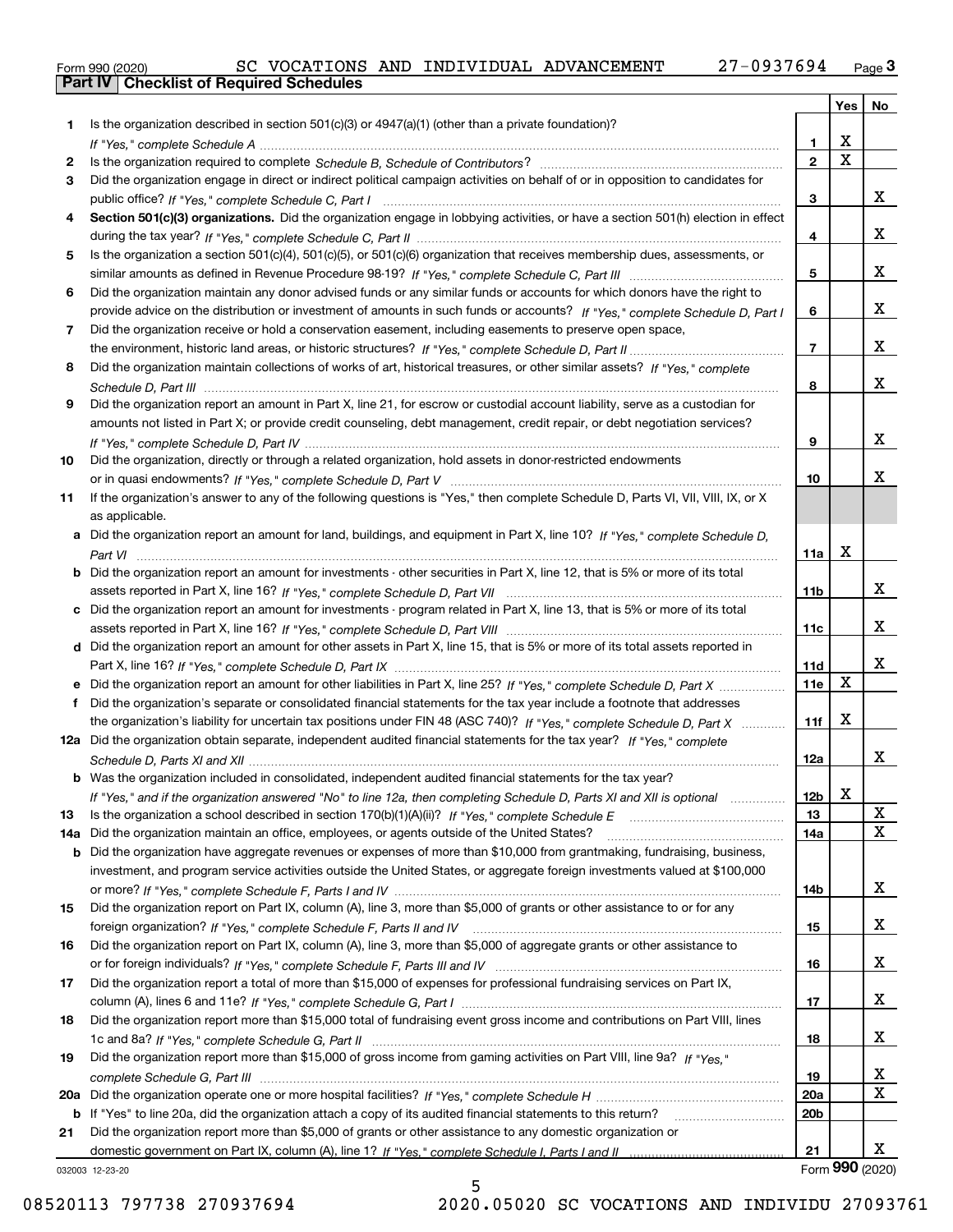*(continued)*

|               |                                                                                                                                                                                                                                |                 | Yes | No               |
|---------------|--------------------------------------------------------------------------------------------------------------------------------------------------------------------------------------------------------------------------------|-----------------|-----|------------------|
| 22            | Did the organization report more than \$5,000 of grants or other assistance to or for domestic individuals on                                                                                                                  |                 |     |                  |
|               |                                                                                                                                                                                                                                | 22              |     | x                |
| 23            | Did the organization answer "Yes" to Part VII, Section A, line 3, 4, or 5 about compensation of the organization's current                                                                                                     |                 |     |                  |
|               | and former officers, directors, trustees, key employees, and highest compensated employees? If "Yes," complete                                                                                                                 |                 |     |                  |
|               |                                                                                                                                                                                                                                | 23              | x   |                  |
|               | 24a Did the organization have a tax-exempt bond issue with an outstanding principal amount of more than \$100,000 as of the                                                                                                    |                 |     |                  |
|               | last day of the year, that was issued after December 31, 2002? If "Yes," answer lines 24b through 24d and complete                                                                                                             |                 |     |                  |
|               |                                                                                                                                                                                                                                | 24a             |     | x                |
|               |                                                                                                                                                                                                                                | 24 <sub>b</sub> |     |                  |
|               | c Did the organization maintain an escrow account other than a refunding escrow at any time during the year to defease                                                                                                         |                 |     |                  |
|               | any tax-exempt bonds?                                                                                                                                                                                                          | 24c             |     |                  |
|               |                                                                                                                                                                                                                                | 24d             |     |                  |
|               | 25a Section 501(c)(3), 501(c)(4), and 501(c)(29) organizations. Did the organization engage in an excess benefit                                                                                                               |                 |     |                  |
|               |                                                                                                                                                                                                                                | 25a             |     | x                |
|               | b Is the organization aware that it engaged in an excess benefit transaction with a disqualified person in a prior year, and                                                                                                   |                 |     |                  |
|               | that the transaction has not been reported on any of the organization's prior Forms 990 or 990-EZ? If "Yes," complete                                                                                                          |                 |     |                  |
|               | Schedule L. Part I                                                                                                                                                                                                             | 25 <sub>b</sub> |     | x                |
| 26            | Did the organization report any amount on Part X, line 5 or 22, for receivables from or payables to any current                                                                                                                |                 |     |                  |
|               | or former officer, director, trustee, key employee, creator or founder, substantial contributor, or 35%                                                                                                                        |                 |     |                  |
|               | controlled entity or family member of any of these persons? If "Yes," complete Schedule L, Part II                                                                                                                             | 26              |     | x                |
| 27            | Did the organization provide a grant or other assistance to any current or former officer, director, trustee, key employee,                                                                                                    |                 |     |                  |
|               | creator or founder, substantial contributor or employee thereof, a grant selection committee member, or to a 35% controlled                                                                                                    |                 |     |                  |
|               |                                                                                                                                                                                                                                | 27              |     | x                |
|               | entity (including an employee thereof) or family member of any of these persons? If "Yes," complete Schedule L, Part III                                                                                                       |                 |     |                  |
| 28            | Was the organization a party to a business transaction with one of the following parties (see Schedule L, Part IV                                                                                                              |                 |     |                  |
|               | instructions, for applicable filing thresholds, conditions, and exceptions):                                                                                                                                                   |                 |     |                  |
|               | a A current or former officer, director, trustee, key employee, creator or founder, or substantial contributor? If                                                                                                             |                 |     |                  |
|               |                                                                                                                                                                                                                                | 28a             |     | x<br>$\mathbf X$ |
|               |                                                                                                                                                                                                                                | 28 <sub>b</sub> |     |                  |
|               | c A 35% controlled entity of one or more individuals and/or organizations described in lines 28a or 28b? If                                                                                                                    |                 |     |                  |
|               |                                                                                                                                                                                                                                | 28c             |     | x<br>X           |
| 29            |                                                                                                                                                                                                                                | 29              |     |                  |
| 30            | Did the organization receive contributions of art, historical treasures, or other similar assets, or qualified conservation                                                                                                    |                 |     |                  |
|               |                                                                                                                                                                                                                                | 30              |     | х                |
| 31            | Did the organization liquidate, terminate, or dissolve and cease operations? If "Yes," complete Schedule N, Part I                                                                                                             | 31              |     | X                |
| 32            | Did the organization sell, exchange, dispose of, or transfer more than 25% of its net assets? If "Yes," complete                                                                                                               |                 |     |                  |
|               |                                                                                                                                                                                                                                | 32              |     | х                |
| 33            | Did the organization own 100% of an entity disregarded as separate from the organization under Regulations                                                                                                                     |                 |     |                  |
|               |                                                                                                                                                                                                                                | 33              |     | x                |
| 34            | Was the organization related to any tax-exempt or taxable entity? If "Yes," complete Schedule R, Part II, III, or IV, and                                                                                                      |                 |     |                  |
|               |                                                                                                                                                                                                                                | 34              | х   |                  |
|               | 35a Did the organization have a controlled entity within the meaning of section 512(b)(13)?                                                                                                                                    | 35a             |     | x                |
|               | b If "Yes" to line 35a, did the organization receive any payment from or engage in any transaction with a controlled entity                                                                                                    |                 |     |                  |
|               |                                                                                                                                                                                                                                | 35 <sub>b</sub> |     |                  |
| 36            | Section 501(c)(3) organizations. Did the organization make any transfers to an exempt non-charitable related organization?                                                                                                     |                 |     |                  |
|               |                                                                                                                                                                                                                                | 36              |     | х                |
| 37            | Did the organization conduct more than 5% of its activities through an entity that is not a related organization                                                                                                               |                 |     |                  |
|               |                                                                                                                                                                                                                                | 37              |     | х                |
| 38            | Did the organization complete Schedule O and provide explanations in Schedule O for Part VI, lines 11b and 19?                                                                                                                 |                 |     |                  |
|               | Note: All Form 990 filers are required to complete Schedule O Martin Martin Martin Martin Martin Martin Martin Martin Martin Martin Martin Martin Martin Martin Martin Martin Martin Martin Martin Martin Martin Martin Martin | 38              | х   |                  |
| <b>Part V</b> | <b>Statements Regarding Other IRS Filings and Tax Compliance</b>                                                                                                                                                               |                 |     |                  |
|               | Check if Schedule O contains a response or note to any line in this Part V                                                                                                                                                     |                 |     |                  |
|               |                                                                                                                                                                                                                                |                 | Yes | No.              |
|               | 0<br>1a Enter the number reported in Box 3 of Form 1096. Enter -0- if not applicable<br>1a                                                                                                                                     |                 |     |                  |
|               | 0<br><b>b</b> Enter the number of Forms W-2G included in line 1a. Enter -0- if not applicable <i>manumumumum</i><br>1b                                                                                                         |                 |     |                  |
|               | c Did the organization comply with backup withholding rules for reportable payments to vendors and reportable gaming                                                                                                           |                 |     |                  |
|               | (gambling) winnings to prize winners?                                                                                                                                                                                          | 1c              | х   |                  |
|               | 032004 12-23-20                                                                                                                                                                                                                |                 |     | Form 990 (2020)  |
|               | 6                                                                                                                                                                                                                              |                 |     |                  |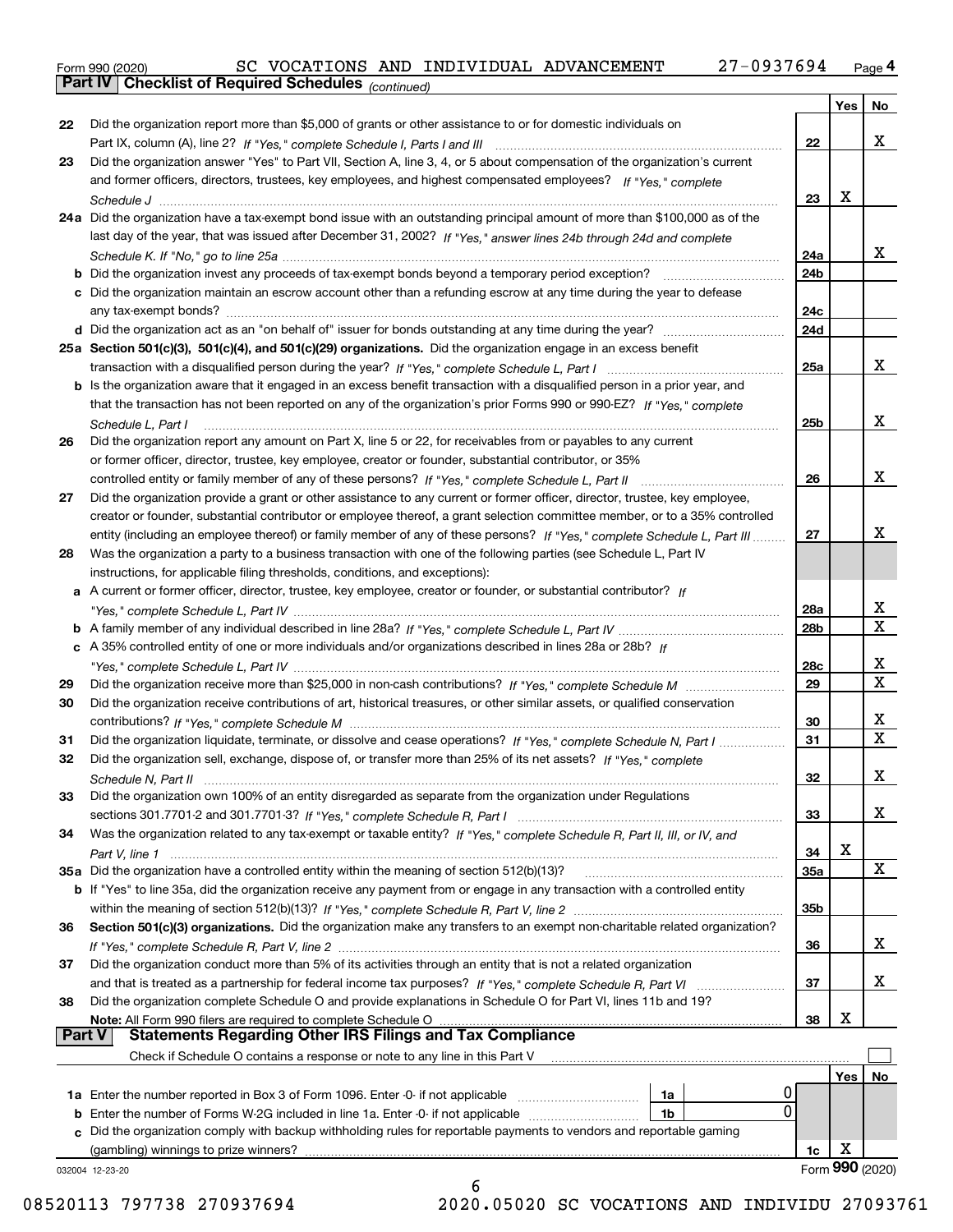|               | 27-0937694<br>SC VOCATIONS AND INDIVIDUAL ADVANCEMENT<br>Form 990 (2020)                                                                                                   |                |     | $_{\text{Page}}$ 5 |
|---------------|----------------------------------------------------------------------------------------------------------------------------------------------------------------------------|----------------|-----|--------------------|
| <b>Part V</b> | Statements Regarding Other IRS Filings and Tax Compliance (continued)                                                                                                      |                |     |                    |
|               |                                                                                                                                                                            |                | Yes | No                 |
|               | 2a Enter the number of employees reported on Form W-3, Transmittal of Wage and Tax Statements,                                                                             |                |     |                    |
|               | 43<br>filed for the calendar year ending with or within the year covered by this return<br>2a                                                                              |                |     |                    |
|               |                                                                                                                                                                            | 2b             | х   |                    |
|               |                                                                                                                                                                            |                |     |                    |
| За            | Did the organization have unrelated business gross income of \$1,000 or more during the year?                                                                              | 3a             |     | x                  |
|               |                                                                                                                                                                            | 3 <sub>b</sub> |     |                    |
|               | 4a At any time during the calendar year, did the organization have an interest in, or a signature or other authority over, a                                               |                |     |                    |
|               |                                                                                                                                                                            | 4a             |     | x                  |
|               | <b>b</b> If "Yes," enter the name of the foreign country $\blacktriangleright$                                                                                             |                |     |                    |
|               | See instructions for filing requirements for FinCEN Form 114, Report of Foreign Bank and Financial Accounts (FBAR).                                                        |                |     |                    |
| 5a            | Was the organization a party to a prohibited tax shelter transaction at any time during the tax year?                                                                      | 5а             |     | х                  |
| b             |                                                                                                                                                                            | 5 <sub>b</sub> |     | X                  |
| с             |                                                                                                                                                                            | 5c             |     |                    |
|               | 6a Does the organization have annual gross receipts that are normally greater than \$100,000, and did the organization solicit                                             |                |     |                    |
|               | any contributions that were not tax deductible as charitable contributions?                                                                                                | 6a             |     | x                  |
|               | <b>b</b> If "Yes," did the organization include with every solicitation an express statement that such contributions or gifts                                              |                |     |                    |
|               | were not tax deductible?                                                                                                                                                   | 6b             |     |                    |
| 7             | Organizations that may receive deductible contributions under section 170(c).                                                                                              |                |     |                    |
| а             | Did the organization receive a payment in excess of \$75 made partly as a contribution and partly for goods and services provided to the payor?                            | 7a             |     | x                  |
| b             | If "Yes," did the organization notify the donor of the value of the goods or services provided?                                                                            | 7b             |     |                    |
| с             | Did the organization sell, exchange, or otherwise dispose of tangible personal property for which it was required                                                          |                |     |                    |
|               |                                                                                                                                                                            | 7c             |     | х                  |
|               | 7d<br>d If "Yes," indicate the number of Forms 8282 filed during the year [11,111] The set response to the number of Forms 8282 filed during the year                      |                |     |                    |
| е             |                                                                                                                                                                            | 7e             |     | х                  |
| f             | Did the organization, during the year, pay premiums, directly or indirectly, on a personal benefit contract?                                                               | 7f             |     | X                  |
| g             | If the organization received a contribution of qualified intellectual property, did the organization file Form 8899 as required?                                           | 7g             |     |                    |
| h             | If the organization received a contribution of cars, boats, airplanes, or other vehicles, did the organization file a Form 1098-C?                                         | 7h             |     |                    |
| 8             | Sponsoring organizations maintaining donor advised funds. Did a donor advised fund maintained by the                                                                       |                |     |                    |
|               | sponsoring organization have excess business holdings at any time during the year?                                                                                         | 8              |     |                    |
| 9             | Sponsoring organizations maintaining donor advised funds.                                                                                                                  |                |     |                    |
| а             | Did the sponsoring organization make any taxable distributions under section 4966?                                                                                         | 9а             |     |                    |
| b             | Did the sponsoring organization make a distribution to a donor, donor advisor, or related person?                                                                          | 9b             |     |                    |
| 10            | Section 501(c)(7) organizations. Enter:                                                                                                                                    |                |     |                    |
|               | 10a<br>a Initiation fees and capital contributions included on Part VIII, line 12 [111] [11] [11] Initiation fees and capital contributions included on Part VIII, line 12 |                |     |                    |
|               | 10 <sub>b</sub><br>Gross receipts, included on Form 990, Part VIII, line 12, for public use of club facilities                                                             |                |     |                    |
| 11            | Section 501(c)(12) organizations. Enter:                                                                                                                                   |                |     |                    |
| a             | Gross income from members or shareholders<br>11a                                                                                                                           |                |     |                    |
| b             | Gross income from other sources (Do not net amounts due or paid to other sources against                                                                                   |                |     |                    |
|               | 11b                                                                                                                                                                        |                |     |                    |
|               | 12a Section 4947(a)(1) non-exempt charitable trusts. Is the organization filing Form 990 in lieu of Form 1041?                                                             | 12a            |     |                    |
|               | 12 <sub>b</sub><br><b>b</b> If "Yes," enter the amount of tax-exempt interest received or accrued during the year                                                          |                |     |                    |
| 13            | Section 501(c)(29) qualified nonprofit health insurance issuers.                                                                                                           |                |     |                    |
| a             | Is the organization licensed to issue qualified health plans in more than one state?                                                                                       | 13a            |     |                    |
|               | Note: See the instructions for additional information the organization must report on Schedule O.                                                                          |                |     |                    |
| b             | Enter the amount of reserves the organization is required to maintain by the states in which the                                                                           |                |     |                    |
|               | 13 <sub>b</sub>                                                                                                                                                            |                |     |                    |
|               | 13c                                                                                                                                                                        |                |     |                    |
| 14a           | Did the organization receive any payments for indoor tanning services during the tax year?                                                                                 | 14a            |     | x                  |
|               | <b>b</b> If "Yes," has it filed a Form 720 to report these payments? If "No," provide an explanation on Schedule O                                                         | 14b            |     |                    |
| 15            | Is the organization subject to the section 4960 tax on payment(s) of more than \$1,000,000 in remuneration or                                                              |                |     |                    |
|               |                                                                                                                                                                            | 15             |     | х                  |
|               | If "Yes," see instructions and file Form 4720, Schedule N.                                                                                                                 |                |     |                    |
| 16            | Is the organization an educational institution subject to the section 4968 excise tax on net investment income?                                                            | 16             |     | х                  |
|               | If "Yes," complete Form 4720, Schedule O.                                                                                                                                  |                |     |                    |

Form (2020) **990**

032005 12-23-20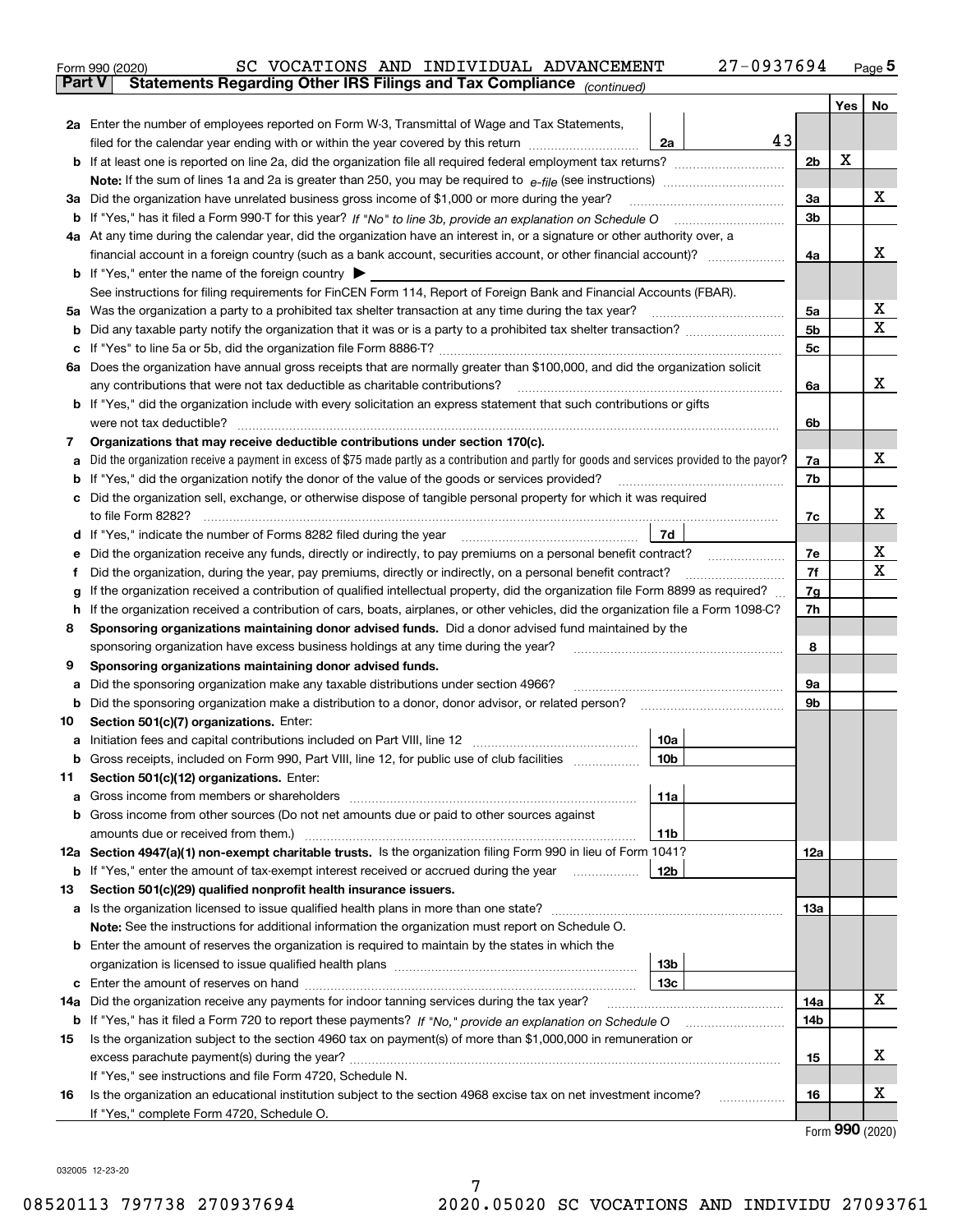|  | Form 990 (2020) |
|--|-----------------|
|  |                 |

SC VOCATIONS AND INDIVIDUAL ADVANCEMENT 27-0937694

*For each "Yes" response to lines 2 through 7b below, and for a "No" response to line 8a, 8b, or 10b below, describe the circumstances, processes, or changes on Schedule O. See instructions.* Form 990 (2020) **Canal Concept Concept Concept Concept Concept Concept Concept Concept Concept Concept Concept Concept Page 6**<br>**Part VI Governance, Management, and Disclosure** For each "Yes" response to lines 2 through 7

|                 |                                                                                                                                                                               |    |    |                 | Yes   No        |             |
|-----------------|-------------------------------------------------------------------------------------------------------------------------------------------------------------------------------|----|----|-----------------|-----------------|-------------|
|                 | <b>1a</b> Enter the number of voting members of the governing body at the end of the tax year                                                                                 | 1a | 10 |                 |                 |             |
|                 | If there are material differences in voting rights among members of the governing body, or if the governing                                                                   |    |    |                 |                 |             |
|                 | body delegated broad authority to an executive committee or similar committee, explain on Schedule O.                                                                         |    |    |                 |                 |             |
|                 | <b>b</b> Enter the number of voting members included on line 1a, above, who are independent <i>manumum</i>                                                                    | 1b | 8  |                 |                 |             |
| 2               | Did any officer, director, trustee, or key employee have a family relationship or a business relationship with any other<br>officer, director, trustee, or key employee?      |    |    |                 |                 | X           |
|                 |                                                                                                                                                                               |    |    | $\mathbf{2}$    |                 |             |
| 3               | Did the organization delegate control over management duties customarily performed by or under the direct supervision                                                         |    |    |                 |                 | X           |
|                 |                                                                                                                                                                               |    |    | 3               |                 | $\mathbf X$ |
| 4               | Did the organization make any significant changes to its governing documents since the prior Form 990 was filed?                                                              |    |    | $\overline{4}$  |                 | X           |
| 5               |                                                                                                                                                                               |    |    | 5               | $\mathbf X$     |             |
| 6               | Did the organization have members or stockholders?                                                                                                                            |    |    | 6               |                 |             |
| 7a              | Did the organization have members, stockholders, or other persons who had the power to elect or appoint one or                                                                |    |    |                 |                 |             |
|                 |                                                                                                                                                                               |    |    | 7a              | Х               |             |
|                 | <b>b</b> Are any governance decisions of the organization reserved to (or subject to approval by) members, stockholders, or                                                   |    |    |                 |                 |             |
|                 | persons other than the governing body?                                                                                                                                        |    |    | 7b              | Х               |             |
| 8               | Did the organization contemporaneously document the meetings held or written actions undertaken during the year by the following:                                             |    |    |                 |                 |             |
| a               |                                                                                                                                                                               |    |    | 8a              | X               |             |
| b               |                                                                                                                                                                               |    |    | 8b              | X               |             |
| 9               | Is there any officer, director, trustee, or key employee listed in Part VII, Section A, who cannot be reached at the                                                          |    |    |                 |                 |             |
|                 |                                                                                                                                                                               |    |    | 9               |                 | x           |
|                 | Section B. Policies (This Section B requests information about policies not required by the Internal Revenue Code.)                                                           |    |    |                 |                 |             |
|                 |                                                                                                                                                                               |    |    |                 | Yes             | No          |
|                 |                                                                                                                                                                               |    |    | 10a             |                 | X           |
|                 | <b>b</b> If "Yes," did the organization have written policies and procedures governing the activities of such chapters, affiliates,                                           |    |    |                 |                 |             |
|                 |                                                                                                                                                                               |    |    | 10 <sub>b</sub> |                 |             |
|                 | 11a Has the organization provided a complete copy of this Form 990 to all members of its governing body before filing the form?                                               |    |    | 11a             | X               |             |
|                 | <b>b</b> Describe in Schedule O the process, if any, used by the organization to review this Form 990.                                                                        |    |    |                 |                 |             |
|                 |                                                                                                                                                                               |    |    | 12a             | X               |             |
| b               |                                                                                                                                                                               |    |    | 12 <sub>b</sub> | X               |             |
|                 | c Did the organization regularly and consistently monitor and enforce compliance with the policy? If "Yes." describe                                                          |    |    |                 |                 |             |
|                 | in Schedule O how this was done manufactured and continuum control of the Schedule O how this was done manufactured and continuum control of the Schedule O how this was done |    |    | 12c             | х               |             |
| 13              |                                                                                                                                                                               |    |    | 13              | X               |             |
| 14              | Did the organization have a written document retention and destruction policy? manufactured and the organization have a written document retention and destruction policy?    |    |    | 14              | X               |             |
| 15              | Did the process for determining compensation of the following persons include a review and approval by independent                                                            |    |    |                 |                 |             |
|                 | persons, comparability data, and contemporaneous substantiation of the deliberation and decision?                                                                             |    |    |                 |                 |             |
|                 |                                                                                                                                                                               |    |    | <b>15a</b>      |                 | X           |
|                 |                                                                                                                                                                               |    |    | 15 <sub>b</sub> |                 | $\mathbf X$ |
|                 | If "Yes" to line 15a or 15b, describe the process in Schedule O (see instructions).                                                                                           |    |    |                 |                 |             |
|                 | 16a Did the organization invest in, contribute assets to, or participate in a joint venture or similar arrangement with a                                                     |    |    |                 |                 |             |
|                 | taxable entity during the year?                                                                                                                                               |    |    | 16a             |                 | х           |
|                 | b If "Yes," did the organization follow a written policy or procedure requiring the organization to evaluate its participation                                                |    |    |                 |                 |             |
|                 | in joint venture arrangements under applicable federal tax law, and take steps to safeguard the organization's                                                                |    |    |                 |                 |             |
|                 | exempt status with respect to such arrangements?                                                                                                                              |    |    | <b>16b</b>      |                 |             |
|                 | <b>Section C. Disclosure</b>                                                                                                                                                  |    |    |                 |                 |             |
| 17              | List the states with which a copy of this Form 990 is required to be filed $\blacktriangleright$ SC                                                                           |    |    |                 |                 |             |
| 18              | Section 6104 requires an organization to make its Forms 1023 (1024 or 1024-A, if applicable), 990, and 990-T (Section 501(c)(3)s only) available                              |    |    |                 |                 |             |
|                 | for public inspection. Indicate how you made these available. Check all that apply.                                                                                           |    |    |                 |                 |             |
|                 | $X$ Upon request<br>$ X $ Own website<br>$X$ Another's website<br>Other (explain on Schedule O)                                                                               |    |    |                 |                 |             |
| 19              | Describe on Schedule O whether (and if so, how) the organization made its governing documents, conflict of interest policy, and financial                                     |    |    |                 |                 |             |
|                 | statements available to the public during the tax year.                                                                                                                       |    |    |                 |                 |             |
| 20              | State the name, address, and telephone number of the person who possesses the organization's books and records                                                                |    |    |                 |                 |             |
|                 | THE ORGANIZATION - 864-351-0104                                                                                                                                               |    |    |                 |                 |             |
|                 | 29607<br>115 HAYWOOD RD, GREENVILLE, SC                                                                                                                                       |    |    |                 |                 |             |
| 032006 12-23-20 |                                                                                                                                                                               |    |    |                 | Form 990 (2020) |             |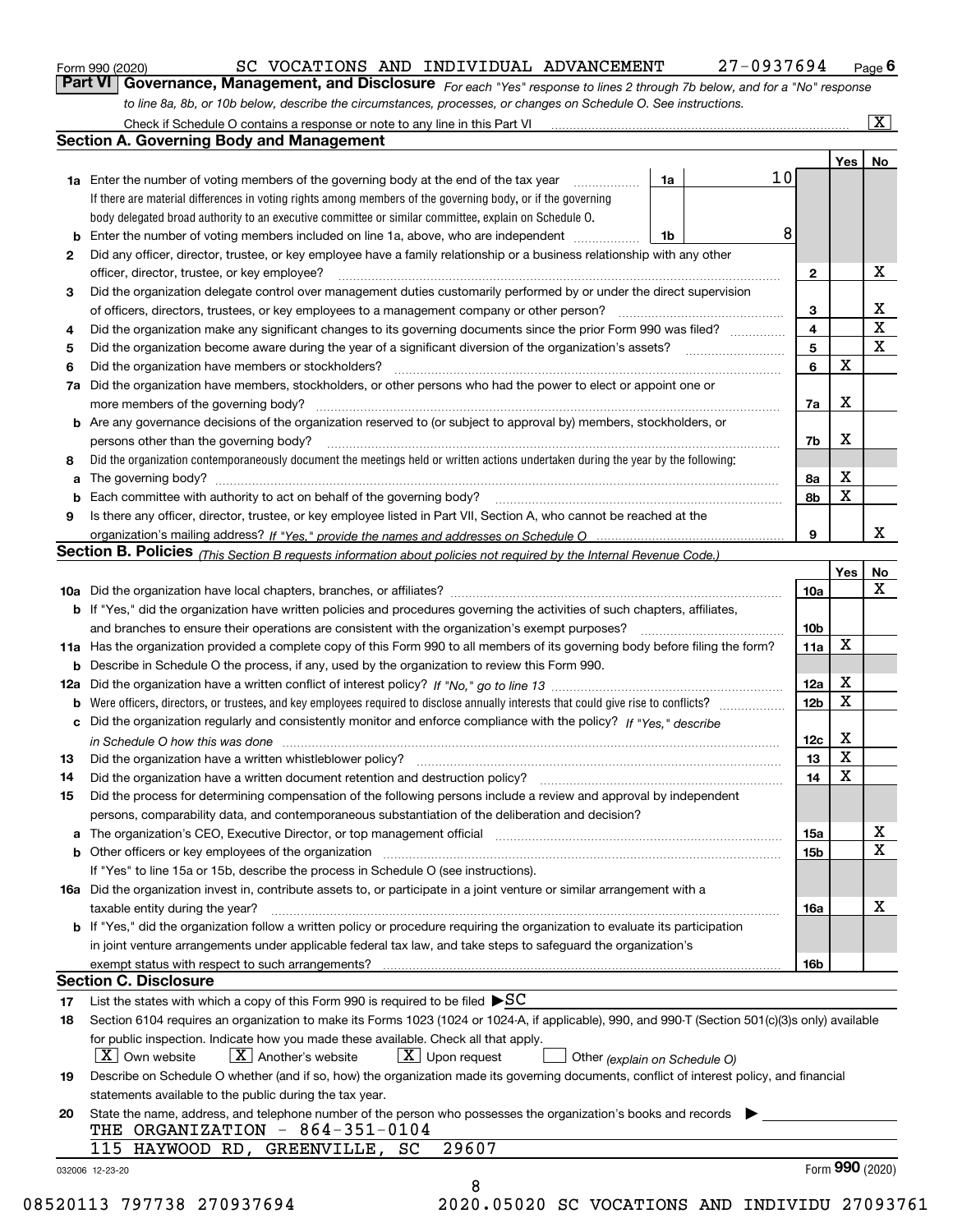#### **Employees, and Independent Contractors**

Check if Schedule O contains a response or note to any line in this Part VII

**Section A. Officers, Directors, Trustees, Key Employees, and Highest Compensated Employees**

**1a**  Complete this table for all persons required to be listed. Report compensation for the calendar year ending with or within the organization's tax year. **•** List all of the organization's current officers, directors, trustees (whether individuals or organizations), regardless of amount of compensation.

Enter -0- in columns (D), (E), and (F) if no compensation was paid.

 $\bullet$  List all of the organization's  $\,$ current key employees, if any. See instructions for definition of "key employee."

**•** List the organization's five current highest compensated employees (other than an officer, director, trustee, or key employee) who received reportable compensation (Box 5 of Form W-2 and/or Box 7 of Form 1099-MISC) of more than \$100,000 from the organization and any related organizations.

**•** List all of the organization's former officers, key employees, and highest compensated employees who received more than \$100,000 of reportable compensation from the organization and any related organizations.

**former directors or trustees**  ¥ List all of the organization's that received, in the capacity as a former director or trustee of the organization, more than \$10,000 of reportable compensation from the organization and any related organizations.

See instructions for the order in which to list the persons above.

Check this box if neither the organization nor any related organization compensated any current officer, director, or trustee.  $\mathcal{L}^{\text{max}}$ 

| (A)                        | (B)                  | (C)<br>Position                |                       |         |              |                                                                  |        | (D)                             | (E)             | (F)                         |  |  |  |
|----------------------------|----------------------|--------------------------------|-----------------------|---------|--------------|------------------------------------------------------------------|--------|---------------------------------|-----------------|-----------------------------|--|--|--|
| Name and title             | Average              |                                |                       |         |              | (do not check more than one                                      |        | Reportable                      | Reportable      | Estimated                   |  |  |  |
|                            | hours per            |                                |                       |         |              | box, unless person is both an<br>officer and a director/trustee) |        | compensation                    | compensation    | amount of                   |  |  |  |
|                            | week                 |                                |                       |         |              |                                                                  |        | from                            | from related    | other                       |  |  |  |
|                            | (list any            |                                |                       |         |              |                                                                  |        | the                             | organizations   | compensation                |  |  |  |
|                            | hours for<br>related |                                |                       |         |              |                                                                  |        | organization<br>(W-2/1099-MISC) | (W-2/1099-MISC) | from the                    |  |  |  |
|                            | organizations        |                                |                       |         |              |                                                                  |        |                                 |                 | organization<br>and related |  |  |  |
|                            | below                |                                |                       |         |              |                                                                  |        |                                 |                 | organizations               |  |  |  |
|                            | line)                | Individual trustee or director | Institutional trustee | Officer | Key employee | Highest compensated<br> employee                                 | Former |                                 |                 |                             |  |  |  |
| PATRICK MICHAELS<br>(1)    | 1.00                 |                                |                       |         |              |                                                                  |        |                                 |                 |                             |  |  |  |
| DIRECTOR/CEO OF GOODWILL   | 50.00                | $\mathbf X$                    |                       | X       |              |                                                                  |        | $0$ .                           | 274,142.        | 28,547.                     |  |  |  |
| (2)<br><b>MIKE ADAMS</b>   | $\overline{5.00}$    |                                |                       |         |              |                                                                  |        |                                 |                 |                             |  |  |  |
| VP - BUSINESS DEV./GOV. RE | 40.00                |                                |                       |         |              | X                                                                |        | 0.                              | 160,202.        | 15, 151.                    |  |  |  |
| ANDRETTA ROBINSON<br>(3)   | 1.00                 |                                |                       |         |              |                                                                  |        |                                 |                 |                             |  |  |  |
| DIRECTOR/TREAS. (BEG. JAN. | 40.00                | $\mathbf X$                    |                       | X       |              |                                                                  |        | 0.                              | 138,945.        | 10,117.                     |  |  |  |
| STEPHANIE ESTRADA<br>(4)   | 1.00                 |                                |                       |         |              |                                                                  |        |                                 |                 |                             |  |  |  |
| DIRECTOR/TREAS. (THROUGH J | 40.00                | X                              |                       | X       |              |                                                                  |        | $0$ .                           | 25,584.         | 5,548.                      |  |  |  |
| TAMMIE GREEN<br>(5)        | 1.00                 |                                |                       |         |              |                                                                  |        |                                 |                 |                             |  |  |  |
| <b>CHAIR</b>               | 1.00                 | $\mathbf X$                    |                       | X       |              |                                                                  |        | 0.                              | 0.              | $0_{.}$                     |  |  |  |
| (6)<br>FRANK A. ANDERSON   | 1.00                 |                                |                       |         |              |                                                                  |        |                                 |                 |                             |  |  |  |
| <b>DIRECTOR</b>            | 1.00                 | $\mathbf X$                    |                       |         |              |                                                                  |        | 0.                              | 0.              | $0_{.}$                     |  |  |  |
| ROBBIE BARNETT<br>(7)      | 1.00                 |                                |                       |         |              |                                                                  |        |                                 |                 |                             |  |  |  |
| <b>DIRECTOR</b>            | 1.00                 | $\mathbf X$                    |                       |         |              |                                                                  |        | 0.                              | 0.              | $\mathbf 0$ .               |  |  |  |
| LYNN FINLEY<br>(8)         | 1.00                 |                                |                       |         |              |                                                                  |        |                                 |                 |                             |  |  |  |
| <b>DIRECTOR</b>            | 1.00                 | $\mathbf X$                    |                       |         |              |                                                                  |        | 0.                              | 0.              | $\mathbf 0$ .               |  |  |  |
| (9) ROBBIE ROBINSON        | 1.00                 |                                |                       |         |              |                                                                  |        |                                 |                 |                             |  |  |  |
| <b>DIRECTOR</b>            | 1.00                 | $\mathbf X$                    |                       |         |              |                                                                  |        | 0.                              | 0.              | $\mathbf 0$ .               |  |  |  |
| (10) LACRYSTAL JACKSON     | 1.00                 |                                |                       |         |              |                                                                  |        |                                 |                 |                             |  |  |  |
| <b>DIRECTOR</b>            | 1.00                 | $\mathbf X$                    |                       |         |              |                                                                  |        | 0.                              | 0.              | $\mathbf 0$ .               |  |  |  |
| (11) KATHERINE PENDERGRASS | 1.00                 |                                |                       |         |              |                                                                  |        |                                 |                 |                             |  |  |  |
| <b>DIRECTOR</b>            | 1.00                 | $\mathbf X$                    |                       |         |              |                                                                  |        | 0.                              | 0.              | $\mathbf 0$ .               |  |  |  |
| (12) WINDSOR SHERRILL      | 1.00                 |                                |                       |         |              |                                                                  |        |                                 |                 |                             |  |  |  |
| <b>DIRECTOR</b>            | 1.00                 | $\mathbf X$                    |                       |         |              |                                                                  |        | 0.                              | 0.              | 0.                          |  |  |  |
|                            |                      |                                |                       |         |              |                                                                  |        |                                 |                 |                             |  |  |  |
|                            |                      |                                |                       |         |              |                                                                  |        |                                 |                 |                             |  |  |  |
|                            |                      |                                |                       |         |              |                                                                  |        |                                 |                 |                             |  |  |  |
|                            |                      |                                |                       |         |              |                                                                  |        |                                 |                 |                             |  |  |  |
|                            |                      |                                |                       |         |              |                                                                  |        |                                 |                 |                             |  |  |  |
|                            |                      |                                |                       |         |              |                                                                  |        |                                 |                 |                             |  |  |  |
|                            |                      |                                |                       |         |              |                                                                  |        |                                 |                 |                             |  |  |  |
|                            |                      |                                |                       |         |              |                                                                  |        |                                 |                 |                             |  |  |  |
|                            |                      |                                |                       |         |              |                                                                  |        |                                 |                 |                             |  |  |  |
|                            |                      |                                |                       |         |              |                                                                  |        |                                 |                 |                             |  |  |  |

032007 12-23-20

Form (2020) **990**

08520113 797738 270937694 2020.05020 SC VOCATIONS AND INDIVIDU 27093761

 $\mathcal{L}^{\text{max}}$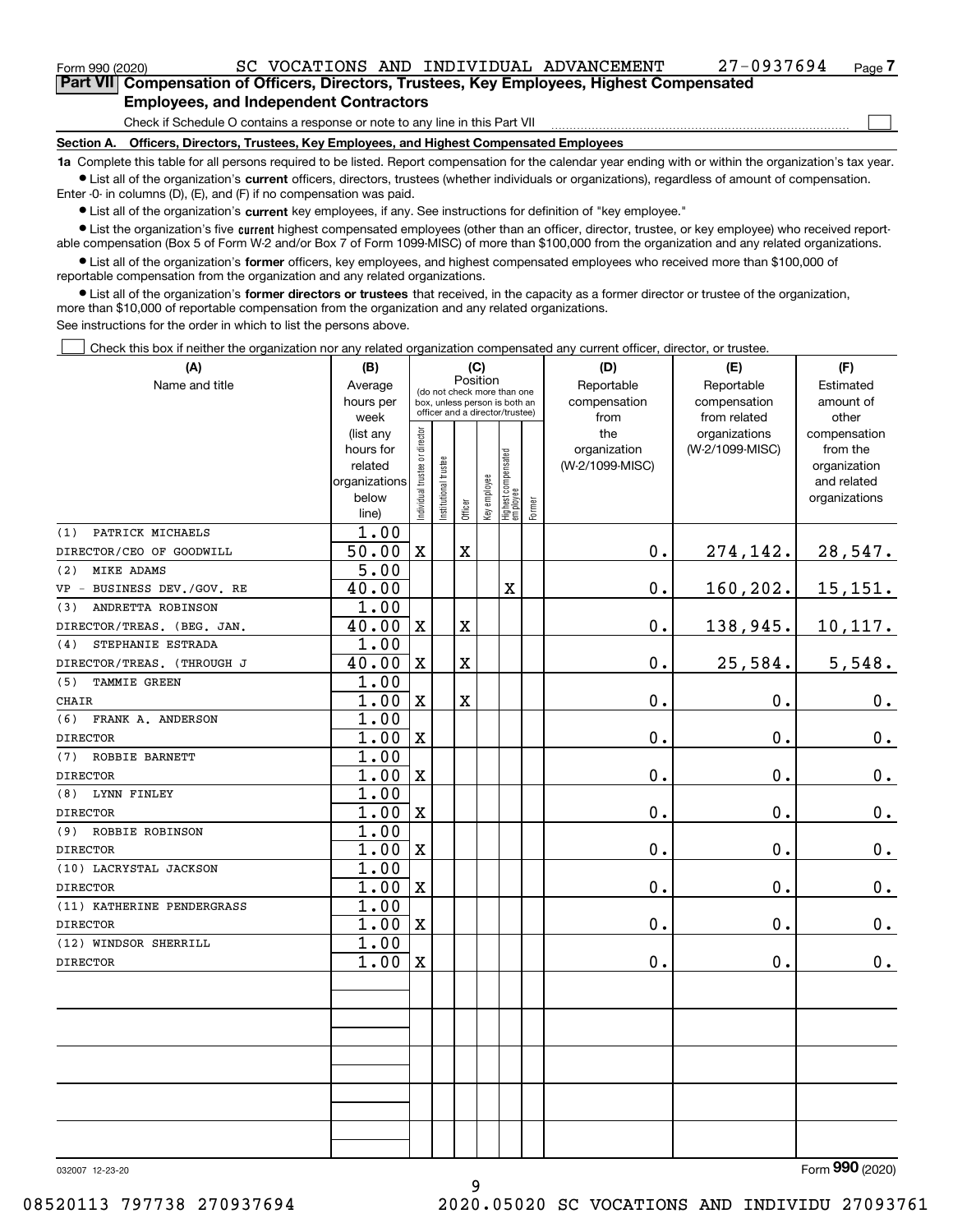|              | Form 990 (2020)                                                                                                                                                                                                                                                                                     |                                                                      |                                |                       |          |              |                                                                                                 |        | SC VOCATIONS AND INDIVIDUAL ADVANCEMENT        | 27-0937694                                       |    |        |                                                                                   | Page 8  |
|--------------|-----------------------------------------------------------------------------------------------------------------------------------------------------------------------------------------------------------------------------------------------------------------------------------------------------|----------------------------------------------------------------------|--------------------------------|-----------------------|----------|--------------|-------------------------------------------------------------------------------------------------|--------|------------------------------------------------|--------------------------------------------------|----|--------|-----------------------------------------------------------------------------------|---------|
|              | <b>Part VII</b><br>Section A. Officers, Directors, Trustees, Key Employees, and Highest Compensated Employees (continued)                                                                                                                                                                           |                                                                      |                                |                       |          |              |                                                                                                 |        |                                                |                                                  |    |        |                                                                                   |         |
|              | (A)<br>Name and title                                                                                                                                                                                                                                                                               | (B)<br>Average<br>hours per<br>week                                  |                                |                       | Position | (C)          | (do not check more than one<br>box, unless person is both an<br>officer and a director/trustee) |        | (D)<br>Reportable<br>compensation              | (E)<br>Reportable<br>compensation                |    |        | (F)<br>Estimated<br>amount of                                                     |         |
|              |                                                                                                                                                                                                                                                                                                     | (list any<br>hours for<br>related<br>organizations<br>below<br>line) | Individual trustee or director | Institutional trustee | Officer  | Key employee | Highest compensated<br>employee                                                                 | Former | from<br>the<br>organization<br>(W-2/1099-MISC) | from related<br>organizations<br>(W-2/1099-MISC) |    |        | other<br>compensation<br>from the<br>organization<br>and related<br>organizations |         |
|              |                                                                                                                                                                                                                                                                                                     |                                                                      |                                |                       |          |              |                                                                                                 |        |                                                |                                                  |    |        |                                                                                   |         |
|              |                                                                                                                                                                                                                                                                                                     |                                                                      |                                |                       |          |              |                                                                                                 |        |                                                |                                                  |    |        |                                                                                   |         |
|              |                                                                                                                                                                                                                                                                                                     |                                                                      |                                |                       |          |              |                                                                                                 |        |                                                |                                                  |    |        |                                                                                   |         |
|              |                                                                                                                                                                                                                                                                                                     |                                                                      |                                |                       |          |              |                                                                                                 |        |                                                |                                                  |    |        |                                                                                   |         |
|              |                                                                                                                                                                                                                                                                                                     |                                                                      |                                |                       |          |              |                                                                                                 |        |                                                |                                                  |    |        |                                                                                   |         |
|              |                                                                                                                                                                                                                                                                                                     |                                                                      |                                |                       |          |              |                                                                                                 |        |                                                |                                                  |    |        |                                                                                   |         |
|              |                                                                                                                                                                                                                                                                                                     |                                                                      |                                |                       |          |              |                                                                                                 |        |                                                |                                                  |    |        |                                                                                   |         |
|              | 1b Subtotal                                                                                                                                                                                                                                                                                         |                                                                      |                                |                       |          |              |                                                                                                 |        | 0.<br>$\overline{0}$ .                         | 598,873.                                         | 0. |        | 59, 363.                                                                          | 0.      |
| $\mathbf{2}$ | c Total from continuation sheets to Part VII, Section A <b>manufarity</b> contains the Total from continuum<br>d Total (add lines 1b and 1c).<br>Total number of individuals (including but not limited to those listed above) who received more than \$100,000 of reportable                       |                                                                      |                                |                       |          |              |                                                                                                 |        | 0.                                             | 598,873.                                         |    |        | 59, 363.                                                                          |         |
|              | compensation from the organization $\blacktriangleright$                                                                                                                                                                                                                                            |                                                                      |                                |                       |          |              |                                                                                                 |        |                                                |                                                  |    |        |                                                                                   | 0       |
| з            | Did the organization list any former officer, director, trustee, key employee, or highest compensated employee on                                                                                                                                                                                   |                                                                      |                                |                       |          |              |                                                                                                 |        |                                                |                                                  |    |        | Yes                                                                               | No<br>x |
| 4            | For any individual listed on line 1a, is the sum of reportable compensation and other compensation from the organization                                                                                                                                                                            |                                                                      |                                |                       |          |              |                                                                                                 |        |                                                |                                                  |    | 3<br>4 | х                                                                                 |         |
| 5            | Did any person listed on line 1a receive or accrue compensation from any unrelated organization or individual for services                                                                                                                                                                          |                                                                      |                                |                       |          |              |                                                                                                 |        |                                                |                                                  |    | 5      |                                                                                   | x       |
| 1            | <b>Section B. Independent Contractors</b><br>Complete this table for your five highest compensated independent contractors that received more than \$100,000 of compensation from<br>the organization. Report compensation for the calendar year ending with or within the organization's tax year. |                                                                      |                                |                       |          |              |                                                                                                 |        |                                                |                                                  |    |        |                                                                                   |         |
|              | (A)<br>Name and business address                                                                                                                                                                                                                                                                    |                                                                      |                                | <b>NONE</b>           |          |              |                                                                                                 |        | (B)<br>Description of services                 |                                                  |    | (C)    | Compensation                                                                      |         |
|              |                                                                                                                                                                                                                                                                                                     |                                                                      |                                |                       |          |              |                                                                                                 |        |                                                |                                                  |    |        |                                                                                   |         |
|              |                                                                                                                                                                                                                                                                                                     |                                                                      |                                |                       |          |              |                                                                                                 |        |                                                |                                                  |    |        |                                                                                   |         |
|              |                                                                                                                                                                                                                                                                                                     |                                                                      |                                |                       |          |              |                                                                                                 |        |                                                |                                                  |    |        |                                                                                   |         |
|              |                                                                                                                                                                                                                                                                                                     |                                                                      |                                |                       |          |              |                                                                                                 |        |                                                |                                                  |    |        |                                                                                   |         |
| 2            | Total number of independent contractors (including but not limited to those listed above) who received more than<br>\$100,000 of compensation from the organization                                                                                                                                 |                                                                      |                                |                       |          | 0            |                                                                                                 |        |                                                |                                                  |    |        |                                                                                   |         |
|              |                                                                                                                                                                                                                                                                                                     |                                                                      |                                |                       |          |              |                                                                                                 |        |                                                |                                                  |    |        | Form 990 (2020)                                                                   |         |

032008 12-23-20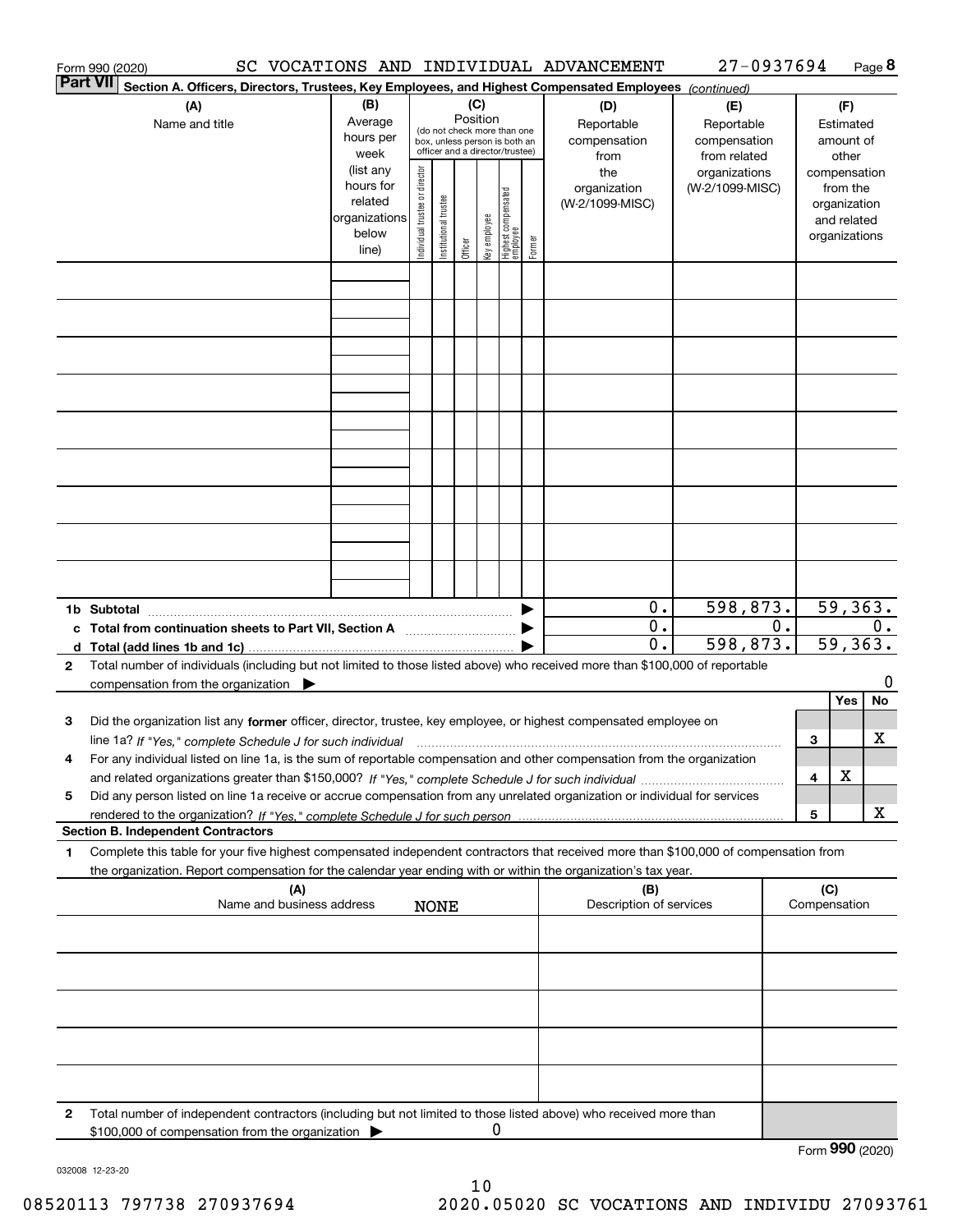|                                                           |                  | SC VOCATIONS AND INDIVIDUAL ADVANCEMENT<br>Form 990 (2020)                                                                |                       |                                  |                                                                                               | 27-0937694                     | Page 9                                                   |
|-----------------------------------------------------------|------------------|---------------------------------------------------------------------------------------------------------------------------|-----------------------|----------------------------------|-----------------------------------------------------------------------------------------------|--------------------------------|----------------------------------------------------------|
|                                                           | <b>Part VIII</b> | <b>Statement of Revenue</b>                                                                                               |                       |                                  |                                                                                               |                                |                                                          |
|                                                           |                  | Check if Schedule O contains a response or note to any line in this Part VIII                                             |                       | (A)                              | $\begin{array}{c c c c c c} \hline \text{ } & \text{(B)} & \text{(C)} & \text{ } \end{array}$ |                                | (D)                                                      |
|                                                           |                  |                                                                                                                           |                       | Total revenue                    | Related or exempt<br>function revenue                                                         | Unrelated<br> business revenue | Revenue excluded<br>from tax under<br>sections 512 - 514 |
|                                                           |                  | 1a<br>1 a Federated campaigns                                                                                             |                       |                                  |                                                                                               |                                |                                                          |
|                                                           | b                | 1 <sub>b</sub><br>Membership dues<br>$\ldots \ldots \ldots \ldots \ldots$                                                 |                       |                                  |                                                                                               |                                |                                                          |
|                                                           | с                | 1 <sub>c</sub><br>Fundraising events                                                                                      |                       |                                  |                                                                                               |                                |                                                          |
|                                                           |                  | 1 <sub>d</sub><br>d Related organizations                                                                                 |                       |                                  |                                                                                               |                                |                                                          |
|                                                           | е                | 1e<br>Government grants (contributions)                                                                                   | 157,362.              |                                  |                                                                                               |                                |                                                          |
|                                                           | f                | All other contributions, gifts, grants, and                                                                               |                       |                                  |                                                                                               |                                |                                                          |
| Contributions, Gifts, Grants<br>and Other Similar Amounts |                  | similar amounts not included above<br>1f                                                                                  |                       |                                  |                                                                                               |                                |                                                          |
|                                                           | g                | $1g$ \$<br>Noncash contributions included in lines 1a-1f                                                                  |                       | 157,362.                         |                                                                                               |                                |                                                          |
|                                                           |                  |                                                                                                                           | <b>Business Code</b>  |                                  |                                                                                               |                                |                                                          |
|                                                           |                  | 2 a CONTRACT SERVICES                                                                                                     | 561300                |                                  | 1,651,971.1,651,971.                                                                          |                                |                                                          |
| Program Service<br>Revenue                                | b                |                                                                                                                           |                       |                                  |                                                                                               |                                |                                                          |
|                                                           | с                | <u> 1989 - John Harry Harry Harry Harry Harry Harry Harry Harry Harry Harry Harry Harry Harry Harry Harry Harry H</u>     |                       |                                  |                                                                                               |                                |                                                          |
|                                                           | d                | <u> 1989 - Johann Stein, mars an de Brasilia (b. 1989)</u>                                                                |                       |                                  |                                                                                               |                                |                                                          |
|                                                           | е                |                                                                                                                           |                       |                                  |                                                                                               |                                |                                                          |
|                                                           | f                | All other program service revenue <i></i>                                                                                 |                       |                                  |                                                                                               |                                |                                                          |
|                                                           | g                |                                                                                                                           |                       | $\blacktriangleright$ 1,651,971. |                                                                                               |                                |                                                          |
|                                                           | 3                | Investment income (including dividends, interest, and                                                                     |                       |                                  |                                                                                               |                                |                                                          |
|                                                           |                  |                                                                                                                           | ▶                     |                                  |                                                                                               |                                |                                                          |
|                                                           | 4                | Income from investment of tax-exempt bond proceeds                                                                        |                       |                                  |                                                                                               |                                |                                                          |
|                                                           | 5                | (i) Real                                                                                                                  | (ii) Personal         |                                  |                                                                                               |                                |                                                          |
|                                                           |                  | 6a<br>6 a Gross rents                                                                                                     |                       |                                  |                                                                                               |                                |                                                          |
|                                                           | b                | $\overline{\phantom{a}}$<br>6 <sub>b</sub><br>Less: rental expenses                                                       |                       |                                  |                                                                                               |                                |                                                          |
|                                                           | с                | Rental income or (loss)<br>6с                                                                                             |                       |                                  |                                                                                               |                                |                                                          |
|                                                           |                  | d Net rental income or (loss)                                                                                             |                       |                                  |                                                                                               |                                |                                                          |
|                                                           |                  | (i) Securities<br>7 a Gross amount from sales of                                                                          | (ii) Other            |                                  |                                                                                               |                                |                                                          |
|                                                           |                  | assets other than inventory<br>7a                                                                                         |                       |                                  |                                                                                               |                                |                                                          |
|                                                           |                  | <b>b</b> Less: cost or other basis                                                                                        |                       |                                  |                                                                                               |                                |                                                          |
|                                                           |                  | 7 <sub>b</sub><br>and sales expenses                                                                                      |                       |                                  |                                                                                               |                                |                                                          |
| evenue                                                    |                  | 7c<br><b>c</b> Gain or (loss)                                                                                             |                       |                                  |                                                                                               |                                |                                                          |
| œ                                                         |                  |                                                                                                                           |                       |                                  |                                                                                               |                                |                                                          |
| Other                                                     |                  | 8 a Gross income from fundraising events (not                                                                             |                       |                                  |                                                                                               |                                |                                                          |
|                                                           |                  |                                                                                                                           |                       |                                  |                                                                                               |                                |                                                          |
|                                                           |                  | contributions reported on line 1c). See                                                                                   |                       |                                  |                                                                                               |                                |                                                          |
|                                                           |                  | 8a<br>8 <sub>b</sub><br><b>b</b> Less: direct expenses <i></i>                                                            |                       |                                  |                                                                                               |                                |                                                          |
|                                                           |                  | c Net income or (loss) from fundraising events                                                                            |                       |                                  |                                                                                               |                                |                                                          |
|                                                           |                  | 9 a Gross income from gaming activities. See                                                                              |                       |                                  |                                                                                               |                                |                                                          |
|                                                           |                  | 9a                                                                                                                        |                       |                                  |                                                                                               |                                |                                                          |
|                                                           |                  | 9 <sub>b</sub><br><b>b</b> Less: direct expenses <b>manually</b>                                                          |                       |                                  |                                                                                               |                                |                                                          |
|                                                           |                  | c Net income or (loss) from gaming activities                                                                             |                       |                                  |                                                                                               |                                |                                                          |
|                                                           |                  | 10 a Gross sales of inventory, less returns                                                                               |                       |                                  |                                                                                               |                                |                                                          |
|                                                           |                  | 10a                                                                                                                       |                       |                                  |                                                                                               |                                |                                                          |
|                                                           |                  | 10 <sub>b</sub>                                                                                                           |                       |                                  |                                                                                               |                                |                                                          |
|                                                           |                  | c Net income or (loss) from sales of inventory                                                                            |                       |                                  |                                                                                               |                                |                                                          |
|                                                           |                  |                                                                                                                           | <b>Business Code</b>  |                                  |                                                                                               |                                |                                                          |
|                                                           | 11 a             | <u> 1989 - Andrea Stadt Britain, amerikansk politiker (</u>                                                               |                       |                                  |                                                                                               |                                |                                                          |
| evenue                                                    | c                | b<br><u> 1989 - Johann Stein, marwolaethau a bhann an t-Amhair ann an t-Amhair an t-Amhair an t-Amhair an t-Amhair an</u> |                       |                                  |                                                                                               |                                |                                                          |
| Miscellaneous                                             |                  | the contract of the contract of the contract of the contract of the contract of                                           |                       |                                  |                                                                                               |                                |                                                          |
|                                                           |                  |                                                                                                                           | $\blacktriangleright$ |                                  |                                                                                               |                                |                                                          |
|                                                           | 12               |                                                                                                                           |                       |                                  | $\blacktriangleright$ 1,809,333.1,651,971.                                                    | 0.                             | $0$ .                                                    |
|                                                           | 032009 12-23-20  |                                                                                                                           |                       |                                  |                                                                                               |                                | Form 990 (2020)                                          |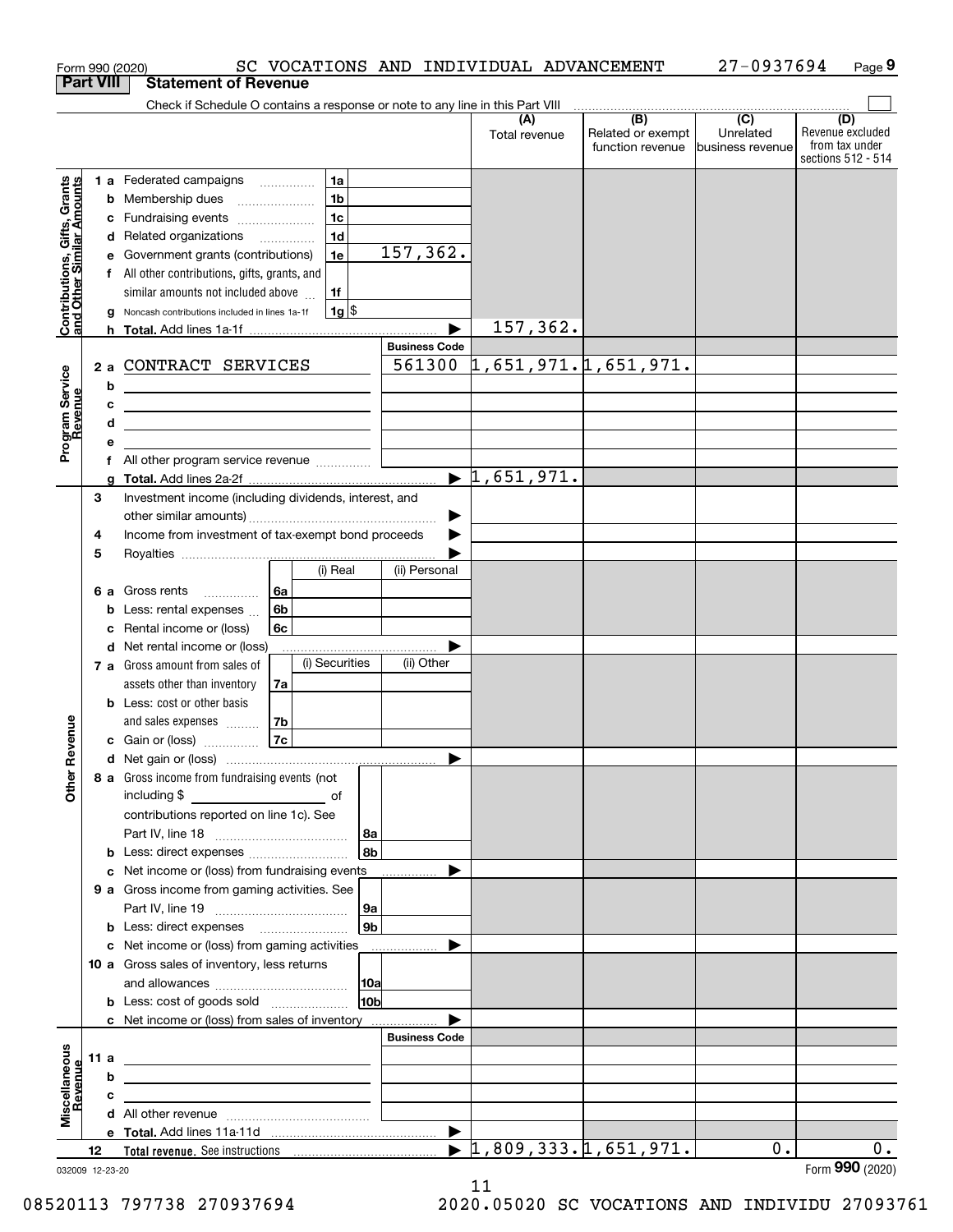| Form 990 (2020) |                                                   |  | SC VOCATIONS AND INDIVIDUAL ADVANCEMENT | 27-0937694 <sub>Page</sub> 10 |  |
|-----------------|---------------------------------------------------|--|-----------------------------------------|-------------------------------|--|
|                 | <b>Part IX   Statement of Functional Expenses</b> |  |                                         |                               |  |

*Section 501(c)(3) and 501(c)(4) organizations must complete all columns. All other organizations must complete column (A).*

|         | Do not include amounts reported on lines 6b,<br>7b, 8b, 9b, and 10b of Part VIII.                  | (A)<br>Total expenses | $\overline{(B)}$<br>Program service<br>expenses | $\overline{C}$<br>Management and<br>general expenses | (D)<br>Fundraising<br>expenses |
|---------|----------------------------------------------------------------------------------------------------|-----------------------|-------------------------------------------------|------------------------------------------------------|--------------------------------|
| 1.      | Grants and other assistance to domestic organizations                                              |                       |                                                 |                                                      |                                |
|         | and domestic governments. See Part IV, line 21                                                     |                       |                                                 |                                                      |                                |
| 2       | Grants and other assistance to domestic                                                            |                       |                                                 |                                                      |                                |
|         | individuals. See Part IV, line 22                                                                  |                       |                                                 |                                                      |                                |
| З       | Grants and other assistance to foreign                                                             |                       |                                                 |                                                      |                                |
|         | organizations, foreign governments, and foreign                                                    |                       |                                                 |                                                      |                                |
|         | individuals. See Part IV, lines 15 and 16                                                          |                       |                                                 |                                                      |                                |
| 4       | Benefits paid to or for members                                                                    |                       |                                                 |                                                      |                                |
| 5       | Compensation of current officers, directors,                                                       |                       |                                                 |                                                      |                                |
|         | trustees, and key employees                                                                        |                       |                                                 |                                                      |                                |
| 6       | Compensation not included above to disqualified                                                    |                       |                                                 |                                                      |                                |
|         | persons (as defined under section 4958(f)(1)) and                                                  |                       |                                                 |                                                      |                                |
|         | persons described in section 4958(c)(3)(B)                                                         |                       |                                                 |                                                      |                                |
| 7       |                                                                                                    | 856, 548.             | 856,548.                                        |                                                      |                                |
| 8       | Pension plan accruals and contributions (include                                                   |                       |                                                 |                                                      |                                |
|         | section 401(k) and 403(b) employer contributions)                                                  | $14,677$ .            | $\frac{14,677.}{48,936.}$                       |                                                      |                                |
| 9       |                                                                                                    | 48,936.               |                                                 |                                                      |                                |
| 10      |                                                                                                    | 64, 223.              | 64, 223.                                        |                                                      |                                |
| 11      | Fees for services (nonemployees):                                                                  |                       |                                                 |                                                      |                                |
| a       |                                                                                                    |                       |                                                 |                                                      |                                |
| b       |                                                                                                    |                       |                                                 |                                                      |                                |
| c       |                                                                                                    |                       |                                                 |                                                      |                                |
| d       |                                                                                                    |                       |                                                 |                                                      |                                |
| е       | Professional fundraising services. See Part IV, line 17                                            |                       |                                                 |                                                      |                                |
| f       | Investment management fees                                                                         |                       |                                                 |                                                      |                                |
| g       | Other. (If line 11g amount exceeds 10% of line 25,                                                 |                       |                                                 |                                                      |                                |
|         | column (A) amount, list line 11g expenses on Sch 0.)                                               | 97,397.               | 97,397.                                         |                                                      |                                |
| 12      |                                                                                                    |                       |                                                 |                                                      |                                |
| 13      |                                                                                                    | 49,360.               | 49,360.                                         |                                                      |                                |
| 14      |                                                                                                    |                       |                                                 |                                                      |                                |
| 15      |                                                                                                    |                       |                                                 |                                                      |                                |
| 16      |                                                                                                    | 6,618.                | 6,618.                                          |                                                      |                                |
| 17      | Travel                                                                                             | 745.                  | 745.                                            |                                                      |                                |
| 18      | Payments of travel or entertainment expenses                                                       |                       |                                                 |                                                      |                                |
|         | for any federal, state, or local public officials                                                  |                       |                                                 |                                                      |                                |
| 19      | Conferences, conventions, and meetings                                                             | 400.                  | 400.                                            |                                                      |                                |
| 20      | Interest                                                                                           |                       |                                                 |                                                      |                                |
| 21      |                                                                                                    |                       |                                                 |                                                      |                                |
| 22      | Depreciation, depletion, and amortization                                                          | 12,342.<br>13,986.    | 12,342.<br>13,986.                              |                                                      |                                |
| 23      | Insurance                                                                                          |                       |                                                 |                                                      |                                |
| 24      | Other expenses. Itemize expenses not covered<br>above (List miscellaneous expenses on line 24e. If |                       |                                                 |                                                      |                                |
|         | line 24e amount exceeds 10% of line 25, column (A)                                                 |                       |                                                 |                                                      |                                |
|         | amount, list line 24e expenses on Schedule O.)<br>PROGRAM SERVICE SUPPLIE                          | 46,628.               | 46,628.                                         |                                                      |                                |
| a       | <b>MISCELLANEOUS</b>                                                                               | 30,454.               | 30,454.                                         |                                                      |                                |
| b       | <b>BAD DEBT</b>                                                                                    | 28,057.               | 28,057.                                         |                                                      |                                |
| c.<br>d | SPECIAL EVENTS                                                                                     | 350.                  | 350.                                            |                                                      |                                |
|         |                                                                                                    |                       |                                                 |                                                      |                                |
| 25      | e All other expenses<br>Total functional expenses. Add lines 1 through 24e                         | 1, 270, 721.          | 1, 270, 721.                                    | 0.                                                   | 0.                             |
| 26      | Joint costs. Complete this line only if the organization                                           |                       |                                                 |                                                      |                                |
|         | reported in column (B) joint costs from a combined                                                 |                       |                                                 |                                                      |                                |
|         | educational campaign and fundraising solicitation.                                                 |                       |                                                 |                                                      |                                |
|         | Check here $\blacktriangleright$<br>if following SOP 98-2 (ASC 958-720)                            |                       |                                                 |                                                      |                                |
|         |                                                                                                    |                       |                                                 |                                                      |                                |

032010 12-23-20

08520113 797738 270937694 2020.05020 SC VOCATIONS AND INDIVIDU 27093761

Form (2020) **990**

12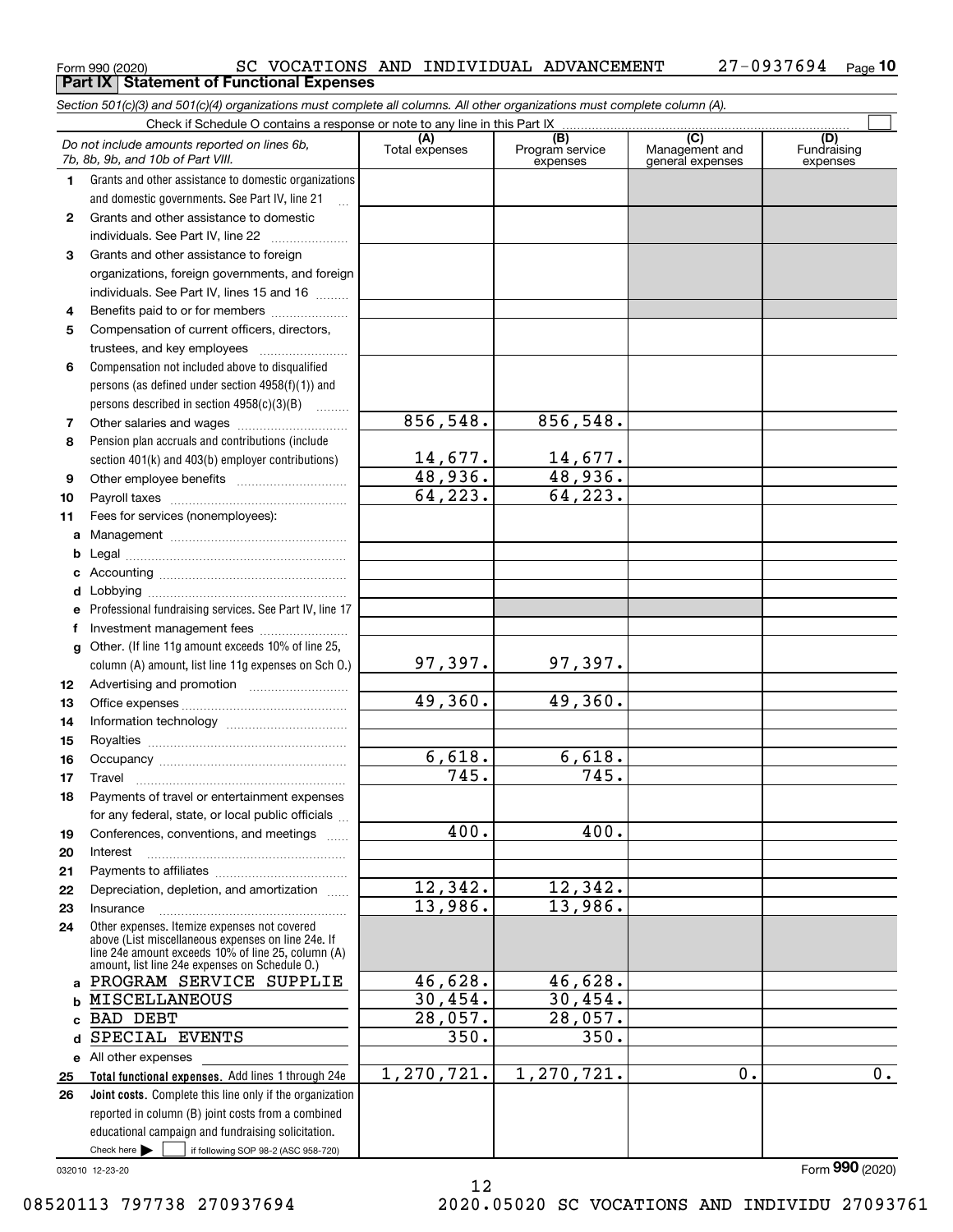Total liabilities and net assets/fund balances

 $1,088,321.$   $32$   $1,626,933.$  $1,295,640.$   $33$  1,982,078.

Form (2020) **990**

|                             | Form 990 (2020)<br>Part X | SC VOCATIONS AND INDIVIDUAL ADVANCEMENT<br><b>Balance Sheet</b>                                                                                                                                                                |            |                     |                          |                 | $27 - 0937694$ Page 11 |
|-----------------------------|---------------------------|--------------------------------------------------------------------------------------------------------------------------------------------------------------------------------------------------------------------------------|------------|---------------------|--------------------------|-----------------|------------------------|
|                             |                           |                                                                                                                                                                                                                                |            |                     |                          |                 |                        |
|                             |                           |                                                                                                                                                                                                                                |            |                     | (A)<br>Beginning of year |                 | (B)<br>End of year     |
|                             | 1                         |                                                                                                                                                                                                                                |            |                     | 989, 317.                | $\mathbf{1}$    | 1,575,596.             |
|                             | $\mathbf{2}$              |                                                                                                                                                                                                                                |            |                     | $\mathbf{2}$             |                 |                        |
|                             | 3                         |                                                                                                                                                                                                                                |            |                     | 3                        |                 |                        |
|                             | 4                         |                                                                                                                                                                                                                                |            |                     | 233,859.                 | $\overline{4}$  | 349,778.               |
|                             | 5                         | Loans and other receivables from any current or former officer, director,                                                                                                                                                      |            |                     |                          |                 |                        |
|                             |                           | trustee, key employee, creator or founder, substantial contributor, or 35%                                                                                                                                                     |            |                     |                          |                 |                        |
|                             |                           | controlled entity or family member of any of these persons                                                                                                                                                                     |            |                     |                          | 5               |                        |
|                             | 6                         | Loans and other receivables from other disqualified persons (as defined                                                                                                                                                        |            |                     |                          |                 |                        |
|                             |                           | under section 4958(f)(1)), and persons described in section 4958(c)(3)(B)                                                                                                                                                      |            | <b>Carlos</b>       |                          | 6               |                        |
|                             | 7                         |                                                                                                                                                                                                                                |            |                     |                          | $\overline{7}$  |                        |
| Assets                      | 8                         |                                                                                                                                                                                                                                |            |                     |                          | 8               |                        |
|                             | 9                         | Prepaid expenses and deferred charges [11] [11] Prepaid expenses and deferred charges [11] [11] American metal                                                                                                                 |            |                     |                          | 9               |                        |
|                             |                           | 10a Land, buildings, and equipment: cost or other                                                                                                                                                                              |            |                     |                          |                 |                        |
|                             |                           | basis. Complete Part VI of Schedule D  10a                                                                                                                                                                                     |            | 252,486.            |                          |                 |                        |
|                             |                           |                                                                                                                                                                                                                                | 10b        | 195, 782.           | 40,020.                  | 10 <sub>c</sub> | 56,704.                |
|                             | 11                        |                                                                                                                                                                                                                                |            |                     |                          | 11              |                        |
|                             | 12                        |                                                                                                                                                                                                                                |            |                     |                          | 12              |                        |
|                             | 13                        |                                                                                                                                                                                                                                |            |                     |                          | 13              |                        |
|                             | 14                        |                                                                                                                                                                                                                                |            | 14                  |                          |                 |                        |
|                             | 15                        |                                                                                                                                                                                                                                |            | 32,444.             | 15                       | 0.              |                        |
|                             | 16                        |                                                                                                                                                                                                                                |            |                     | $\overline{1,295,640}$ . | 16              | 1,982,078.             |
|                             | 17                        |                                                                                                                                                                                                                                |            |                     | 49,957.                  | 17              | 34,347.                |
|                             | 18                        |                                                                                                                                                                                                                                |            |                     |                          | 18              |                        |
|                             | 19                        | Deferred revenue manual contracts and contracts are all the contracts and contracts are contracted and contracts are contracted and contract are contracted and contract are contracted and contract are contracted and contra |            |                     |                          | 19              |                        |
|                             | 20                        |                                                                                                                                                                                                                                |            |                     |                          | 20              |                        |
|                             | 21                        | Escrow or custodial account liability. Complete Part IV of Schedule D                                                                                                                                                          |            | 1.1.1.1.1.1.1.1.1.1 |                          | 21              |                        |
|                             | 22                        | Loans and other payables to any current or former officer, director,                                                                                                                                                           |            |                     |                          |                 |                        |
|                             |                           | trustee, key employee, creator or founder, substantial contributor, or 35%                                                                                                                                                     |            |                     |                          |                 |                        |
| Liabilities                 |                           | controlled entity or family member of any of these persons                                                                                                                                                                     |            |                     |                          | 22              |                        |
|                             | 23                        | Secured mortgages and notes payable to unrelated third parties                                                                                                                                                                 |            | .                   |                          | 23              |                        |
|                             | 24                        |                                                                                                                                                                                                                                |            |                     | 157, 362.                | 24              | 157, 362.              |
|                             | 25                        | Other liabilities (including federal income tax, payables to related third                                                                                                                                                     |            |                     |                          |                 |                        |
|                             |                           | parties, and other liabilities not included on lines 17-24). Complete Part X                                                                                                                                                   |            |                     |                          |                 |                        |
|                             |                           | of Schedule D                                                                                                                                                                                                                  |            |                     | 0.                       | 25              | 163,436.               |
|                             | 26                        | Total liabilities. Add lines 17 through 25                                                                                                                                                                                     |            | . <u>.</u>          | 207, 319.                | 26              | 355, 145.              |
|                             |                           | Organizations that follow FASB ASC 958, check here $\triangleright \lfloor X \rfloor$                                                                                                                                          |            |                     |                          |                 |                        |
|                             |                           | and complete lines 27, 28, 32, and 33.                                                                                                                                                                                         |            |                     |                          |                 |                        |
|                             | 27                        | Net assets without donor restrictions                                                                                                                                                                                          |            |                     | 1,088,321.               | 27              | 1,626,933.             |
| Net Assets or Fund Balances | 28                        |                                                                                                                                                                                                                                |            |                     |                          | 28              |                        |
|                             |                           | Organizations that do not follow FASB ASC 958, check here $\blacktriangleright$                                                                                                                                                |            |                     |                          |                 |                        |
|                             |                           | and complete lines 29 through 33.                                                                                                                                                                                              |            |                     |                          |                 |                        |
|                             | 29                        |                                                                                                                                                                                                                                |            |                     |                          | 29              |                        |
|                             | 30                        | Paid-in or capital surplus, or land, building, or equipment fund                                                                                                                                                               |            |                     |                          | 30              |                        |
|                             | 31                        | Retained earnings, endowment, accumulated income, or other funds                                                                                                                                                               |            |                     |                          | 31              |                        |
|                             | 32                        |                                                                                                                                                                                                                                | 1,088,321. | 32                  | 1,626,933.               |                 |                        |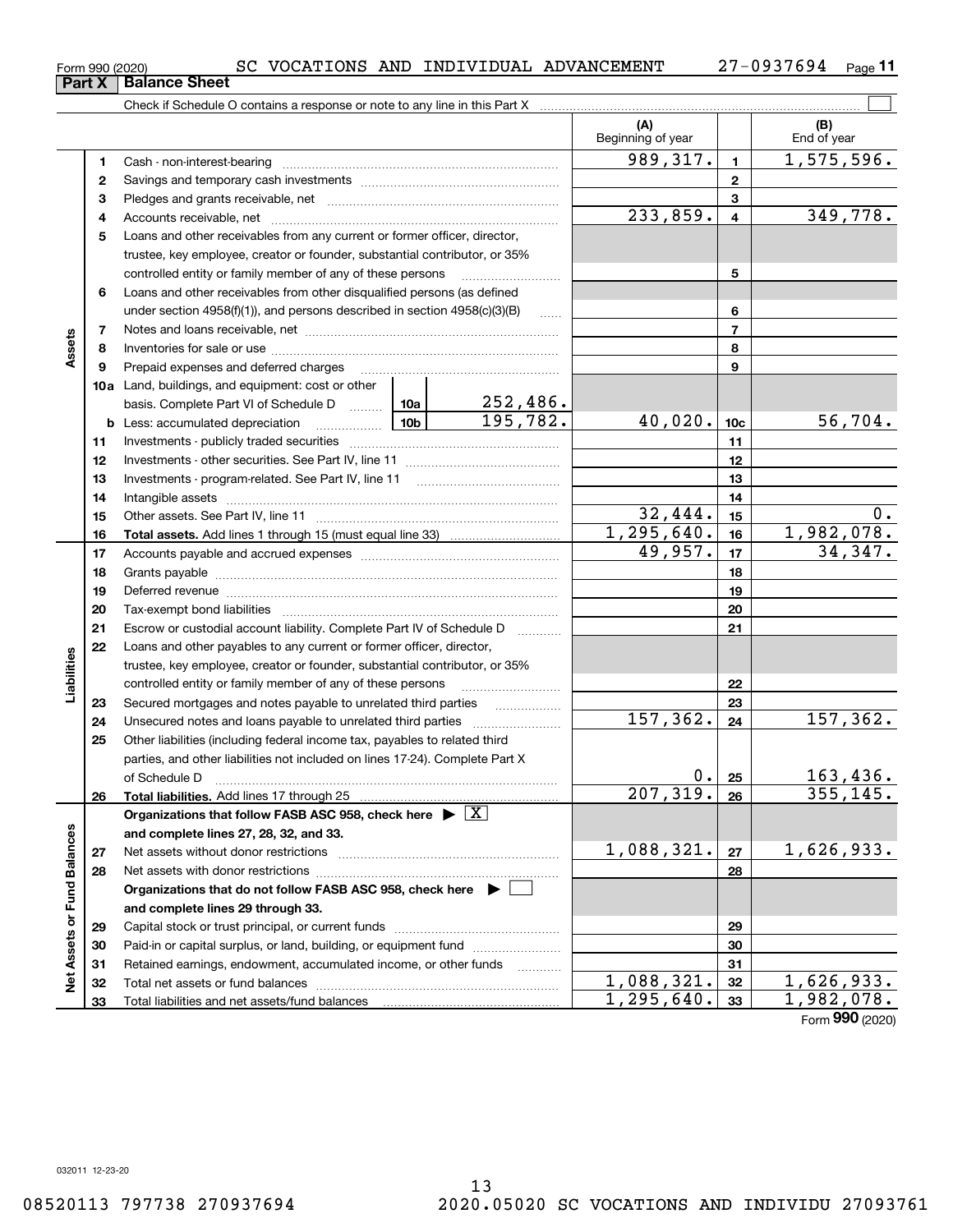|    | SC VOCATIONS AND INDIVIDUAL ADVANCEMENT<br>Form 990 (2020)                                                                      |                         | 27-0937694     |          | $_{\text{Page}}$ 12 |
|----|---------------------------------------------------------------------------------------------------------------------------------|-------------------------|----------------|----------|---------------------|
|    | <b>Reconciliation of Net Assets</b><br>Part XI                                                                                  |                         |                |          |                     |
|    |                                                                                                                                 |                         |                |          |                     |
|    |                                                                                                                                 |                         |                |          |                     |
| 1  | Total revenue (must equal Part VIII, column (A), line 12)                                                                       | $\mathbf 1$             | 1,809,333.     |          |                     |
| 2  | Total expenses (must equal Part IX, column (A), line 25)                                                                        | $\overline{2}$          | 1, 270, 721.   |          |                     |
| 3  | Revenue less expenses. Subtract line 2 from line 1                                                                              | $\mathbf{3}$            |                | 538,612. |                     |
| 4  |                                                                                                                                 | $\overline{\mathbf{4}}$ | 1,088,321.     |          |                     |
| 5  | Net unrealized gains (losses) on investments                                                                                    | 5                       |                |          |                     |
| 6  |                                                                                                                                 | 6                       |                |          |                     |
| 7  | Investment expenses www.communication.com/www.communication.com/www.communication.com/www.com                                   | $\overline{7}$          |                |          |                     |
| 8  | Prior period adjustments [11, 12] manuscription and prior period adjustments [11, 12] manuscription and prior                   | 8                       |                |          |                     |
| 9  | Other changes in net assets or fund balances (explain on Schedule O)                                                            | 9                       |                |          | 0.                  |
| 10 | Net assets or fund balances at end of year. Combine lines 3 through 9 (must equal Part X, line 32,                              |                         |                |          |                     |
|    |                                                                                                                                 | 10 <sup>10</sup>        | 1,626,933.     |          |                     |
|    | Part XII Financial Statements and Reporting                                                                                     |                         |                |          |                     |
|    |                                                                                                                                 |                         |                |          | $\vert X \vert$     |
|    |                                                                                                                                 |                         |                | Yes      | <b>No</b>           |
| 1  | $\boxed{\text{X}}$ Accrual<br>Accounting method used to prepare the Form 990: <u>June</u> Cash<br>Other                         |                         |                |          |                     |
|    | If the organization changed its method of accounting from a prior year or checked "Other," explain in Schedule O.               |                         |                |          |                     |
|    | 2a Were the organization's financial statements compiled or reviewed by an independent accountant?                              |                         | 2a             |          | x                   |
|    | If "Yes," check a box below to indicate whether the financial statements for the year were compiled or reviewed on a            |                         |                |          |                     |
|    | separate basis, consolidated basis, or both:                                                                                    |                         |                |          |                     |
|    | Separate basis<br><b>Consolidated basis</b><br>Both consolidated and separate basis                                             |                         |                |          |                     |
|    | <b>b</b> Were the organization's financial statements audited by an independent accountant?                                     |                         | 2 <sub>b</sub> | X        |                     |
|    | If "Yes," check a box below to indicate whether the financial statements for the year were audited on a separate basis,         |                         |                |          |                     |
|    | consolidated basis, or both:                                                                                                    |                         |                |          |                     |
|    | $\boxed{\textbf{X}}$ Consolidated basis<br>Separate basis<br>Both consolidated and separate basis                               |                         |                |          |                     |
|    | c If "Yes" to line 2a or 2b, does the organization have a committee that assumes responsibility for oversight of the audit,     |                         |                |          |                     |
|    |                                                                                                                                 |                         | 2c             | x        |                     |
|    | If the organization changed either its oversight process or selection process during the tax year, explain on Schedule O.       |                         |                |          |                     |
|    | 3a As a result of a federal award, was the organization required to undergo an audit or audits as set forth in the Single Audit |                         |                |          |                     |
|    |                                                                                                                                 |                         | 3a             |          | X                   |
|    | b If "Yes," did the organization undergo the required audit or audits? If the organization did not undergo the required audit   |                         |                |          |                     |
|    |                                                                                                                                 |                         | 3b             | מהה      |                     |

Form (2020) **990**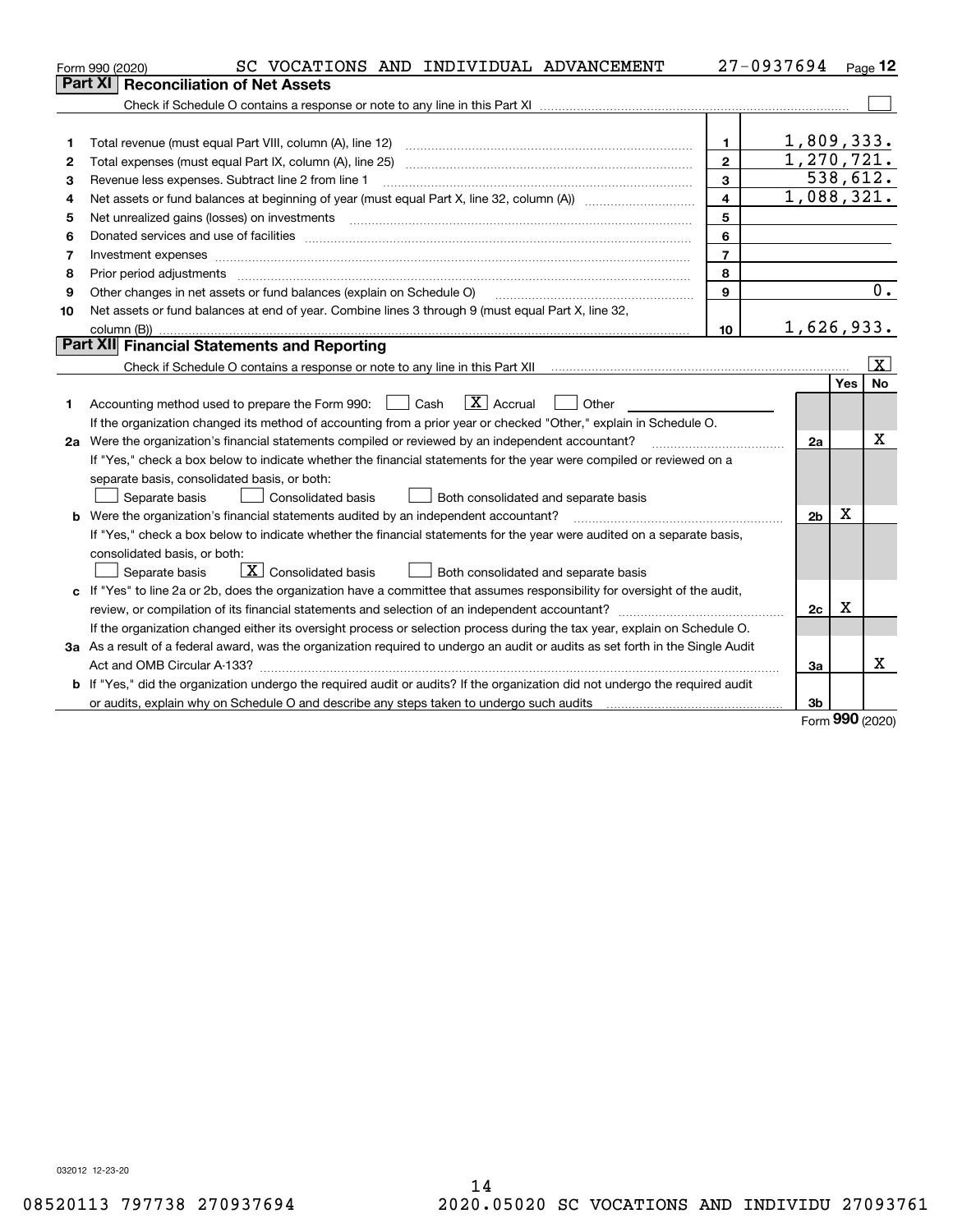| <b>SCHEDULE A</b> |  |  |  |  |  |  |
|-------------------|--|--|--|--|--|--|
|-------------------|--|--|--|--|--|--|

**(Form 990 or 990-EZ)**

## **Public Charity Status and Public Support**

**Complete if the organization is a section 501(c)(3) organization or a section 4947(a)(1) nonexempt charitable trust. | Attach to Form 990 or Form 990-EZ.** 

| OMB No. 1545-0047            |
|------------------------------|
| 2020                         |
| Open to Public<br>Inspection |

| Department of the Treasury<br>Internal Revenue Service |                                               |  | Attach to Form 990 or Form 990-EZ.                                     | <b>Open to Public</b><br>Inspection                                                                                                                                                                                                             |     |                                                                |                            |  |                                       |
|--------------------------------------------------------|-----------------------------------------------|--|------------------------------------------------------------------------|-------------------------------------------------------------------------------------------------------------------------------------------------------------------------------------------------------------------------------------------------|-----|----------------------------------------------------------------|----------------------------|--|---------------------------------------|
|                                                        | Name of the organization                      |  |                                                                        | $\blacktriangleright$ Go to www.irs.gov/Form990 for instructions and the latest information.                                                                                                                                                    |     |                                                                |                            |  | <b>Employer identification number</b> |
|                                                        |                                               |  |                                                                        | SC VOCATIONS AND INDIVIDUAL ADVANCEMENT                                                                                                                                                                                                         |     |                                                                |                            |  | 27-0937694                            |
| Part I                                                 |                                               |  |                                                                        | Reason for Public Charity Status. (All organizations must complete this part.) See instructions.                                                                                                                                                |     |                                                                |                            |  |                                       |
|                                                        |                                               |  |                                                                        |                                                                                                                                                                                                                                                 |     |                                                                |                            |  |                                       |
|                                                        |                                               |  |                                                                        | The organization is not a private foundation because it is: (For lines 1 through 12, check only one box.)                                                                                                                                       |     |                                                                |                            |  |                                       |
| 1                                                      |                                               |  |                                                                        | A church, convention of churches, or association of churches described in section 170(b)(1)(A)(i).                                                                                                                                              |     |                                                                |                            |  |                                       |
| 2                                                      |                                               |  |                                                                        | A school described in section 170(b)(1)(A)(ii). (Attach Schedule E (Form 990 or 990-EZ).)                                                                                                                                                       |     |                                                                |                            |  |                                       |
| з                                                      |                                               |  |                                                                        | A hospital or a cooperative hospital service organization described in section 170(b)(1)(A)(iii).<br>A medical research organization operated in conjunction with a hospital described in section 170(b)(1)(A)(iii). Enter the hospital's name, |     |                                                                |                            |  |                                       |
| 4                                                      |                                               |  |                                                                        |                                                                                                                                                                                                                                                 |     |                                                                |                            |  |                                       |
|                                                        | city, and state:                              |  |                                                                        | An organization operated for the benefit of a college or university owned or operated by a governmental unit described in                                                                                                                       |     |                                                                |                            |  |                                       |
| 5                                                      |                                               |  | section 170(b)(1)(A)(iv). (Complete Part II.)                          |                                                                                                                                                                                                                                                 |     |                                                                |                            |  |                                       |
|                                                        |                                               |  |                                                                        |                                                                                                                                                                                                                                                 |     |                                                                |                            |  |                                       |
| 6<br>7                                                 |                                               |  |                                                                        | A federal, state, or local government or governmental unit described in section 170(b)(1)(A)(v).                                                                                                                                                |     |                                                                |                            |  |                                       |
|                                                        |                                               |  |                                                                        | An organization that normally receives a substantial part of its support from a governmental unit or from the general public described in                                                                                                       |     |                                                                |                            |  |                                       |
| 8                                                      |                                               |  | section 170(b)(1)(A)(vi). (Complete Part II.)                          | A community trust described in section 170(b)(1)(A)(vi). (Complete Part II.)                                                                                                                                                                    |     |                                                                |                            |  |                                       |
| 9                                                      |                                               |  |                                                                        | An agricultural research organization described in section 170(b)(1)(A)(ix) operated in conjunction with a land-grant college                                                                                                                   |     |                                                                |                            |  |                                       |
|                                                        |                                               |  |                                                                        | or university or a non-land-grant college of agriculture (see instructions). Enter the name, city, and state of the college or                                                                                                                  |     |                                                                |                            |  |                                       |
|                                                        | university:                                   |  |                                                                        |                                                                                                                                                                                                                                                 |     |                                                                |                            |  |                                       |
| $\boxed{\text{X}}$<br>10                               |                                               |  |                                                                        | An organization that normally receives (1) more than 33 1/3% of its support from contributions, membership fees, and gross receipts from                                                                                                        |     |                                                                |                            |  |                                       |
|                                                        |                                               |  |                                                                        | activities related to its exempt functions, subject to certain exceptions; and (2) no more than 33 1/3% of its support from gross investment                                                                                                    |     |                                                                |                            |  |                                       |
|                                                        |                                               |  |                                                                        | income and unrelated business taxable income (less section 511 tax) from businesses acquired by the organization after June 30, 1975.                                                                                                           |     |                                                                |                            |  |                                       |
|                                                        |                                               |  | See section 509(a)(2). (Complete Part III.)                            |                                                                                                                                                                                                                                                 |     |                                                                |                            |  |                                       |
| 11                                                     |                                               |  |                                                                        | An organization organized and operated exclusively to test for public safety. See section 509(a)(4).                                                                                                                                            |     |                                                                |                            |  |                                       |
| 12                                                     |                                               |  |                                                                        | An organization organized and operated exclusively for the benefit of, to perform the functions of, or to carry out the purposes of one or                                                                                                      |     |                                                                |                            |  |                                       |
|                                                        |                                               |  |                                                                        | more publicly supported organizations described in section 509(a)(1) or section 509(a)(2). See section 509(a)(3). Check the box in                                                                                                              |     |                                                                |                            |  |                                       |
|                                                        |                                               |  |                                                                        | lines 12a through 12d that describes the type of supporting organization and complete lines 12e, 12f, and 12g.                                                                                                                                  |     |                                                                |                            |  |                                       |
| а                                                      |                                               |  |                                                                        | Type I. A supporting organization operated, supervised, or controlled by its supported organization(s), typically by giving                                                                                                                     |     |                                                                |                            |  |                                       |
|                                                        |                                               |  |                                                                        | the supported organization(s) the power to regularly appoint or elect a majority of the directors or trustees of the supporting                                                                                                                 |     |                                                                |                            |  |                                       |
|                                                        |                                               |  | organization. You must complete Part IV, Sections A and B.             |                                                                                                                                                                                                                                                 |     |                                                                |                            |  |                                       |
| b                                                      |                                               |  |                                                                        | Type II. A supporting organization supervised or controlled in connection with its supported organization(s), by having                                                                                                                         |     |                                                                |                            |  |                                       |
|                                                        |                                               |  |                                                                        | control or management of the supporting organization vested in the same persons that control or manage the supported                                                                                                                            |     |                                                                |                            |  |                                       |
|                                                        |                                               |  | organization(s). You must complete Part IV, Sections A and C.          |                                                                                                                                                                                                                                                 |     |                                                                |                            |  |                                       |
| с                                                      |                                               |  |                                                                        | Type III functionally integrated. A supporting organization operated in connection with, and functionally integrated with,                                                                                                                      |     |                                                                |                            |  |                                       |
|                                                        |                                               |  |                                                                        | its supported organization(s) (see instructions). You must complete Part IV, Sections A, D, and E.                                                                                                                                              |     |                                                                |                            |  |                                       |
| d                                                      |                                               |  |                                                                        | Type III non-functionally integrated. A supporting organization operated in connection with its supported organization(s)                                                                                                                       |     |                                                                |                            |  |                                       |
|                                                        |                                               |  |                                                                        | that is not functionally integrated. The organization generally must satisfy a distribution requirement and an attentiveness                                                                                                                    |     |                                                                |                            |  |                                       |
|                                                        |                                               |  |                                                                        | requirement (see instructions). You must complete Part IV, Sections A and D, and Part V.                                                                                                                                                        |     |                                                                |                            |  |                                       |
| е                                                      |                                               |  |                                                                        | Check this box if the organization received a written determination from the IRS that it is a Type I, Type II, Type III                                                                                                                         |     |                                                                |                            |  |                                       |
|                                                        |                                               |  |                                                                        | functionally integrated, or Type III non-functionally integrated supporting organization.                                                                                                                                                       |     |                                                                |                            |  |                                       |
|                                                        | f Enter the number of supported organizations |  |                                                                        |                                                                                                                                                                                                                                                 |     |                                                                |                            |  |                                       |
| a                                                      |                                               |  | Provide the following information about the supported organization(s). |                                                                                                                                                                                                                                                 |     |                                                                |                            |  |                                       |
|                                                        | (i) Name of supported                         |  | (ii) EIN                                                               | (iii) Type of organization<br>(described on lines 1-10                                                                                                                                                                                          |     | (iv) Is the organization listed<br>in your governing document? | (v) Amount of monetary     |  | (vi) Amount of other                  |
|                                                        | organization                                  |  |                                                                        | above (see instructions))                                                                                                                                                                                                                       | Yes | No                                                             | support (see instructions) |  | support (see instructions)            |
|                                                        |                                               |  |                                                                        |                                                                                                                                                                                                                                                 |     |                                                                |                            |  |                                       |
|                                                        |                                               |  |                                                                        |                                                                                                                                                                                                                                                 |     |                                                                |                            |  |                                       |
|                                                        |                                               |  |                                                                        |                                                                                                                                                                                                                                                 |     |                                                                |                            |  |                                       |
|                                                        |                                               |  |                                                                        |                                                                                                                                                                                                                                                 |     |                                                                |                            |  |                                       |
|                                                        |                                               |  |                                                                        |                                                                                                                                                                                                                                                 |     |                                                                |                            |  |                                       |
|                                                        |                                               |  |                                                                        |                                                                                                                                                                                                                                                 |     |                                                                |                            |  |                                       |
|                                                        |                                               |  |                                                                        |                                                                                                                                                                                                                                                 |     |                                                                |                            |  |                                       |
|                                                        |                                               |  |                                                                        |                                                                                                                                                                                                                                                 |     |                                                                |                            |  |                                       |
|                                                        |                                               |  |                                                                        |                                                                                                                                                                                                                                                 |     |                                                                |                            |  |                                       |
|                                                        |                                               |  |                                                                        |                                                                                                                                                                                                                                                 |     |                                                                |                            |  |                                       |
| Total                                                  |                                               |  |                                                                        |                                                                                                                                                                                                                                                 |     |                                                                |                            |  |                                       |

LHA For Paperwork Reduction Act Notice, see the Instructions for Form 990 or 990-EZ. <sub>032021</sub> o1-25-21 Schedule A (Form 990 or 990-EZ) 2020 15

 <sup>08520113 797738 270937694 2020.05020</sup> SC VOCATIONS AND INDIVIDU 27093761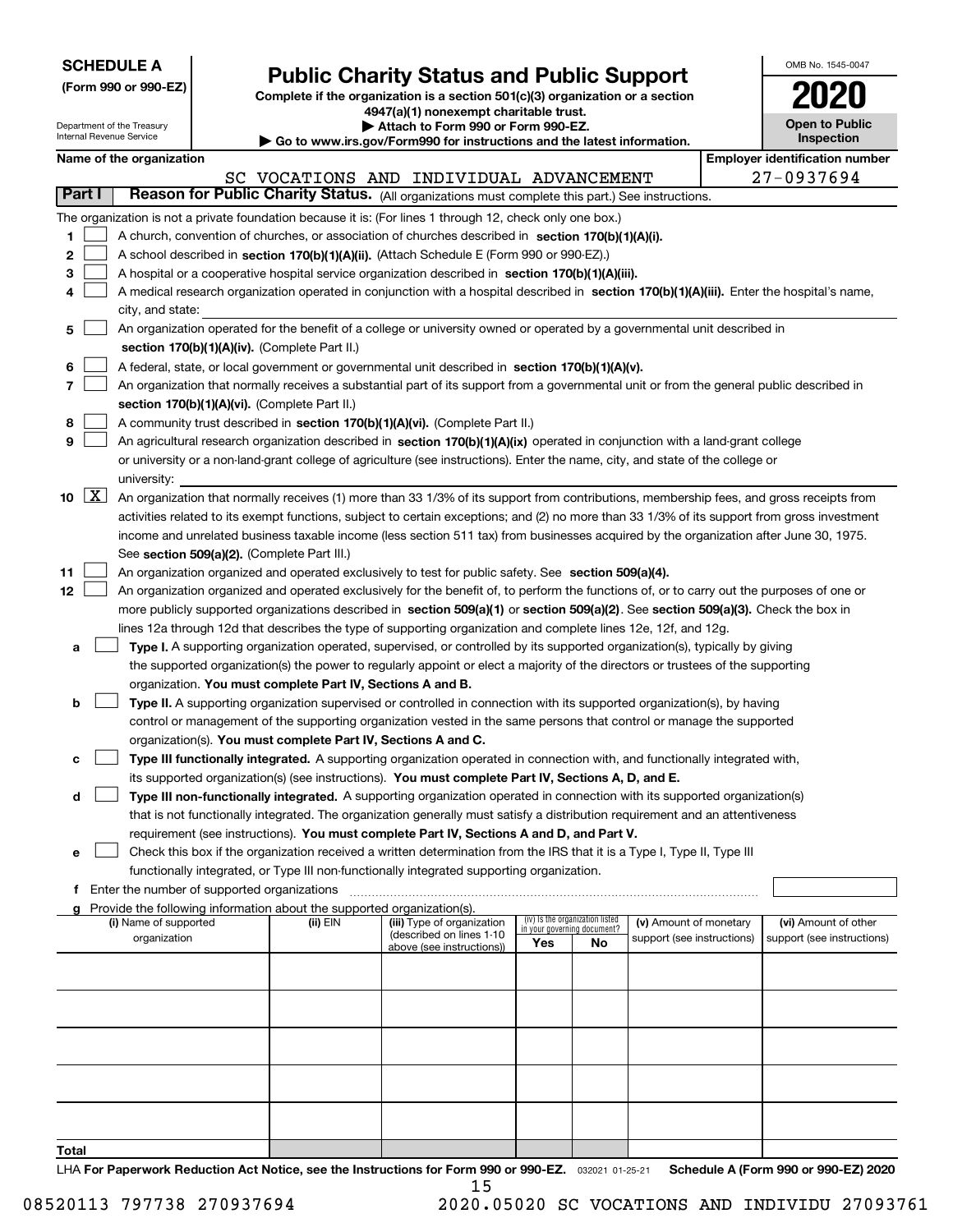#### Schedule A (Form 990 or 990-EZ) 2020  $\, {\rm SC} \,$  <code>VOCATIONS AND INDIVIDUAL ADVANCEMENT  $\,$  27–0937694  $\,$  Page <code>2</code></code> **Part II** Support Schedule for Organizations Described in Sections 170(b)(1)(A)(iv) and 170(b)(1)(A)(vi)

(Complete only if you checked the box on line 5, 7, or 8 of Part I or if the organization failed to qualify under Part III. If the organization fails to qualify under the tests listed below, please complete Part III.)

|    | <b>Section A. Public Support</b>                                                                                                               |          |                 |            |            |                                      |           |
|----|------------------------------------------------------------------------------------------------------------------------------------------------|----------|-----------------|------------|------------|--------------------------------------|-----------|
|    | Calendar year (or fiscal year beginning in) $\blacktriangleright$                                                                              | (a) 2016 | <b>(b)</b> 2017 | $(c)$ 2018 | $(d)$ 2019 | (e) 2020                             | (f) Total |
|    | <b>1</b> Gifts, grants, contributions, and                                                                                                     |          |                 |            |            |                                      |           |
|    | membership fees received. (Do not                                                                                                              |          |                 |            |            |                                      |           |
|    | include any "unusual grants.")                                                                                                                 |          |                 |            |            |                                      |           |
|    | 2 Tax revenues levied for the organ-                                                                                                           |          |                 |            |            |                                      |           |
|    | ization's benefit and either paid to                                                                                                           |          |                 |            |            |                                      |           |
|    | or expended on its behalf                                                                                                                      |          |                 |            |            |                                      |           |
|    | 3 The value of services or facilities                                                                                                          |          |                 |            |            |                                      |           |
|    | furnished by a governmental unit to                                                                                                            |          |                 |            |            |                                      |           |
|    | the organization without charge                                                                                                                |          |                 |            |            |                                      |           |
|    | 4 Total. Add lines 1 through 3                                                                                                                 |          |                 |            |            |                                      |           |
| 5  | The portion of total contributions                                                                                                             |          |                 |            |            |                                      |           |
|    | by each person (other than a                                                                                                                   |          |                 |            |            |                                      |           |
|    | governmental unit or publicly                                                                                                                  |          |                 |            |            |                                      |           |
|    | supported organization) included                                                                                                               |          |                 |            |            |                                      |           |
|    | on line 1 that exceeds 2% of the                                                                                                               |          |                 |            |            |                                      |           |
|    | amount shown on line 11,                                                                                                                       |          |                 |            |            |                                      |           |
|    | column (f)                                                                                                                                     |          |                 |            |            |                                      |           |
|    | 6 Public support. Subtract line 5 from line 4.                                                                                                 |          |                 |            |            |                                      |           |
|    | <b>Section B. Total Support</b>                                                                                                                |          |                 |            |            |                                      |           |
|    | Calendar year (or fiscal year beginning in) $\blacktriangleright$                                                                              | (a) 2016 | (b) 2017        | $(c)$ 2018 | $(d)$ 2019 | (e) 2020                             | (f) Total |
|    | 7 Amounts from line 4                                                                                                                          |          |                 |            |            |                                      |           |
|    | 8 Gross income from interest,                                                                                                                  |          |                 |            |            |                                      |           |
|    | dividends, payments received on                                                                                                                |          |                 |            |            |                                      |           |
|    | securities loans, rents, royalties,                                                                                                            |          |                 |            |            |                                      |           |
|    | and income from similar sources                                                                                                                |          |                 |            |            |                                      |           |
| 9. | Net income from unrelated business                                                                                                             |          |                 |            |            |                                      |           |
|    | activities, whether or not the                                                                                                                 |          |                 |            |            |                                      |           |
|    | business is regularly carried on                                                                                                               |          |                 |            |            |                                      |           |
|    | <b>10</b> Other income. Do not include gain                                                                                                    |          |                 |            |            |                                      |           |
|    | or loss from the sale of capital                                                                                                               |          |                 |            |            |                                      |           |
|    | assets (Explain in Part VI.)                                                                                                                   |          |                 |            |            |                                      |           |
|    | <b>11 Total support.</b> Add lines 7 through 10                                                                                                |          |                 |            |            |                                      |           |
|    | <b>12</b> Gross receipts from related activities, etc. (see instructions)                                                                      |          |                 |            |            | 12                                   |           |
|    | 13 First 5 years. If the Form 990 is for the organization's first, second, third, fourth, or fifth tax year as a section 501(c)(3)             |          |                 |            |            |                                      |           |
|    |                                                                                                                                                |          |                 |            |            |                                      |           |
|    | <b>Section C. Computation of Public Support Percentage</b>                                                                                     |          |                 |            |            |                                      |           |
|    |                                                                                                                                                |          |                 |            |            | 14                                   | %         |
|    |                                                                                                                                                |          |                 |            |            | 15                                   | %         |
|    | 16a 33 1/3% support test - 2020. If the organization did not check the box on line 13, and line 14 is 33 1/3% or more, check this box and      |          |                 |            |            |                                      |           |
|    | stop here. The organization qualifies as a publicly supported organization                                                                     |          |                 |            |            |                                      |           |
|    | b 33 1/3% support test - 2019. If the organization did not check a box on line 13 or 16a, and line 15 is 33 1/3% or more, check this box       |          |                 |            |            |                                      |           |
|    | and stop here. The organization qualifies as a publicly supported organization                                                                 |          |                 |            |            |                                      |           |
|    | 17a 10% -facts-and-circumstances test - 2020. If the organization did not check a box on line 13, 16a, or 16b, and line 14 is 10% or more,     |          |                 |            |            |                                      |           |
|    | and if the organization meets the facts-and-circumstances test, check this box and stop here. Explain in Part VI how the organization          |          |                 |            |            |                                      |           |
|    | meets the facts-and-circumstances test. The organization qualifies as a publicly supported organization                                        |          |                 |            |            |                                      |           |
|    | <b>b 10% -facts-and-circumstances test - 2019.</b> If the organization did not check a box on line 13, 16a, 16b, or 17a, and line 15 is 10% or |          |                 |            |            |                                      |           |
|    | more, and if the organization meets the facts-and-circumstances test, check this box and stop here. Explain in Part VI how the                 |          |                 |            |            |                                      |           |
|    | organization meets the facts-and-circumstances test. The organization qualifies as a publicly supported organization                           |          |                 |            |            |                                      |           |
| 18 | Private foundation. If the organization did not check a box on line 13, 16a, 16b, 17a, or 17b, check this box and see instructions             |          |                 |            |            | Schodule A (Form 000 or 000 F7) 2020 |           |

**Schedule A (Form 990 or 990-EZ) 2020**

032022 01-25-21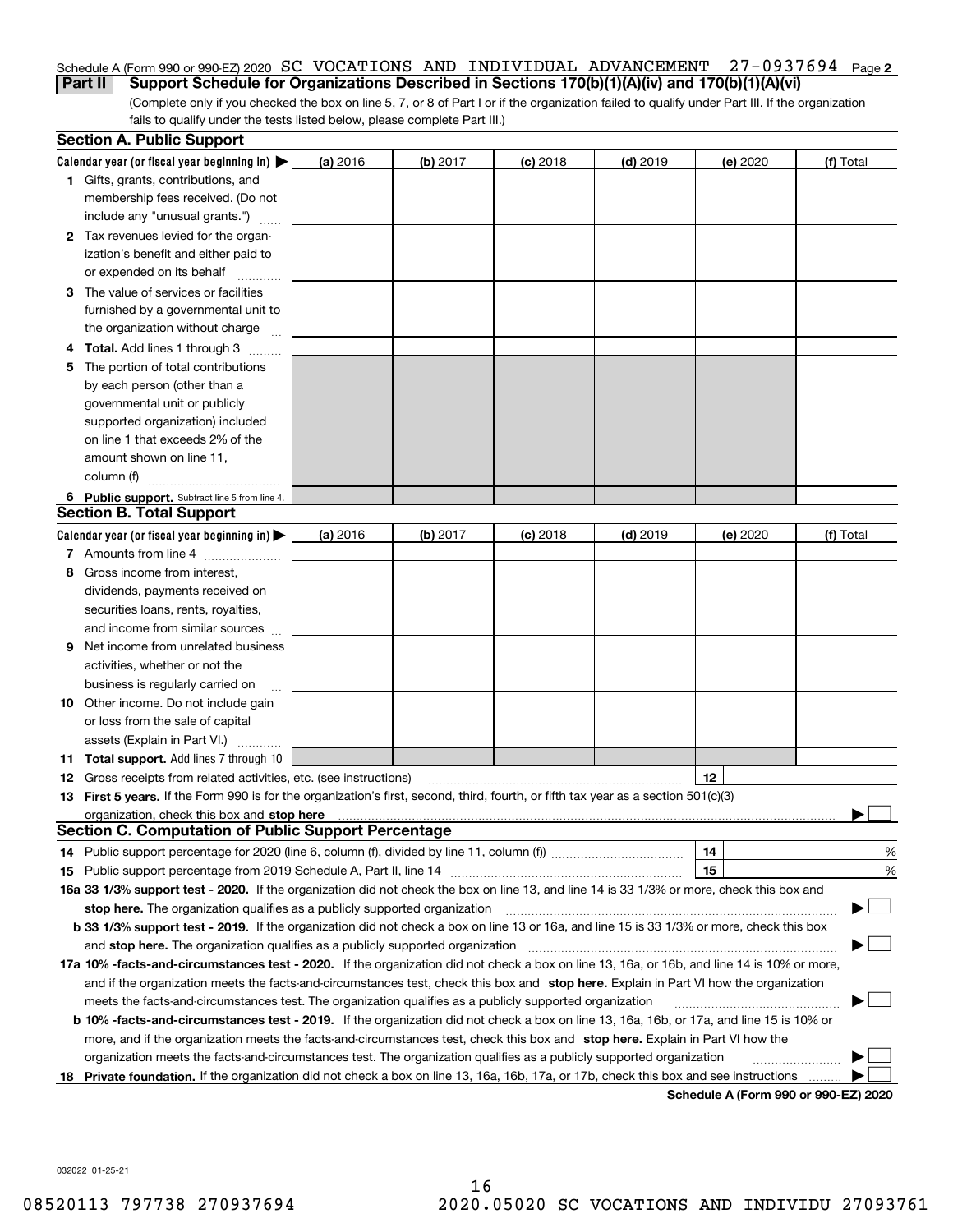#### Schedule A (Form 990 or 990-EZ) 2020  $\, {\rm SC} \,$  <code>VOCATIONS AND INDIVIDUAL ADVANCEMENT  $\,$  27–0937694  $\,$  Page 3</code> **Part III Support Schedule for Organizations Described in Section 509(a)(2)**

(Complete only if you checked the box on line 10 of Part I or if the organization failed to qualify under Part II. If the organization fails to qualify under the tests listed below, please complete Part II.)

| <b>Section A. Public Support</b>                                                                                                                                                         |          |          |            |            |                                      |                                         |
|------------------------------------------------------------------------------------------------------------------------------------------------------------------------------------------|----------|----------|------------|------------|--------------------------------------|-----------------------------------------|
| Calendar year (or fiscal year beginning in)                                                                                                                                              | (a) 2016 | (b) 2017 | $(c)$ 2018 | $(d)$ 2019 | (e) 2020                             | (f) Total                               |
| 1 Gifts, grants, contributions, and                                                                                                                                                      |          |          |            |            |                                      |                                         |
| membership fees received. (Do not                                                                                                                                                        |          |          |            |            |                                      |                                         |
| include any "unusual grants.")                                                                                                                                                           |          |          |            |            | 157, 362.                            | 157,362.                                |
| 2 Gross receipts from admissions,<br>merchandise sold or services per-<br>formed, or facilities furnished in<br>any activity that is related to the<br>organization's tax-exempt purpose | 1237040. | 1496514. | 1551858.   | 1366790.   | 1651971.                             | 7304173.                                |
| 3 Gross receipts from activities that<br>are not an unrelated trade or bus-                                                                                                              |          |          |            |            |                                      |                                         |
| iness under section 513                                                                                                                                                                  |          |          |            |            |                                      |                                         |
| 4 Tax revenues levied for the organ-<br>ization's benefit and either paid to<br>or expended on its behalf                                                                                |          |          |            |            |                                      |                                         |
| 5 The value of services or facilities<br>furnished by a governmental unit to                                                                                                             |          |          |            |            |                                      |                                         |
| the organization without charge                                                                                                                                                          |          |          |            |            |                                      |                                         |
| 6 Total. Add lines 1 through 5                                                                                                                                                           | 1237040. | 1496514. | 1551858.   | 1366790.   | 1809333.                             | 7461535.                                |
| 7a Amounts included on lines 1, 2, and<br>3 received from disqualified persons                                                                                                           |          |          |            |            |                                      | $0$ .                                   |
| <b>b</b> Amounts included on lines 2 and 3 received<br>from other than disqualified persons that<br>exceed the greater of \$5,000 or 1% of the                                           |          |          |            |            |                                      | $0$ .                                   |
| amount on line 13 for the year<br>c Add lines 7a and 7b                                                                                                                                  |          |          |            |            |                                      | $\overline{0}$ .                        |
| 8 Public support. (Subtract line 7c from line 6.)                                                                                                                                        |          |          |            |            |                                      | 7461535.                                |
| <b>Section B. Total Support</b>                                                                                                                                                          |          |          |            |            |                                      |                                         |
| Calendar year (or fiscal year beginning in)                                                                                                                                              | (a) 2016 | (b) 2017 | $(c)$ 2018 | $(d)$ 2019 | (e) 2020                             | (f) Total                               |
|                                                                                                                                                                                          | 1237040. | 1496514. | 1551858.   | 1366790.   | 1809333.                             | 7461535.                                |
| 10a Gross income from interest,<br>dividends, payments received on<br>securities loans, rents, royalties,<br>and income from similar sources                                             |          |          |            |            |                                      |                                         |
| <b>b</b> Unrelated business taxable income                                                                                                                                               |          |          |            |            |                                      |                                         |
| (less section 511 taxes) from businesses                                                                                                                                                 |          |          |            |            |                                      |                                         |
| acquired after June 30, 1975                                                                                                                                                             |          |          |            |            |                                      |                                         |
| c Add lines 10a and 10b<br>11 Net income from unrelated business<br>activities not included in line 10b,<br>whether or not the business is<br>regularly carried on                       |          |          |            |            |                                      |                                         |
| <b>12</b> Other income. Do not include gain<br>or loss from the sale of capital<br>assets (Explain in Part VI.)                                                                          |          |          |            |            |                                      |                                         |
| 13 Total support. (Add lines 9, 10c, 11, and 12.)                                                                                                                                        | 1237040. | 1496514. | 1551858.   | 1366790.   | 1809333.                             | 7461535.                                |
| 14 First 5 years. If the Form 990 is for the organization's first, second, third, fourth, or fifth tax year as a section 501(c)(3) organization,                                         |          |          |            |            |                                      |                                         |
| check this box and stop here                                                                                                                                                             |          |          |            |            |                                      |                                         |
| <b>Section C. Computation of Public Support Percentage</b>                                                                                                                               |          |          |            |            |                                      |                                         |
| 15 Public support percentage for 2020 (line 8, column (f), divided by line 13, column (f))                                                                                               |          |          |            |            | 15                                   | 100.00<br>%<br>100.00                   |
| 16 Public support percentage from 2019 Schedule A, Part III, line 15<br><b>Section D. Computation of Investment Income Percentage</b>                                                    |          |          |            |            | 16                                   | $\%$                                    |
| 17 Investment income percentage for 2020 (line 10c, column (f), divided by line 13, column (f))                                                                                          |          |          |            |            | 17                                   | .00                                     |
| <b>18</b> Investment income percentage from <b>2019</b> Schedule A, Part III, line 17                                                                                                    |          |          |            |            | 18                                   | %<br>%                                  |
| 19a 33 1/3% support tests - 2020. If the organization did not check the box on line 14, and line 15 is more than 33 1/3%, and line 17 is not                                             |          |          |            |            |                                      |                                         |
| more than 33 1/3%, check this box and stop here. The organization qualifies as a publicly supported organization                                                                         |          |          |            |            |                                      | $\blacktriangleright$ $\vert$ X $\vert$ |
| <b>b 33 1/3% support tests - 2019.</b> If the organization did not check a box on line 14 or line 19a, and line 16 is more than 33 1/3%, and                                             |          |          |            |            |                                      |                                         |
| line 18 is not more than 33 1/3%, check this box and stop here. The organization qualifies as a publicly supported organization                                                          |          |          |            |            |                                      |                                         |
| 20 Private foundation. If the organization did not check a box on line 14, 19a, or 19b, check this box and see instructions                                                              |          |          |            |            |                                      |                                         |
| 032023 01-25-21                                                                                                                                                                          |          |          |            |            | Schedule A (Form 990 or 990-EZ) 2020 |                                         |

17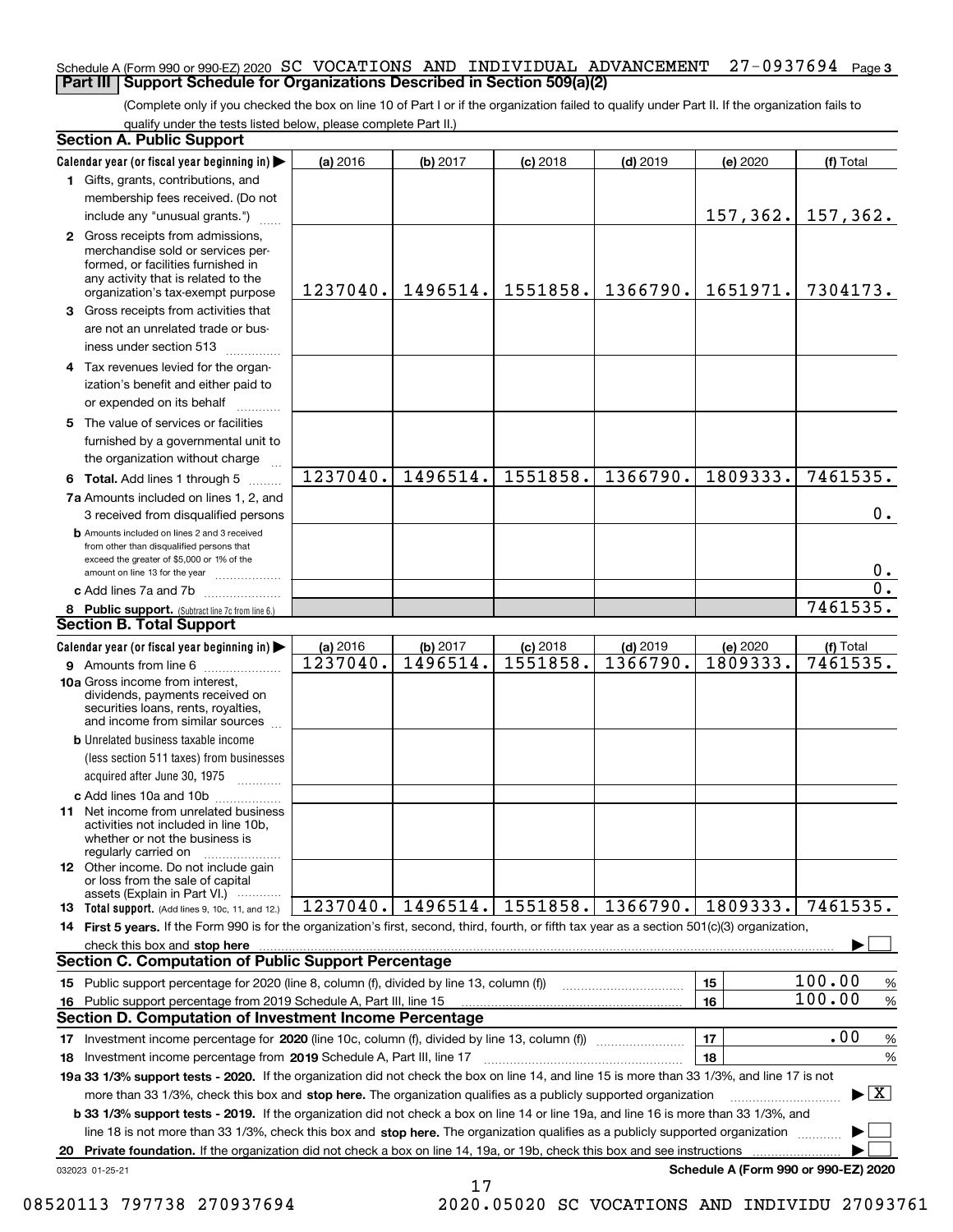#### Schedule A (Form 990 or 990-EZ) 2020  $\, {\rm SC} \,$  <code>VOCATIONS AND INDIVIDUAL ADVANCEMENT  $\,$  27-0937694  $\,$  Page 4  $\,$ </code>

## **Part IV Supporting Organizations**

(Complete only if you checked a box in line 12 on Part I. If you checked box 12a, Part I, complete Sections A and B. If you checked box 12b, Part I, complete Sections A and C. If you checked box 12c, Part I, complete Sections A, D, and E. If you checked box 12d, Part I, complete Sections A and D, and complete Part V.)

### **Section A. All Supporting Organizations**

- **1** Are all of the organization's supported organizations listed by name in the organization's governing documents? If "No," describe in **Part VI** how the supported organizations are designated. If designated by *class or purpose, describe the designation. If historic and continuing relationship, explain.*
- **2** Did the organization have any supported organization that does not have an IRS determination of status under section 509(a)(1) or (2)? If "Yes," explain in Part VI how the organization determined that the supported *organization was described in section 509(a)(1) or (2).*
- **3a** Did the organization have a supported organization described in section 501(c)(4), (5), or (6)? If "Yes," answer *lines 3b and 3c below.*
- **b** Did the organization confirm that each supported organization qualified under section 501(c)(4), (5), or (6) and satisfied the public support tests under section 509(a)(2)? If "Yes," describe in **Part VI** when and how the *organization made the determination.*
- **c**Did the organization ensure that all support to such organizations was used exclusively for section 170(c)(2)(B) purposes? If "Yes," explain in **Part VI** what controls the organization put in place to ensure such use.
- **4a***If* Was any supported organization not organized in the United States ("foreign supported organization")? *"Yes," and if you checked box 12a or 12b in Part I, answer lines 4b and 4c below.*
- **b** Did the organization have ultimate control and discretion in deciding whether to make grants to the foreign supported organization? If "Yes," describe in **Part VI** how the organization had such control and discretion *despite being controlled or supervised by or in connection with its supported organizations.*
- **c** Did the organization support any foreign supported organization that does not have an IRS determination under sections 501(c)(3) and 509(a)(1) or (2)? If "Yes," explain in **Part VI** what controls the organization used *to ensure that all support to the foreign supported organization was used exclusively for section 170(c)(2)(B) purposes.*
- **5a** Did the organization add, substitute, or remove any supported organizations during the tax year? If "Yes," answer lines 5b and 5c below (if applicable). Also, provide detail in **Part VI,** including (i) the names and EIN *numbers of the supported organizations added, substituted, or removed; (ii) the reasons for each such action; (iii) the authority under the organization's organizing document authorizing such action; and (iv) how the action was accomplished (such as by amendment to the organizing document).*
- **b** Type I or Type II only. Was any added or substituted supported organization part of a class already designated in the organization's organizing document?
- **cSubstitutions only.**  Was the substitution the result of an event beyond the organization's control?
- **6** Did the organization provide support (whether in the form of grants or the provision of services or facilities) to **Part VI.** *If "Yes," provide detail in* support or benefit one or more of the filing organization's supported organizations? anyone other than (i) its supported organizations, (ii) individuals that are part of the charitable class benefited by one or more of its supported organizations, or (iii) other supporting organizations that also
- **7**Did the organization provide a grant, loan, compensation, or other similar payment to a substantial contributor *If "Yes," complete Part I of Schedule L (Form 990 or 990-EZ).* regard to a substantial contributor? (as defined in section 4958(c)(3)(C)), a family member of a substantial contributor, or a 35% controlled entity with
- **8** Did the organization make a loan to a disqualified person (as defined in section 4958) not described in line 7? *If "Yes," complete Part I of Schedule L (Form 990 or 990-EZ).*
- **9a** Was the organization controlled directly or indirectly at any time during the tax year by one or more in section 509(a)(1) or (2))? If "Yes," *provide detail in* <code>Part VI.</code> disqualified persons, as defined in section 4946 (other than foundation managers and organizations described
- **b** Did one or more disqualified persons (as defined in line 9a) hold a controlling interest in any entity in which the supporting organization had an interest? If "Yes," provide detail in P**art VI**.
- **c**Did a disqualified person (as defined in line 9a) have an ownership interest in, or derive any personal benefit from, assets in which the supporting organization also had an interest? If "Yes," provide detail in P**art VI.**
- **10a** Was the organization subject to the excess business holdings rules of section 4943 because of section supporting organizations)? If "Yes," answer line 10b below. 4943(f) (regarding certain Type II supporting organizations, and all Type III non-functionally integrated
- **b** Did the organization have any excess business holdings in the tax year? (Use Schedule C, Form 4720, to *determine whether the organization had excess business holdings.)*

18

032024 01-25-21

**Schedule A (Form 990 or 990-EZ) 2020**

**YesNo**

**1**

**2**

**3a**

**3b**

**3c**

**4a**

**4b**

**4c**

**5a**

**5b5c**

**6**

**7**

**8**

**9a**

**9b**

**9c**

**10a**

**10b**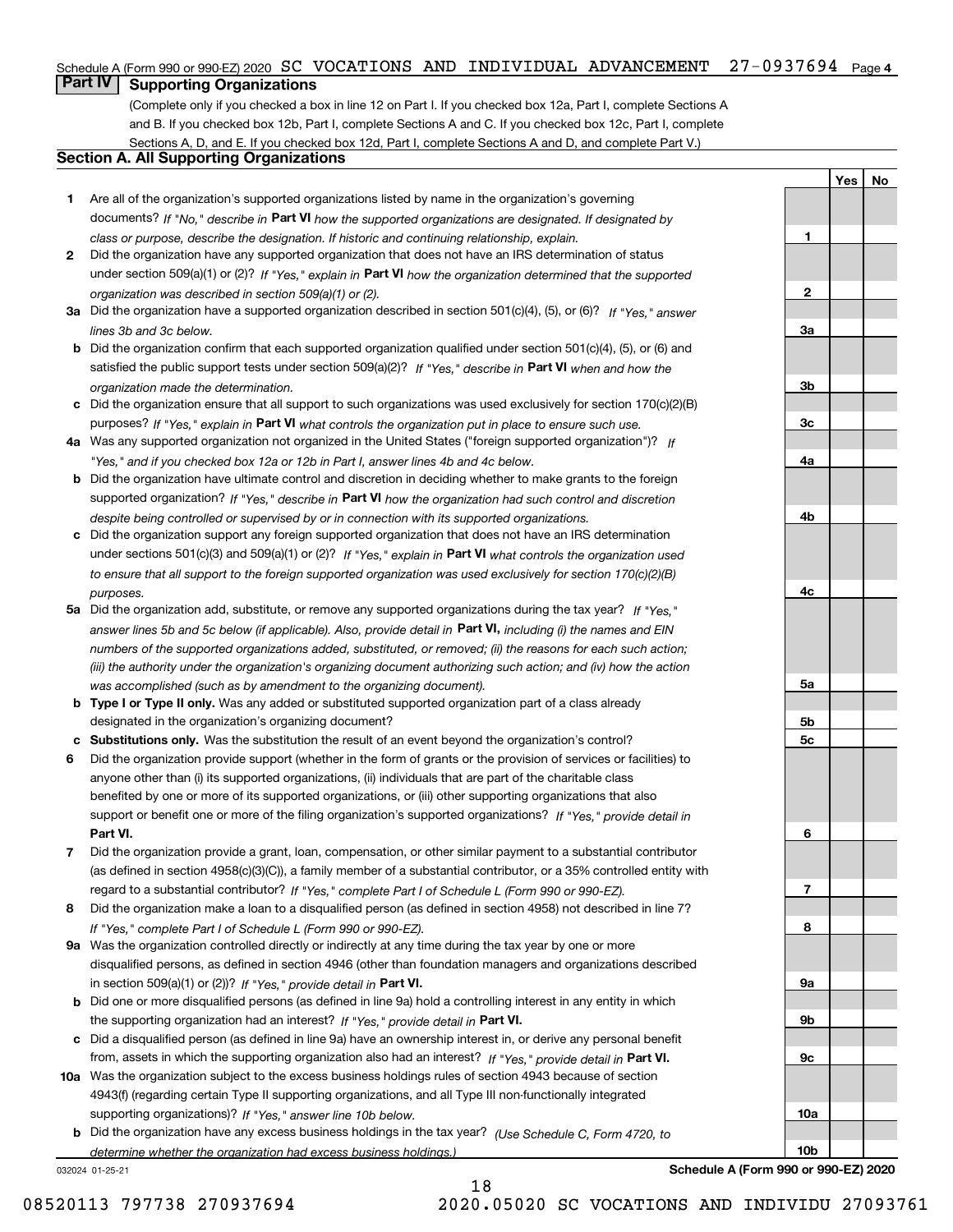#### 27-0937694 Page 5 Schedule A (Form 990 or 990-EZ) 2020 Page SC VOCATIONS AND INDIVIDUAL ADVANCEMENT 27-0937694 **Part IV Supporting Organizations** *(continued)*

|    |                                                                                                                                                                                                                                                                                                                                                                                                                                                                                                                                                                                                                                                      |                 | Yes I | No  |
|----|------------------------------------------------------------------------------------------------------------------------------------------------------------------------------------------------------------------------------------------------------------------------------------------------------------------------------------------------------------------------------------------------------------------------------------------------------------------------------------------------------------------------------------------------------------------------------------------------------------------------------------------------------|-----------------|-------|-----|
| 11 | Has the organization accepted a gift or contribution from any of the following persons?                                                                                                                                                                                                                                                                                                                                                                                                                                                                                                                                                              |                 |       |     |
|    | a A person who directly or indirectly controls, either alone or together with persons described in lines 11b and                                                                                                                                                                                                                                                                                                                                                                                                                                                                                                                                     |                 |       |     |
|    | 11c below, the governing body of a supported organization?                                                                                                                                                                                                                                                                                                                                                                                                                                                                                                                                                                                           | 11a             |       |     |
|    | <b>b</b> A family member of a person described in line 11a above?                                                                                                                                                                                                                                                                                                                                                                                                                                                                                                                                                                                    | 11 <sub>b</sub> |       |     |
|    | c A 35% controlled entity of a person described in line 11a or 11b above? If "Yes" to line 11a, 11b, or 11c, provide                                                                                                                                                                                                                                                                                                                                                                                                                                                                                                                                 |                 |       |     |
|    | detail in Part VI.                                                                                                                                                                                                                                                                                                                                                                                                                                                                                                                                                                                                                                   | 11c             |       |     |
|    | <b>Section B. Type I Supporting Organizations</b>                                                                                                                                                                                                                                                                                                                                                                                                                                                                                                                                                                                                    |                 |       |     |
|    |                                                                                                                                                                                                                                                                                                                                                                                                                                                                                                                                                                                                                                                      |                 | Yes   | No. |
| 1  | Did the governing body, members of the governing body, officers acting in their official capacity, or membership of one or<br>more supported organizations have the power to regularly appoint or elect at least a majority of the organization's officers,<br>directors, or trustees at all times during the tax year? If "No." describe in Part VI how the supported organization(s)<br>effectively operated, supervised, or controlled the organization's activities. If the organization had more than one supported<br>organization, describe how the powers to appoint and/or remove officers, directors, or trustees were allocated among the |                 |       |     |
|    | supported organizations and what conditions or restrictions, if any, applied to such powers during the tax year.                                                                                                                                                                                                                                                                                                                                                                                                                                                                                                                                     |                 |       |     |
| 2  | Did the organization operate for the benefit of any supported organization other than the supported                                                                                                                                                                                                                                                                                                                                                                                                                                                                                                                                                  |                 |       |     |
|    | organization(s) that operated, supervised, or controlled the supporting organization? If "Yes," explain in                                                                                                                                                                                                                                                                                                                                                                                                                                                                                                                                           |                 |       |     |
|    | <b>Part VI</b> how providing such benefit carried out the purposes of the supported organization(s) that operated,                                                                                                                                                                                                                                                                                                                                                                                                                                                                                                                                   |                 |       |     |
|    | supervised, or controlled the supporting organization.                                                                                                                                                                                                                                                                                                                                                                                                                                                                                                                                                                                               | 2               |       |     |
|    | <b>Section C. Type II Supporting Organizations</b>                                                                                                                                                                                                                                                                                                                                                                                                                                                                                                                                                                                                   |                 |       |     |
|    |                                                                                                                                                                                                                                                                                                                                                                                                                                                                                                                                                                                                                                                      |                 | Yes   | No  |
|    | Were a majority of the organization's directors or trustees during the tax year also a majority of the directors                                                                                                                                                                                                                                                                                                                                                                                                                                                                                                                                     |                 |       |     |

| or trustees of each of the organization's supported organization(s)? If "No." describe in Part VI how control |
|---------------------------------------------------------------------------------------------------------------|
| or management of the supporting organization was vested in the same persons that controlled or managed        |
| the supported organization(s).                                                                                |

| Section D. All Type III Supporting Organizations |  |
|--------------------------------------------------|--|
|                                                  |  |

|              |                                                                                                                        |   | Yes | No |
|--------------|------------------------------------------------------------------------------------------------------------------------|---|-----|----|
|              | Did the organization provide to each of its supported organizations, by the last day of the fifth month of the         |   |     |    |
|              | organization's tax year, (i) a written notice describing the type and amount of support provided during the prior tax  |   |     |    |
|              | year, (ii) a copy of the Form 990 that was most recently filed as of the date of notification, and (iii) copies of the |   |     |    |
|              | organization's governing documents in effect on the date of notification, to the extent not previously provided?       |   |     |    |
| $\mathbf{2}$ | Were any of the organization's officers, directors, or trustees either (i) appointed or elected by the supported       |   |     |    |
|              | organization(s) or (ii) serving on the governing body of a supported organization? If "No," explain in Part VI how     |   |     |    |
|              | the organization maintained a close and continuous working relationship with the supported organization(s).            | 2 |     |    |
| 3            | By reason of the relationship described in line 2, above, did the organization's supported organizations have a        |   |     |    |
|              | significant voice in the organization's investment policies and in directing the use of the organization's             |   |     |    |
|              | income or assets at all times during the tax year? If "Yes," describe in Part VI the role the organization's           |   |     |    |
|              | supported organizations played in this regard.                                                                         | з |     |    |

# *supported organizations played in this regard.* **Section E. Type III Functionally Integrated Supporting Organizations**

|  | Check the box next to the method that the organization used to satisfy the Integral Part Test during the year (see instructions). |  |  |  |
|--|-----------------------------------------------------------------------------------------------------------------------------------|--|--|--|
|--|-----------------------------------------------------------------------------------------------------------------------------------|--|--|--|

- **a**The organization satisfied the Activities Test. *Complete* line 2 below.  $\mathcal{L}^{\text{max}}$
- **b**The organization is the parent of each of its supported organizations. *Complete* line 3 *below.*  $\mathcal{L}^{\text{max}}$

|  |  |  | c $\Box$ The organization supported a governmental entity. Describe in Part VI how you supported a governmental entity (see instructions) |  |
|--|--|--|-------------------------------------------------------------------------------------------------------------------------------------------|--|
|--|--|--|-------------------------------------------------------------------------------------------------------------------------------------------|--|

19

- **2Answer lines 2a and 2b below. Yes No** Activities Test.
- **a** Did substantially all of the organization's activities during the tax year directly further the exempt purposes of the supported organization(s) to which the organization was responsive? If "Yes," then in **Part VI identify those supported organizations and explain**  *how these activities directly furthered their exempt purposes, how the organization was responsive to those supported organizations, and how the organization determined that these activities constituted substantially all of its activities.*
- **b** Did the activities described in line 2a, above, constitute activities that, but for the organization's involvement, **Part VI**  *the reasons for the organization's position that its supported organization(s) would have engaged in* one or more of the organization's supported organization(s) would have been engaged in? If "Yes," e*xplain in these activities but for the organization's involvement.*
- **3** Parent of Supported Organizations. Answer lines 3a and 3b below.

**a** Did the organization have the power to regularly appoint or elect a majority of the officers, directors, or trustees of each of the supported organizations? If "Yes" or "No" provide details in **Part VI.** 

**b** Did the organization exercise a substantial degree of direction over the policies, programs, and activities of each of its supported organizations? If "Yes," describe in Part VI the role played by the organization in this regard.

032025 01-25-21

**Schedule A (Form 990 or 990-EZ) 2020**

**2a**

**2b**

**3a**

**3b**

**1**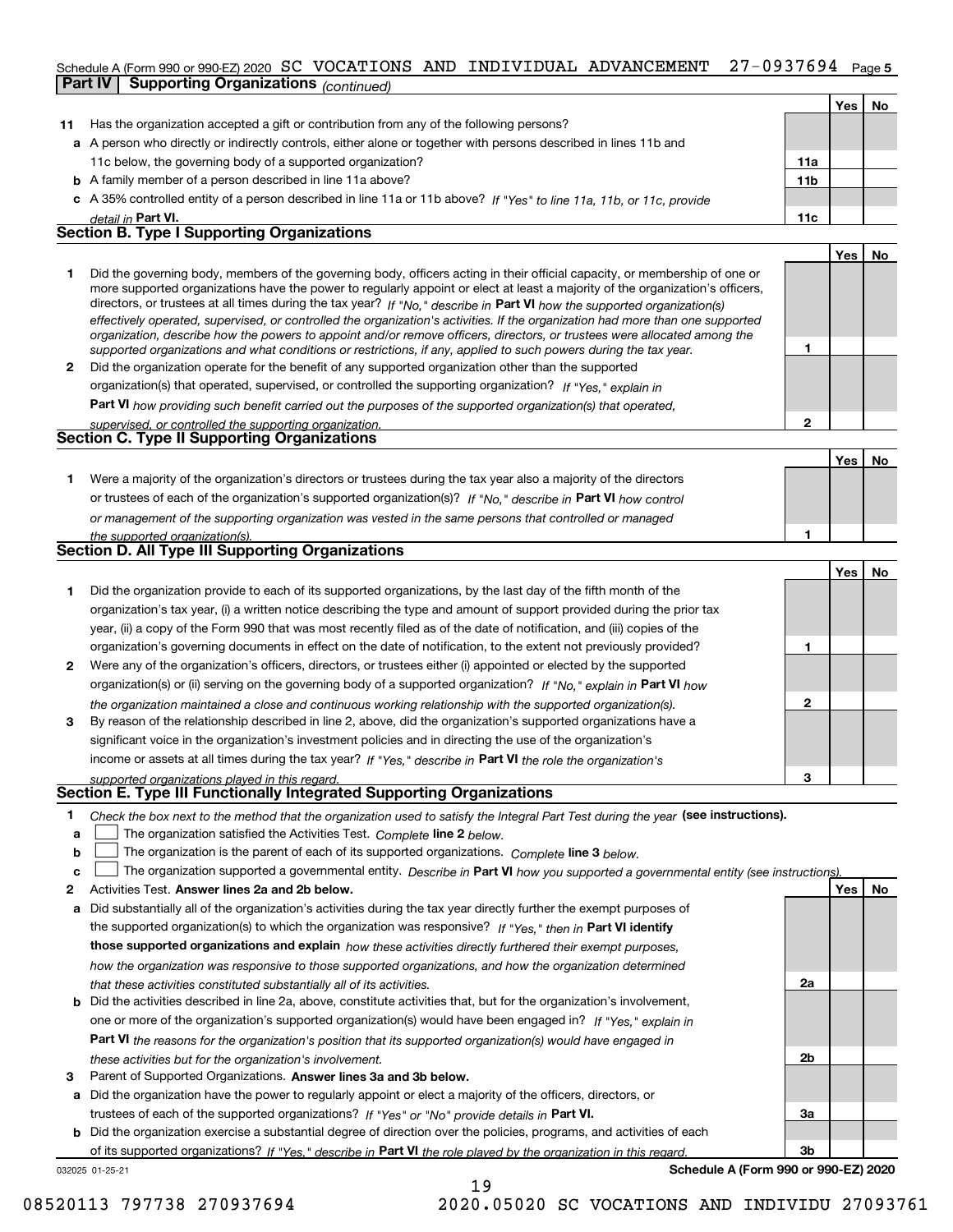|              | Schedule A (Form 990 or 990-EZ) 2020 SC VOCATIONS AND INDIVIDUAL ADVANCEMENT                                                                                                                                                                                  |                         |                | 27-0937694 Page 6              |  |
|--------------|---------------------------------------------------------------------------------------------------------------------------------------------------------------------------------------------------------------------------------------------------------------|-------------------------|----------------|--------------------------------|--|
|              | Type III Non-Functionally Integrated 509(a)(3) Supporting Organizations<br><b>Part V</b>                                                                                                                                                                      |                         |                |                                |  |
| 1            | Check here if the organization satisfied the Integral Part Test as a qualifying trust on Nov. 20, 1970 (explain in Part VI). See instructions.<br>All other Type III non-functionally integrated supporting organizations must complete Sections A through E. |                         |                |                                |  |
|              | Section A - Adjusted Net Income                                                                                                                                                                                                                               |                         | (A) Prior Year | (B) Current Year<br>(optional) |  |
| 1            | Net short-term capital gain                                                                                                                                                                                                                                   | 1                       |                |                                |  |
| $\mathbf{2}$ | Recoveries of prior-year distributions                                                                                                                                                                                                                        | $\mathbf{2}$            |                |                                |  |
| 3            | Other gross income (see instructions)                                                                                                                                                                                                                         | 3                       |                |                                |  |
| 4            | Add lines 1 through 3.                                                                                                                                                                                                                                        | 4                       |                |                                |  |
| 5            | Depreciation and depletion                                                                                                                                                                                                                                    | 5                       |                |                                |  |
| 6            | Portion of operating expenses paid or incurred for production or                                                                                                                                                                                              |                         |                |                                |  |
|              | collection of gross income or for management, conservation, or                                                                                                                                                                                                |                         |                |                                |  |
|              | maintenance of property held for production of income (see instructions)                                                                                                                                                                                      | 6                       |                |                                |  |
| 7            | Other expenses (see instructions)                                                                                                                                                                                                                             | $\overline{\mathbf{r}}$ |                |                                |  |
| 8            | Adjusted Net Income (subtract lines 5, 6, and 7 from line 4)                                                                                                                                                                                                  | 8                       |                |                                |  |
|              | <b>Section B - Minimum Asset Amount</b>                                                                                                                                                                                                                       |                         | (A) Prior Year | (B) Current Year<br>(optional) |  |
| 1            | Aggregate fair market value of all non-exempt-use assets (see                                                                                                                                                                                                 |                         |                |                                |  |
|              | instructions for short tax year or assets held for part of year):                                                                                                                                                                                             |                         |                |                                |  |
|              | a Average monthly value of securities                                                                                                                                                                                                                         | 1a                      |                |                                |  |
|              | <b>b</b> Average monthly cash balances                                                                                                                                                                                                                        | 1b                      |                |                                |  |
|              | <b>c</b> Fair market value of other non-exempt-use assets                                                                                                                                                                                                     | 1c                      |                |                                |  |
|              | <b>d</b> Total (add lines 1a, 1b, and 1c)                                                                                                                                                                                                                     | 1d                      |                |                                |  |
|              | e Discount claimed for blockage or other factors                                                                                                                                                                                                              |                         |                |                                |  |
|              | (explain in detail in Part VI):                                                                                                                                                                                                                               |                         |                |                                |  |
| 2            | Acquisition indebtedness applicable to non-exempt-use assets                                                                                                                                                                                                  | $\mathbf{2}$            |                |                                |  |
| 3            | Subtract line 2 from line 1d.                                                                                                                                                                                                                                 | 3                       |                |                                |  |
| 4            | Cash deemed held for exempt use. Enter 0.015 of line 3 (for greater amount,                                                                                                                                                                                   |                         |                |                                |  |
|              | see instructions).                                                                                                                                                                                                                                            | 4                       |                |                                |  |
| 5            | Net value of non-exempt-use assets (subtract line 4 from line 3)                                                                                                                                                                                              | 5                       |                |                                |  |
| 6            | Multiply line 5 by 0.035.                                                                                                                                                                                                                                     | 6                       |                |                                |  |
| 7            | Recoveries of prior-year distributions                                                                                                                                                                                                                        | $\overline{7}$          |                |                                |  |
| 8            | Minimum Asset Amount (add line 7 to line 6)                                                                                                                                                                                                                   | 8                       |                |                                |  |
|              | <b>Section C - Distributable Amount</b>                                                                                                                                                                                                                       |                         |                | <b>Current Year</b>            |  |
|              | Adjusted net income for prior year (from Section A, line 8, column A)                                                                                                                                                                                         | 1                       |                |                                |  |
|              | Enter 0.85 of line 1.                                                                                                                                                                                                                                         | 2                       |                |                                |  |
| 3            | Minimum asset amount for prior year (from Section B, line 8, column A)                                                                                                                                                                                        | 3                       |                |                                |  |
| 4            | Enter greater of line 2 or line 3.                                                                                                                                                                                                                            | 4                       |                |                                |  |
| 5            | Income tax imposed in prior year                                                                                                                                                                                                                              | 5                       |                |                                |  |
| 6            | <b>Distributable Amount.</b> Subtract line 5 from line 4, unless subject to                                                                                                                                                                                   |                         |                |                                |  |
|              | emergency temporary reduction (see instructions).                                                                                                                                                                                                             | 6                       |                |                                |  |
| 7            | Check here if the current year is the organization's first as a non-functionally integrated Type III supporting organization (see                                                                                                                             |                         |                |                                |  |

instructions).

**Schedule A (Form 990 or 990-EZ) 2020**

032026 01-25-21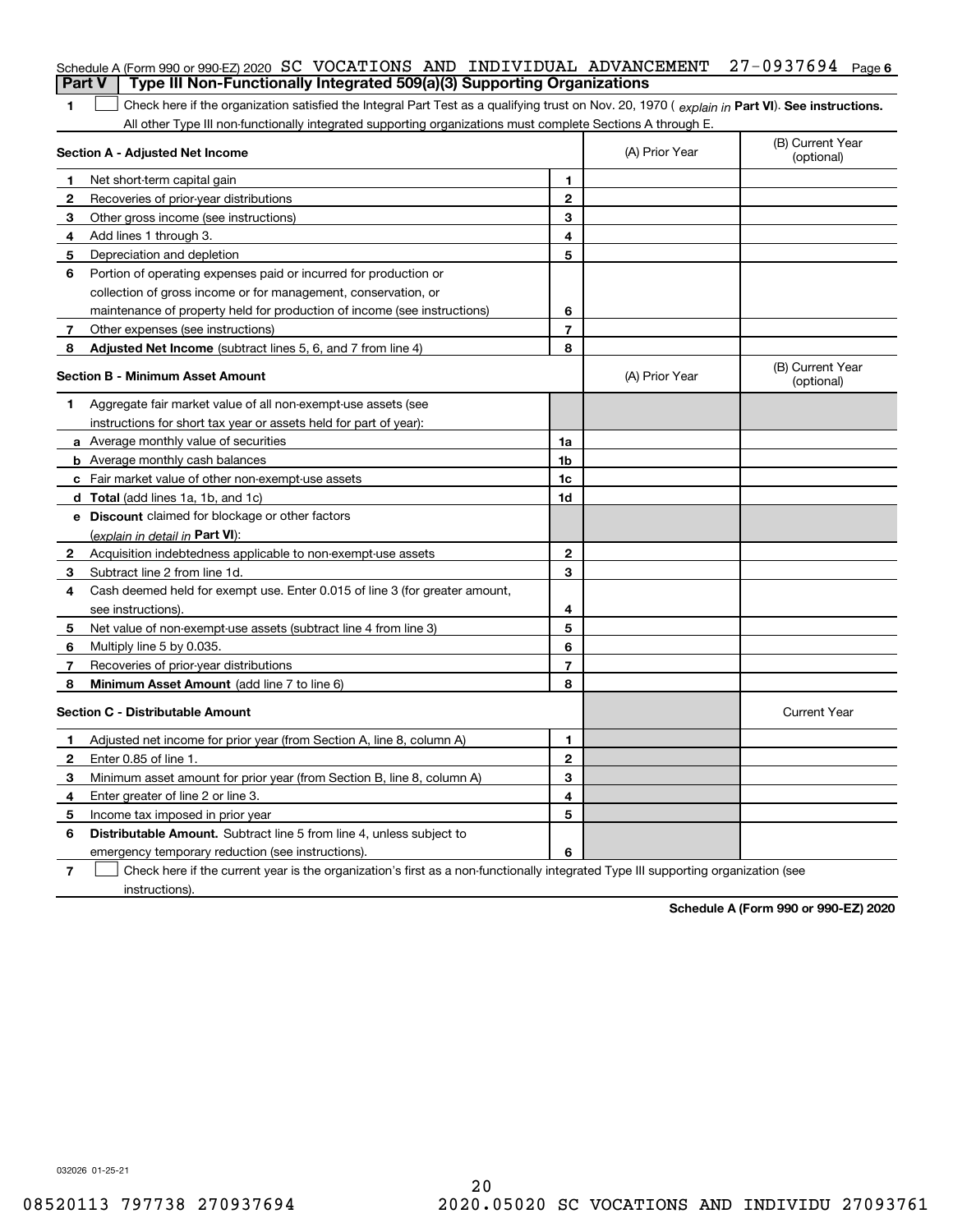## Schedule A (Form 990 or 990-EZ) 2020  $\, {\rm SC} \,$  <code>VOCATIONS AND INDIVIDUAL ADVANCEMENT  $\,$  27–0937694  $\,$  Page 7</code>

|                | Type III Non-Functionally Integrated 509(a)(3) Supporting Organizations<br>Part V<br>(continued) |                             |                                       |    |                                         |  |
|----------------|--------------------------------------------------------------------------------------------------|-----------------------------|---------------------------------------|----|-----------------------------------------|--|
|                | <b>Section D - Distributions</b>                                                                 |                             |                                       |    | <b>Current Year</b>                     |  |
| 1.             | Amounts paid to supported organizations to accomplish exempt purposes                            |                             |                                       |    |                                         |  |
| 2              | Amounts paid to perform activity that directly furthers exempt purposes of supported             |                             |                                       |    |                                         |  |
|                | organizations, in excess of income from activity                                                 |                             |                                       | 2  |                                         |  |
| 3              | Administrative expenses paid to accomplish exempt purposes of supported organizations            |                             |                                       | 3  |                                         |  |
| 4              | Amounts paid to acquire exempt-use assets                                                        |                             |                                       | 4  |                                         |  |
| 5              | Qualified set-aside amounts (prior IRS approval required - provide details in Part VI)           |                             |                                       | 5  |                                         |  |
| 6              | Other distributions ( <i>describe in</i> Part VI). See instructions.                             |                             |                                       | 6  |                                         |  |
| 7              | Total annual distributions. Add lines 1 through 6.                                               |                             |                                       | 7  |                                         |  |
| 8              | Distributions to attentive supported organizations to which the organization is responsive       |                             |                                       |    |                                         |  |
|                | (provide details in Part VI). See instructions.                                                  |                             |                                       | 8  |                                         |  |
| 9              | Distributable amount for 2020 from Section C, line 6                                             |                             |                                       | 9  |                                         |  |
| 10             | Line 8 amount divided by line 9 amount                                                           |                             |                                       | 10 |                                         |  |
|                |                                                                                                  | (i)                         | (ii)                                  |    | (iii)                                   |  |
|                | <b>Section E - Distribution Allocations</b> (see instructions)                                   | <b>Excess Distributions</b> | <b>Underdistributions</b><br>Pre-2020 |    | <b>Distributable</b><br>Amount for 2020 |  |
| 1              | Distributable amount for 2020 from Section C, line 6                                             |                             |                                       |    |                                         |  |
| 2              | Underdistributions, if any, for years prior to 2020 (reason-                                     |                             |                                       |    |                                         |  |
|                | able cause required - explain in Part VI). See instructions.                                     |                             |                                       |    |                                         |  |
| 3              | Excess distributions carryover, if any, to 2020                                                  |                             |                                       |    |                                         |  |
|                | a From 2015                                                                                      |                             |                                       |    |                                         |  |
|                | <b>b</b> From 2016                                                                               |                             |                                       |    |                                         |  |
|                | $c$ From 2017                                                                                    |                             |                                       |    |                                         |  |
|                | <b>d</b> From 2018                                                                               |                             |                                       |    |                                         |  |
|                | e From 2019                                                                                      |                             |                                       |    |                                         |  |
|                | f Total of lines 3a through 3e                                                                   |                             |                                       |    |                                         |  |
|                | g Applied to underdistributions of prior years                                                   |                             |                                       |    |                                         |  |
|                | <b>h</b> Applied to 2020 distributable amount                                                    |                             |                                       |    |                                         |  |
|                | Carryover from 2015 not applied (see instructions)                                               |                             |                                       |    |                                         |  |
|                | Remainder. Subtract lines 3g, 3h, and 3i from line 3f.                                           |                             |                                       |    |                                         |  |
| 4              | Distributions for 2020 from Section D,                                                           |                             |                                       |    |                                         |  |
|                | line $7:$                                                                                        |                             |                                       |    |                                         |  |
|                | a Applied to underdistributions of prior years                                                   |                             |                                       |    |                                         |  |
|                | <b>b</b> Applied to 2020 distributable amount                                                    |                             |                                       |    |                                         |  |
|                | c Remainder. Subtract lines 4a and 4b from line 4.                                               |                             |                                       |    |                                         |  |
| 5              | Remaining underdistributions for years prior to 2020, if                                         |                             |                                       |    |                                         |  |
|                | any. Subtract lines 3g and 4a from line 2. For result greater                                    |                             |                                       |    |                                         |  |
|                | than zero, explain in Part VI. See instructions.                                                 |                             |                                       |    |                                         |  |
| 6              | Remaining underdistributions for 2020. Subtract lines 3h                                         |                             |                                       |    |                                         |  |
|                | and 4b from line 1. For result greater than zero, explain in                                     |                             |                                       |    |                                         |  |
|                | Part VI. See instructions.                                                                       |                             |                                       |    |                                         |  |
| $\overline{7}$ | Excess distributions carryover to 2021. Add lines 3j                                             |                             |                                       |    |                                         |  |
|                | and 4c.                                                                                          |                             |                                       |    |                                         |  |
| 8              | Breakdown of line 7:                                                                             |                             |                                       |    |                                         |  |
|                | a Excess from 2016                                                                               |                             |                                       |    |                                         |  |
|                | <b>b</b> Excess from 2017                                                                        |                             |                                       |    |                                         |  |
|                | c Excess from 2018                                                                               |                             |                                       |    |                                         |  |
|                | d Excess from 2019                                                                               |                             |                                       |    |                                         |  |
|                | e Excess from 2020                                                                               |                             |                                       |    |                                         |  |
|                |                                                                                                  |                             |                                       |    |                                         |  |

**Schedule A (Form 990 or 990-EZ) 2020**

032027 01-25-21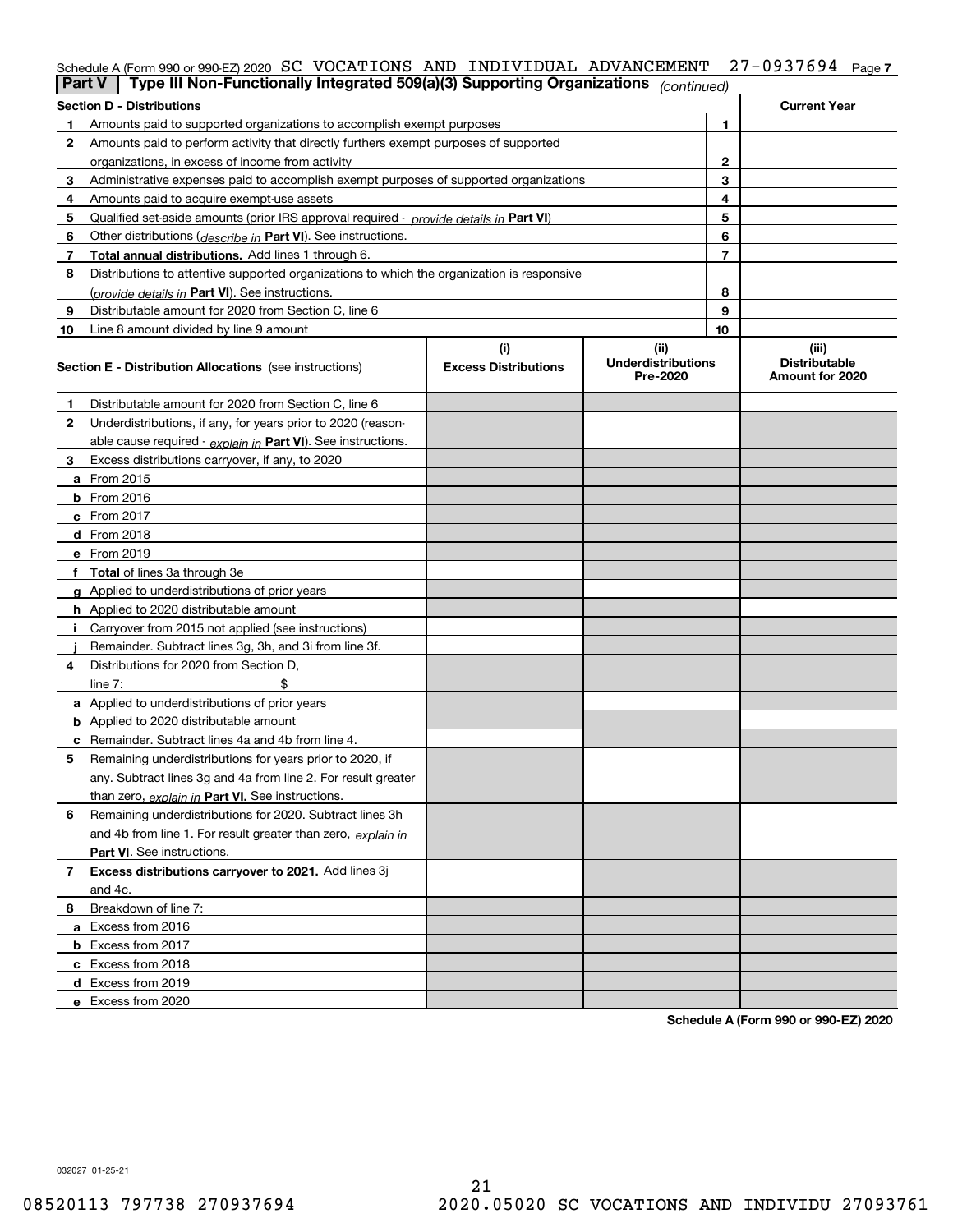| <b>Part VI</b>  | (See instructions.) |    | Schedule A (Form 990 or 990-EZ) 2020 SC VOCATIONS AND INDIVIDUAL ADVANCEMENT<br>Section D, lines 5, 6, and 8; and Part V, Section E, lines 2, 5, and 6. Also complete this part for any additional information. | $27 - 0937694$ Page 8<br>Supplemental Information. Provide the explanations required by Part II, line 10; Part II, line 17a or 17b; Part III, line 12;<br>Part IV, Section A, lines 1, 2, 3b, 3c, 4b, 4c, 5a, 6, 9a, 9b, 9c, 11a, 11b, and 11c; Part IV, Section B, lines 1 and 2; Part IV, Section C,<br>line 1; Part IV, Section D, lines 2 and 3; Part IV, Section E, lines 1c, 2a, 2b, 3a, and 3b; Part V, line 1; Part V, Section B, line 1e; Part V, |  |
|-----------------|---------------------|----|-----------------------------------------------------------------------------------------------------------------------------------------------------------------------------------------------------------------|------------------------------------------------------------------------------------------------------------------------------------------------------------------------------------------------------------------------------------------------------------------------------------------------------------------------------------------------------------------------------------------------------------------------------------------------------------|--|
|                 |                     |    |                                                                                                                                                                                                                 |                                                                                                                                                                                                                                                                                                                                                                                                                                                            |  |
|                 |                     |    |                                                                                                                                                                                                                 |                                                                                                                                                                                                                                                                                                                                                                                                                                                            |  |
|                 |                     |    |                                                                                                                                                                                                                 |                                                                                                                                                                                                                                                                                                                                                                                                                                                            |  |
|                 |                     |    |                                                                                                                                                                                                                 |                                                                                                                                                                                                                                                                                                                                                                                                                                                            |  |
|                 |                     |    |                                                                                                                                                                                                                 |                                                                                                                                                                                                                                                                                                                                                                                                                                                            |  |
|                 |                     |    |                                                                                                                                                                                                                 |                                                                                                                                                                                                                                                                                                                                                                                                                                                            |  |
|                 |                     |    |                                                                                                                                                                                                                 |                                                                                                                                                                                                                                                                                                                                                                                                                                                            |  |
|                 |                     |    |                                                                                                                                                                                                                 |                                                                                                                                                                                                                                                                                                                                                                                                                                                            |  |
|                 |                     |    |                                                                                                                                                                                                                 |                                                                                                                                                                                                                                                                                                                                                                                                                                                            |  |
|                 |                     |    |                                                                                                                                                                                                                 |                                                                                                                                                                                                                                                                                                                                                                                                                                                            |  |
|                 |                     |    |                                                                                                                                                                                                                 |                                                                                                                                                                                                                                                                                                                                                                                                                                                            |  |
|                 |                     |    |                                                                                                                                                                                                                 |                                                                                                                                                                                                                                                                                                                                                                                                                                                            |  |
|                 |                     |    |                                                                                                                                                                                                                 |                                                                                                                                                                                                                                                                                                                                                                                                                                                            |  |
|                 |                     |    |                                                                                                                                                                                                                 |                                                                                                                                                                                                                                                                                                                                                                                                                                                            |  |
|                 |                     |    |                                                                                                                                                                                                                 |                                                                                                                                                                                                                                                                                                                                                                                                                                                            |  |
|                 |                     |    |                                                                                                                                                                                                                 |                                                                                                                                                                                                                                                                                                                                                                                                                                                            |  |
|                 |                     |    |                                                                                                                                                                                                                 |                                                                                                                                                                                                                                                                                                                                                                                                                                                            |  |
|                 |                     |    |                                                                                                                                                                                                                 |                                                                                                                                                                                                                                                                                                                                                                                                                                                            |  |
|                 |                     |    |                                                                                                                                                                                                                 |                                                                                                                                                                                                                                                                                                                                                                                                                                                            |  |
|                 |                     |    |                                                                                                                                                                                                                 |                                                                                                                                                                                                                                                                                                                                                                                                                                                            |  |
|                 |                     |    |                                                                                                                                                                                                                 |                                                                                                                                                                                                                                                                                                                                                                                                                                                            |  |
|                 |                     |    |                                                                                                                                                                                                                 |                                                                                                                                                                                                                                                                                                                                                                                                                                                            |  |
| 032028 01-25-21 |                     | 22 |                                                                                                                                                                                                                 | Schedule A (Form 990 or 990-EZ) 2020                                                                                                                                                                                                                                                                                                                                                                                                                       |  |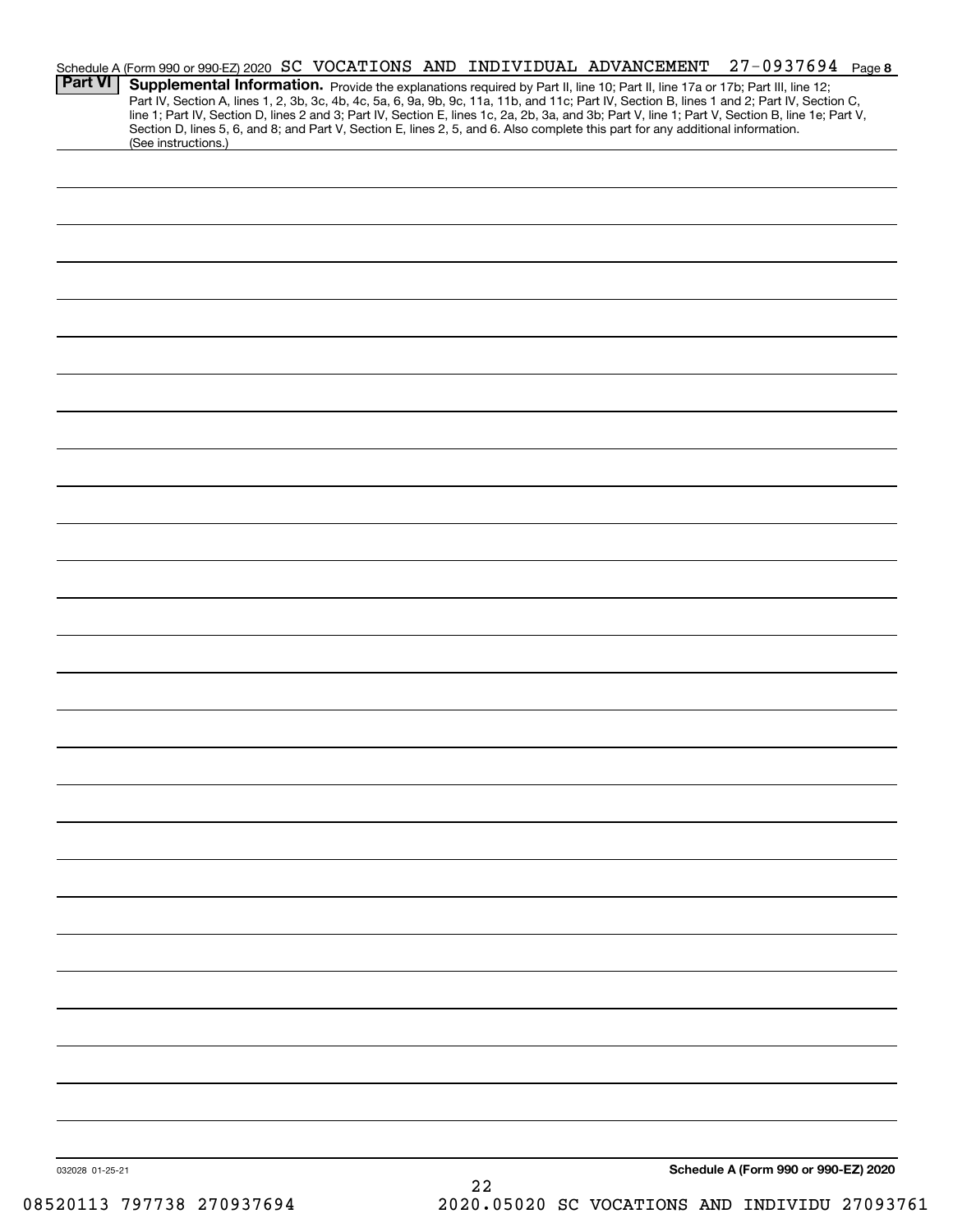Department of the Treasury Internal Revenue Service **(Form 990, 990-EZ, or 990-PF)**

\*\* PUBLIC DISCLOSURE COPY \*\*

# **Schedule B Schedule of Contributors**

**| Attach to Form 990, Form 990-EZ, or Form 990-PF. | Go to www.irs.gov/Form990 for the latest information.** OMB No. 1545-0047

**2020**

**Employer identification number**

| or 990-PF)                 |
|----------------------------|
| Department of the Treasury |
| Internal Revenue Service   |
| Name of the organization   |

## **Organization type** (check one): SC VOCATIONS AND INDIVIDUAL ADVANCEMENT 27-0937694

| Filers of:         | Section:                                                                    |
|--------------------|-----------------------------------------------------------------------------|
| Form 990 or 990-EZ | $X$ 501(c)( 3) (enter number) organization                                  |
|                    | $4947(a)(1)$ nonexempt charitable trust not treated as a private foundation |
|                    | 527 political organization                                                  |
| Form 990-PF        | 501(c)(3) exempt private foundation                                         |
|                    | 4947(a)(1) nonexempt charitable trust treated as a private foundation       |
|                    | 501(c)(3) taxable private foundation                                        |

Check if your organization is covered by the **General Rule** or a **Special Rule. Note:**  Only a section 501(c)(7), (8), or (10) organization can check boxes for both the General Rule and a Special Rule. See instructions.

### **General Rule**

 $\boxed{\textbf{X}}$  For an organization filing Form 990, 990-EZ, or 990-PF that received, during the year, contributions totaling \$5,000 or more (in money or property) from any one contributor. Complete Parts I and II. See instructions for determining a contributor's total contributions.

#### **Special Rules**

 $\sqrt{ }$ 

| For an organization described in section 501(c)(3) filing Form 990 or 990-EZ that met the 33 1/3% support test of the regulations under               |
|-------------------------------------------------------------------------------------------------------------------------------------------------------|
| sections 509(a)(1) and 170(b)(1)(A)(vi), that checked Schedule A (Form 990 or 990-EZ), Part II, line 13, 16a, or 16b, and that received from          |
| any one contributor, during the year, total contributions of the greater of (1) \$5,000; or (2) 2% of the amount on (i) Form 990, Part VIII, line 1h; |
| or (ii) Form 990-EZ, line 1. Complete Parts I and II.                                                                                                 |

For an organization described in section 501(c)(7), (8), or (10) filing Form 990 or 990-EZ that received from any one contributor, during the year, total contributions of more than \$1,000 exclusively for religious, charitable, scientific, literary, or educational purposes, or for the prevention of cruelty to children or animals. Complete Parts I (entering "N/A" in column (b) instead of the contributor name and address), II, and III.  $\mathcal{L}^{\text{max}}$ 

purpose. Don't complete any of the parts unless the **General Rule** applies to this organization because it received *nonexclusively* year, contributions <sub>exclusively</sub> for religious, charitable, etc., purposes, but no such contributions totaled more than \$1,000. If this box is checked, enter here the total contributions that were received during the year for an  $\;$ exclusively religious, charitable, etc., For an organization described in section 501(c)(7), (8), or (10) filing Form 990 or 990-EZ that received from any one contributor, during the religious, charitable, etc., contributions totaling \$5,000 or more during the year  $\Box$ — $\Box$  =  $\Box$  $\mathcal{L}^{\text{max}}$ 

**Caution:**  An organization that isn't covered by the General Rule and/or the Special Rules doesn't file Schedule B (Form 990, 990-EZ, or 990-PF),  **must** but it answer "No" on Part IV, line 2, of its Form 990; or check the box on line H of its Form 990-EZ or on its Form 990-PF, Part I, line 2, to certify that it doesn't meet the filing requirements of Schedule B (Form 990, 990-EZ, or 990-PF).

**For Paperwork Reduction Act Notice, see the instructions for Form 990, 990-EZ, or 990-PF. Schedule B (Form 990, 990-EZ, or 990-PF) (2020)** LHA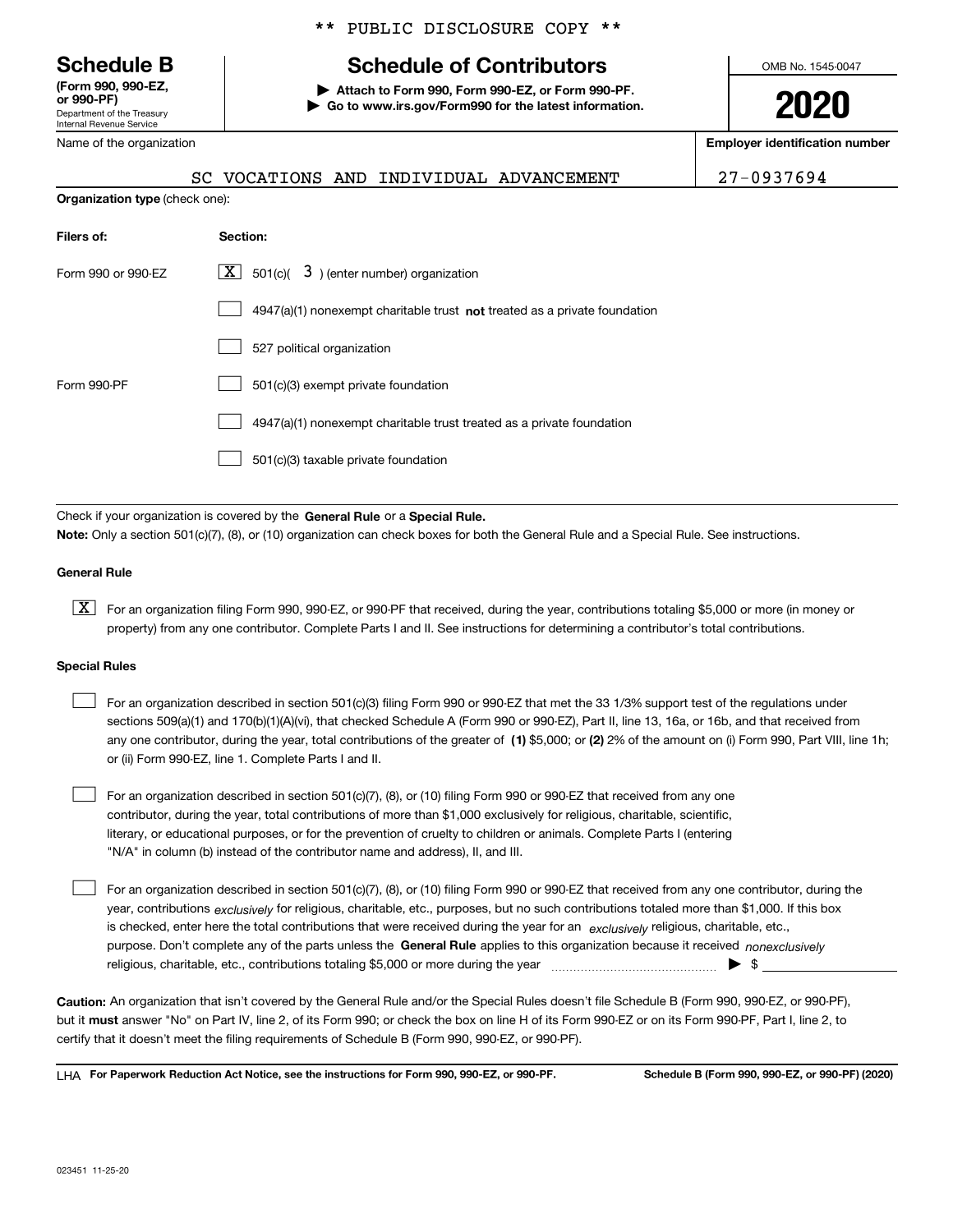### SC VOCATIONS AND INDIVIDUAL ADVANCEMENT 27-0937694

|            | Schedule B (Form 990, 990-EZ, or 990-PF) (2020)                                                       |                                   | Page 2                                                                                                    |
|------------|-------------------------------------------------------------------------------------------------------|-----------------------------------|-----------------------------------------------------------------------------------------------------------|
|            | Name of organization                                                                                  |                                   | <b>Employer identification number</b>                                                                     |
|            | SC VOCATIONS AND<br>INDIVIDUAL ADVANCEMENT                                                            |                                   | 27-0937694                                                                                                |
| Part I     | <b>Contributors</b> (see instructions). Use duplicate copies of Part I if additional space is needed. |                                   |                                                                                                           |
| (a)<br>No. | (b)<br>Name, address, and ZIP + 4                                                                     | (c)<br><b>Total contributions</b> | (d)<br>Type of contribution                                                                               |
| 1          |                                                                                                       | 157,362.<br>\$                    | $\overline{\text{X}}$<br>Person<br>Payroll<br>Noncash<br>(Complete Part II for<br>noncash contributions.) |
| (a)<br>No. | (b)<br>Name, address, and ZIP + 4                                                                     | (c)<br><b>Total contributions</b> | (d)<br>Type of contribution                                                                               |
|            |                                                                                                       | \$                                | Person<br>Payroll<br>Noncash<br>(Complete Part II for<br>noncash contributions.)                          |
| (a)<br>No. | (b)<br>Name, address, and ZIP + 4                                                                     | (c)<br><b>Total contributions</b> | (d)<br>Type of contribution                                                                               |
|            |                                                                                                       | \$                                | Person<br>Payroll<br>Noncash<br>(Complete Part II for<br>noncash contributions.)                          |
| (a)<br>No. | (b)<br>Name, address, and ZIP + 4                                                                     | (c)<br><b>Total contributions</b> | (d)<br>Type of contribution                                                                               |
|            |                                                                                                       | \$                                | Person<br>Payroll<br>Noncash<br>(Complete Part II for<br>noncash contributions.)                          |
| (a)<br>No. | (b)<br>Name, address, and ZIP + 4                                                                     | (c)<br><b>Total contributions</b> | (d)<br>Type of contribution                                                                               |
|            |                                                                                                       | \$                                | Person<br>Payroll<br>Noncash<br>(Complete Part II for<br>noncash contributions.)                          |
| (a)<br>No. | (b)<br>Name, address, and ZIP + 4                                                                     | (c)<br><b>Total contributions</b> | (d)<br>Type of contribution                                                                               |
|            |                                                                                                       | \$                                | Person<br>Payroll<br>Noncash<br>(Complete Part II for<br>noncash contributions.)                          |

023452 11-25-20 **Schedule B (Form 990, 990-EZ, or 990-PF) (2020)**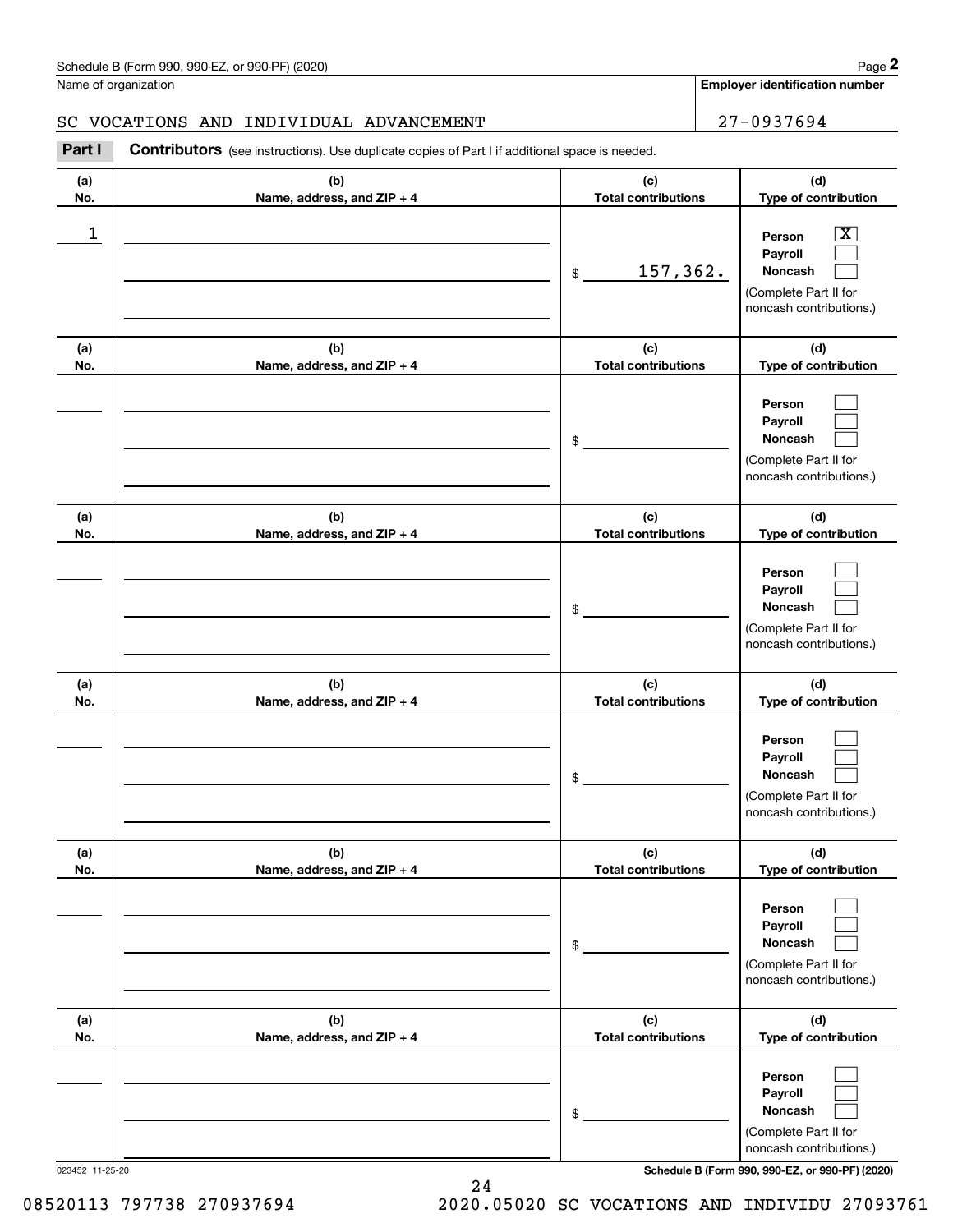**Employer identification number**

## SC VOCATIONS AND INDIVIDUAL ADVANCEMENT | 27-0937694

(see instructions). Use duplicate copies of Part II if additional space is needed.<br> **3Part II Noncash Property** (see instructions). Use duplicate copies of Part II if additional space is needed.

| (a)<br>No.<br>from<br>Part I | (b)<br>Description of noncash property given | (c)<br>FMV (or estimate)<br>(See instructions.) | (d)<br>Date received |
|------------------------------|----------------------------------------------|-------------------------------------------------|----------------------|
|                              |                                              | $\frac{1}{2}$                                   |                      |
| (a)<br>No.<br>from<br>Part I | (b)<br>Description of noncash property given | (c)<br>FMV (or estimate)<br>(See instructions.) | (d)<br>Date received |
|                              |                                              | $\frac{1}{2}$                                   |                      |
| (a)<br>No.<br>from<br>Part I | (b)<br>Description of noncash property given | (c)<br>FMV (or estimate)<br>(See instructions.) | (d)<br>Date received |
|                              |                                              | $\frac{1}{2}$                                   |                      |
| (a)<br>No.<br>from<br>Part I | (b)<br>Description of noncash property given | (c)<br>FMV (or estimate)<br>(See instructions.) | (d)<br>Date received |
|                              |                                              | $\frac{1}{2}$                                   |                      |
| (a)<br>No.<br>from<br>Part I | (b)<br>Description of noncash property given | (c)<br>FMV (or estimate)<br>(See instructions.) | (d)<br>Date received |
|                              |                                              | \$                                              |                      |
| (a)<br>No.<br>from<br>Part I | (b)<br>Description of noncash property given | (c)<br>FMV (or estimate)<br>(See instructions.) | (d)<br>Date received |
|                              |                                              | \$                                              |                      |

25

023453 11-25-20 **Schedule B (Form 990, 990-EZ, or 990-PF) (2020)**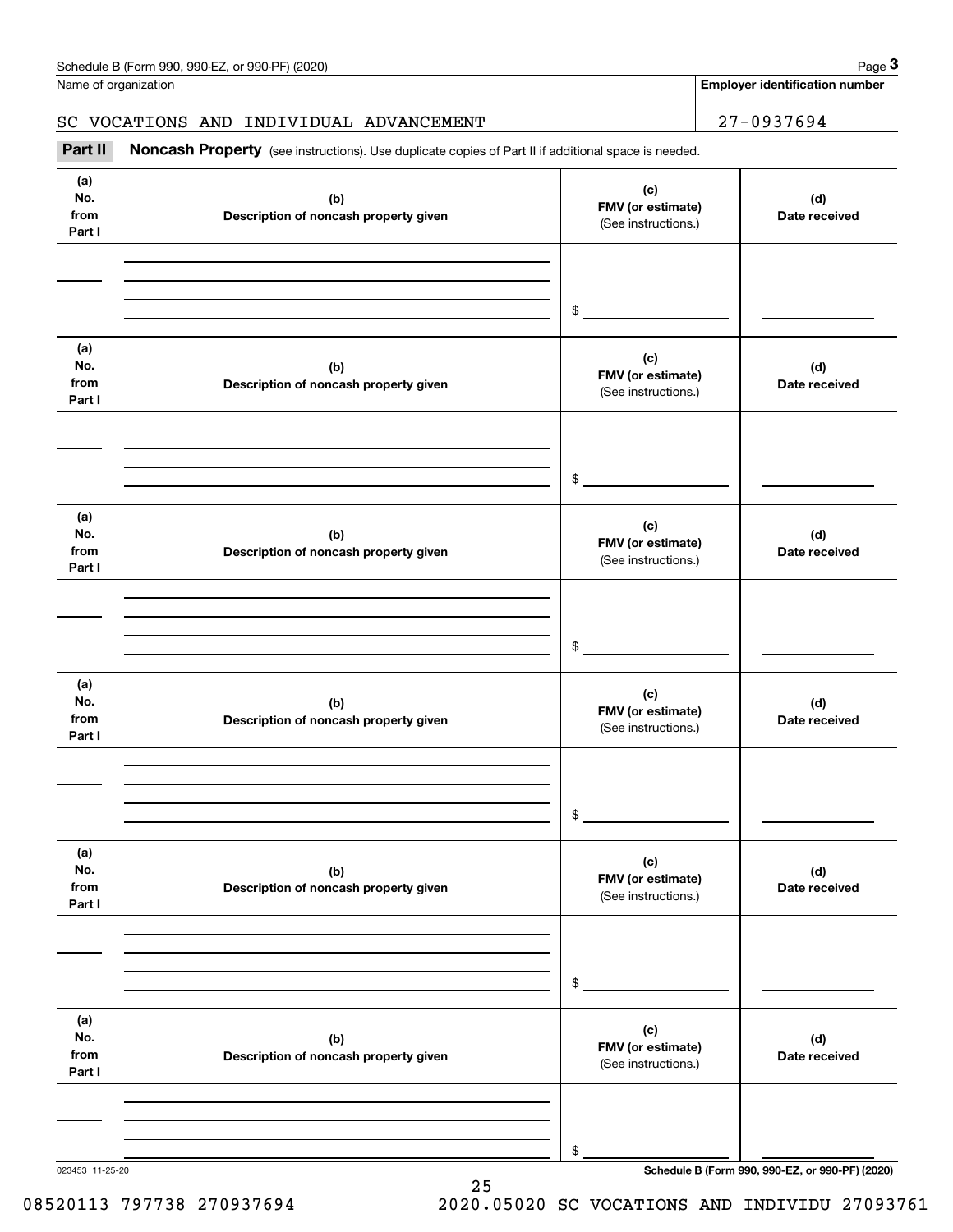| Schedule B (Form 990, 990-EZ, or 990-PF) (2020)                                                                                                                            | Page 4                         |
|----------------------------------------------------------------------------------------------------------------------------------------------------------------------------|--------------------------------|
| Name of organization                                                                                                                                                       | Employer identification number |
|                                                                                                                                                                            |                                |
| SC VOCATIONS AND INDIVIDUAL ADVANCEMENT                                                                                                                                    | 27-0937694                     |
| Part III<br>Exclusively religious, charitable, etc., contributions to organizations described in section 501(c)(7), (8), or (10) that total more than \$1,000 for the year |                                |

completing Part III, enter the total of exclusively religious, charitable, etc., contributions of **\$1,000 or less** for the year. (Enter this info. once.) **Exclusively religious, charitable, etc., contributions to organizations described in section 501(c)(7), (8), or (10) that total more than \$1,000 for the year from any one contributor.** Complete columns (a) through (e) and **\$1,000 or less** Complete columns (a) through (e) and the following line entry. For organizations<br>If of exclusively religious charitable etc. contributions of \$1.000 or less for the year (Enter this info once) Use duplicate copies of Part III if additional space is needed.

| (a) No.<br>from<br>Part I | (b) Purpose of gift                       | (c) Use of gift      | (d) Description of how gift is held             |
|---------------------------|-------------------------------------------|----------------------|-------------------------------------------------|
|                           |                                           |                      |                                                 |
|                           |                                           |                      |                                                 |
|                           |                                           | (e) Transfer of gift |                                                 |
|                           | Transferee's name, address, and $ZIP + 4$ |                      | Relationship of transferor to transferee        |
|                           |                                           |                      |                                                 |
|                           |                                           |                      |                                                 |
| (a) No.<br>from<br>Part I | (b) Purpose of gift                       | (c) Use of gift      | (d) Description of how gift is held             |
|                           |                                           |                      |                                                 |
|                           |                                           |                      |                                                 |
|                           |                                           | (e) Transfer of gift |                                                 |
|                           | Transferee's name, address, and $ZIP + 4$ |                      | Relationship of transferor to transferee        |
|                           |                                           |                      |                                                 |
|                           |                                           |                      |                                                 |
| (a) No.<br>from<br>Part I | (b) Purpose of gift                       | (c) Use of gift      | (d) Description of how gift is held             |
|                           |                                           |                      |                                                 |
|                           |                                           |                      |                                                 |
|                           |                                           | (e) Transfer of gift |                                                 |
|                           | Transferee's name, address, and ZIP + 4   |                      | Relationship of transferor to transferee        |
|                           |                                           |                      |                                                 |
|                           |                                           |                      |                                                 |
| (a) No.<br>from<br>Part I | (b) Purpose of gift                       | (c) Use of gift      | (d) Description of how gift is held             |
|                           |                                           |                      |                                                 |
|                           |                                           |                      |                                                 |
|                           |                                           | (e) Transfer of gift |                                                 |
|                           | Transferee's name, address, and ZIP + 4   |                      | Relationship of transferor to transferee        |
|                           |                                           |                      |                                                 |
|                           |                                           |                      |                                                 |
|                           |                                           |                      | Cahadula B (Farm 000, 000 F7, at 000 BE) (2020) |

26

**Schedule B (Form 990, 990-EZ, or 990-PF) (2020)**

08520113 797738 270937694 2020.05020 SC VOCATIONS AND INDIVIDU 27093761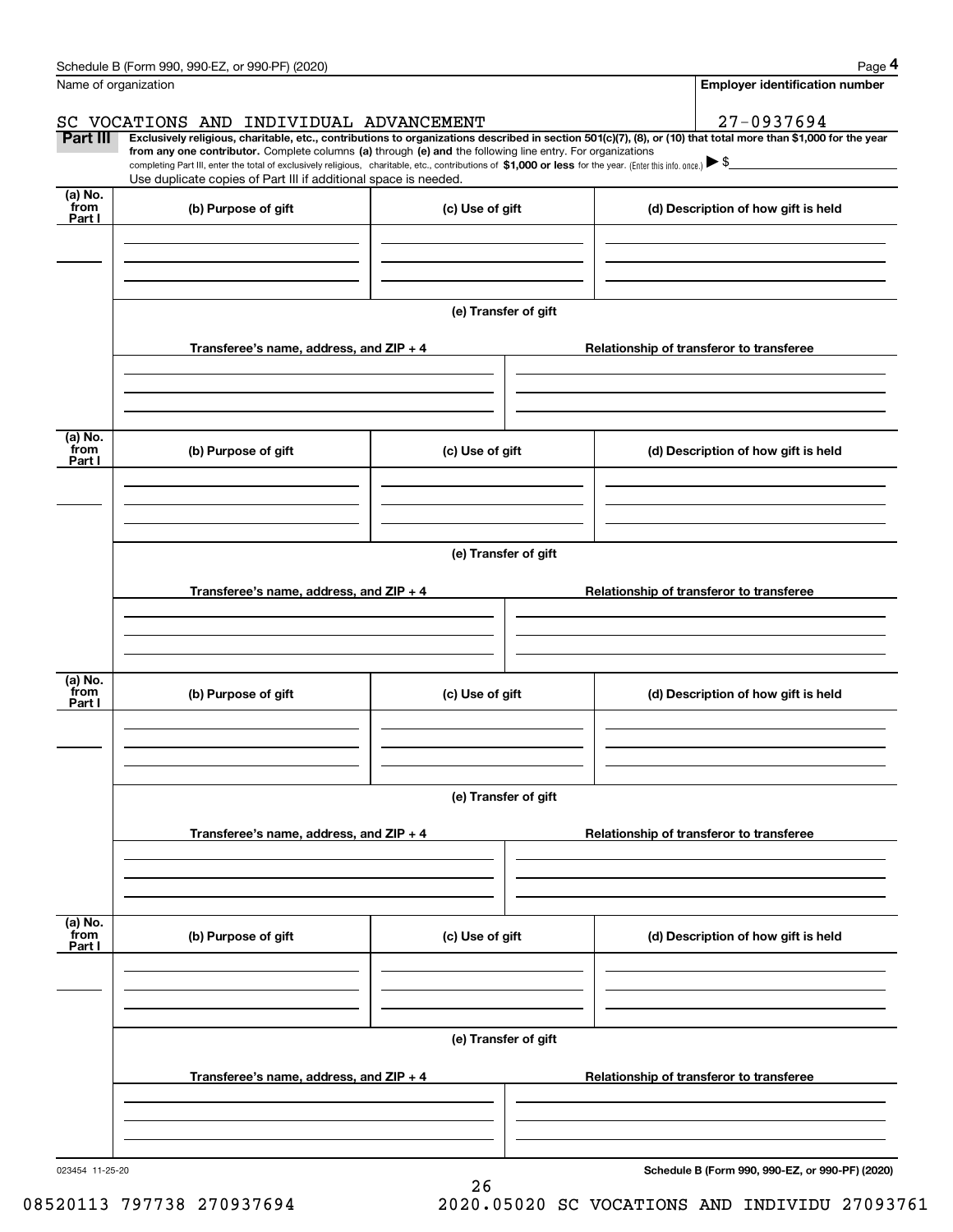| <b>SCHEDULE D</b> |
|-------------------|
|-------------------|

Department of the Treasury Internal Revenue Service

| (Form 990) |  |
|------------|--|
|------------|--|

## **SCHEDULE D Supplemental Financial Statements**

(Form 990)<br>
Pepartment of the Treasury<br>
Department of the Treasury<br>
Department of the Treasury<br>
Department of the Treasury<br> **Co to www.irs.gov/Form990 for instructions and the latest information.**<br> **Co to www.irs.gov/Form9** 

| Go to www.irs.gov/Form990 for instructions and the latest informati |  |  |  |
|---------------------------------------------------------------------|--|--|--|
|                                                                     |  |  |  |



| Name of the organization |  |
|--------------------------|--|
|--------------------------|--|

SC VOCATIONS AND INDIVIDUAL ADVANCEMENT

**Employer identification number**<br> $27 - 0937694$ 

| Part I  | Organizations Maintaining Donor Advised Funds or Other Similar Funds or Accounts. Complete if the                                                                                                                             |                         |                                                    |
|---------|-------------------------------------------------------------------------------------------------------------------------------------------------------------------------------------------------------------------------------|-------------------------|----------------------------------------------------|
|         | organization answered "Yes" on Form 990, Part IV, line 6.                                                                                                                                                                     |                         |                                                    |
|         |                                                                                                                                                                                                                               | (a) Donor advised funds | (b) Funds and other accounts                       |
| 1       |                                                                                                                                                                                                                               |                         |                                                    |
| 2       | Aggregate value of contributions to (during year)                                                                                                                                                                             |                         |                                                    |
| з       | Aggregate value of grants from (during year)                                                                                                                                                                                  |                         |                                                    |
| 4       |                                                                                                                                                                                                                               |                         |                                                    |
| 5       | Did the organization inform all donors and donor advisors in writing that the assets held in donor advised funds                                                                                                              |                         |                                                    |
|         |                                                                                                                                                                                                                               |                         | Yes<br>No                                          |
| 6       | Did the organization inform all grantees, donors, and donor advisors in writing that grant funds can be used only                                                                                                             |                         |                                                    |
|         | for charitable purposes and not for the benefit of the donor or donor advisor, or for any other purpose conferring                                                                                                            |                         |                                                    |
|         | impermissible private benefit?                                                                                                                                                                                                |                         | Yes<br>No                                          |
| Part II | Conservation Easements. Complete if the organization answered "Yes" on Form 990, Part IV, line 7.                                                                                                                             |                         |                                                    |
| 1.      | Purpose(s) of conservation easements held by the organization (check all that apply).                                                                                                                                         |                         |                                                    |
|         | Preservation of land for public use (for example, recreation or education)                                                                                                                                                    |                         | Preservation of a historically important land area |
|         | Protection of natural habitat                                                                                                                                                                                                 |                         | Preservation of a certified historic structure     |
|         | Preservation of open space                                                                                                                                                                                                    |                         |                                                    |
| 2       | Complete lines 2a through 2d if the organization held a qualified conservation contribution in the form of a conservation easement on the last                                                                                |                         |                                                    |
|         | day of the tax year.                                                                                                                                                                                                          |                         | Held at the End of the Tax Year                    |
| a       | Total number of conservation easements                                                                                                                                                                                        |                         | 2a                                                 |
| b       | Total acreage restricted by conservation easements                                                                                                                                                                            |                         | 2 <sub>b</sub>                                     |
| с       |                                                                                                                                                                                                                               |                         | 2c                                                 |
| d       | Number of conservation easements included in (c) acquired after 7/25/06, and not on a historic structure                                                                                                                      |                         |                                                    |
|         | listed in the National Register [111] Marshall Register [11] Marshall Register [11] Marshall Register [11] Marshall Register [11] Marshall Register [11] Marshall Register [11] Marshall Register [11] Marshall Register [11] |                         | 2d                                                 |
| З       | Number of conservation easements modified, transferred, released, extinguished, or terminated by the organization during the tax                                                                                              |                         |                                                    |
|         | year $\blacktriangleright$                                                                                                                                                                                                    |                         |                                                    |
| 4       | Number of states where property subject to conservation easement is located                                                                                                                                                   |                         |                                                    |
| 5       | Does the organization have a written policy regarding the periodic monitoring, inspection, handling of                                                                                                                        |                         |                                                    |
|         | violations, and enforcement of the conservation easements it holds?                                                                                                                                                           |                         | Yes<br>No                                          |
| 6       | Staff and volunteer hours devoted to monitoring, inspecting, handling of violations, and enforcing conservation easements during the year                                                                                     |                         |                                                    |
|         |                                                                                                                                                                                                                               |                         |                                                    |
| 7       | Amount of expenses incurred in monitoring, inspecting, handling of violations, and enforcing conservation easements during the year                                                                                           |                         |                                                    |
|         | ▶ \$                                                                                                                                                                                                                          |                         |                                                    |
| 8       | Does each conservation easement reported on line 2(d) above satisfy the requirements of section 170(h)(4)(B)(i)                                                                                                               |                         |                                                    |
|         | and section $170(h)(4)(B)(ii)?$                                                                                                                                                                                               |                         | Yes<br>No                                          |
| 9       | In Part XIII, describe how the organization reports conservation easements in its revenue and expense statement and                                                                                                           |                         |                                                    |
|         | balance sheet, and include, if applicable, the text of the footnote to the organization's financial statements that describes the                                                                                             |                         |                                                    |
|         | organization's accounting for conservation easements.<br>Organizations Maintaining Collections of Art, Historical Treasures, or Other Similar Assets.<br>Part III                                                             |                         |                                                    |
|         |                                                                                                                                                                                                                               |                         |                                                    |
|         | Complete if the organization answered "Yes" on Form 990, Part IV, line 8.                                                                                                                                                     |                         |                                                    |
|         | 1a If the organization elected, as permitted under FASB ASC 958, not to report in its revenue statement and balance sheet works                                                                                               |                         |                                                    |
|         | of art, historical treasures, or other similar assets held for public exhibition, education, or research in furtherance of public                                                                                             |                         |                                                    |
|         | service, provide in Part XIII the text of the footnote to its financial statements that describes these items.                                                                                                                |                         |                                                    |
| b       | If the organization elected, as permitted under FASB ASC 958, to report in its revenue statement and balance sheet works of                                                                                                   |                         |                                                    |
|         | art, historical treasures, or other similar assets held for public exhibition, education, or research in furtherance of public service,                                                                                       |                         |                                                    |
|         | provide the following amounts relating to these items:                                                                                                                                                                        |                         |                                                    |
|         | $\left( 1\right)$                                                                                                                                                                                                             |                         | $\frac{1}{\sqrt{2}}$<br>\$                         |
|         | (ii) Assets included in Form 990, Part X                                                                                                                                                                                      |                         |                                                    |
| 2       | If the organization received or held works of art, historical treasures, or other similar assets for financial gain, provide                                                                                                  |                         |                                                    |
|         | the following amounts required to be reported under FASB ASC 958 relating to these items:                                                                                                                                     |                         |                                                    |
| а       |                                                                                                                                                                                                                               |                         | $\frac{1}{2}$<br>$\blacktriangleright$ \$          |
|         | LHA For Paperwork Reduction Act Notice, see the Instructions for Form 990.                                                                                                                                                    |                         | Schedule D (Form 990) 2020                         |
|         | 032051 12-01-20                                                                                                                                                                                                               |                         |                                                    |

27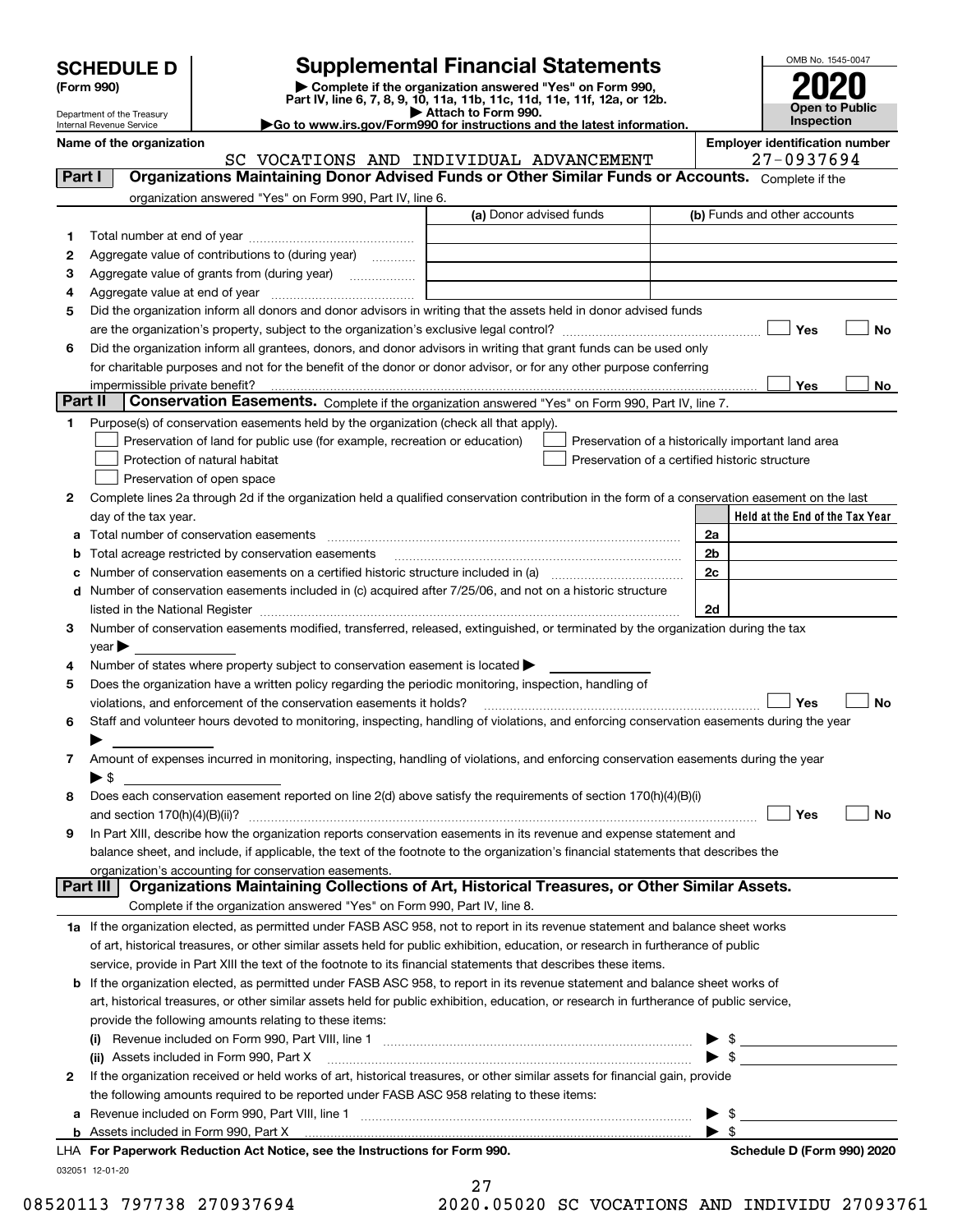|               | Schedule D (Form 990) 2020                                                                                                                                                                                                     | SC VOCATIONS AND INDIVIDUAL ADVANCEMENT |   |                |                                                                                                                                                                                                                                |                                 | $27 - 0937694$ Page 2 |                |         |      |
|---------------|--------------------------------------------------------------------------------------------------------------------------------------------------------------------------------------------------------------------------------|-----------------------------------------|---|----------------|--------------------------------------------------------------------------------------------------------------------------------------------------------------------------------------------------------------------------------|---------------------------------|-----------------------|----------------|---------|------|
|               | Part III<br>Organizations Maintaining Collections of Art, Historical Treasures, or Other Similar Assets (continued)                                                                                                            |                                         |   |                |                                                                                                                                                                                                                                |                                 |                       |                |         |      |
| 3             | Using the organization's acquisition, accession, and other records, check any of the following that make significant use of its                                                                                                |                                         |   |                |                                                                                                                                                                                                                                |                                 |                       |                |         |      |
|               | collection items (check all that apply):                                                                                                                                                                                       |                                         |   |                |                                                                                                                                                                                                                                |                                 |                       |                |         |      |
| а             | Public exhibition                                                                                                                                                                                                              |                                         | d |                | Loan or exchange program                                                                                                                                                                                                       |                                 |                       |                |         |      |
| b             | Scholarly research                                                                                                                                                                                                             |                                         | e |                | Other and the control of the control of the control of the control of the control of the control of the control of the control of the control of the control of the control of the control of the control of the control of th |                                 |                       |                |         |      |
| c             | Preservation for future generations                                                                                                                                                                                            |                                         |   |                |                                                                                                                                                                                                                                |                                 |                       |                |         |      |
| 4             | Provide a description of the organization's collections and explain how they further the organization's exempt purpose in Part XIII.                                                                                           |                                         |   |                |                                                                                                                                                                                                                                |                                 |                       |                |         |      |
| 5             | During the year, did the organization solicit or receive donations of art, historical treasures, or other similar assets                                                                                                       |                                         |   |                |                                                                                                                                                                                                                                |                                 |                       |                |         |      |
|               |                                                                                                                                                                                                                                |                                         |   |                |                                                                                                                                                                                                                                |                                 |                       | Yes            |         | No l |
|               | Part IV<br>Escrow and Custodial Arrangements. Complete if the organization answered "Yes" on Form 990, Part IV, line 9, or                                                                                                     |                                         |   |                |                                                                                                                                                                                                                                |                                 |                       |                |         |      |
|               | reported an amount on Form 990, Part X, line 21.                                                                                                                                                                               |                                         |   |                |                                                                                                                                                                                                                                |                                 |                       |                |         |      |
|               | 1a Is the organization an agent, trustee, custodian or other intermediary for contributions or other assets not included                                                                                                       |                                         |   |                |                                                                                                                                                                                                                                |                                 |                       |                |         |      |
|               |                                                                                                                                                                                                                                |                                         |   |                |                                                                                                                                                                                                                                |                                 |                       | Yes            |         | No   |
|               | <b>b</b> If "Yes," explain the arrangement in Part XIII and complete the following table:                                                                                                                                      |                                         |   |                |                                                                                                                                                                                                                                |                                 |                       |                |         |      |
|               |                                                                                                                                                                                                                                |                                         |   |                |                                                                                                                                                                                                                                |                                 |                       | Amount         |         |      |
|               |                                                                                                                                                                                                                                |                                         |   |                |                                                                                                                                                                                                                                | 1c                              |                       |                |         |      |
|               | c Beginning balance measurements and the contract of the contract of the contract of the contract of the contract of the contract of the contract of the contract of the contract of the contract of the contract of the contr |                                         |   |                |                                                                                                                                                                                                                                | 1d                              |                       |                |         |      |
|               |                                                                                                                                                                                                                                |                                         |   |                |                                                                                                                                                                                                                                | 1e                              |                       |                |         |      |
|               | e Distributions during the year manufactured and an intervention of the year manufactured by the state of the state of the state of the state of the state of the state of the state of the state of the state of the state of |                                         |   |                |                                                                                                                                                                                                                                | 1f                              |                       |                |         |      |
|               | 2a Did the organization include an amount on Form 990, Part X, line 21, for escrow or custodial account liability?                                                                                                             |                                         |   |                |                                                                                                                                                                                                                                |                                 |                       | <b>Yes</b>     |         | No   |
|               |                                                                                                                                                                                                                                |                                         |   |                |                                                                                                                                                                                                                                |                                 |                       |                |         |      |
| <b>Part V</b> | <b>b</b> If "Yes," explain the arrangement in Part XIII. Check here if the explanation has been provided on Part XIII<br>Endowment Funds. Complete if the organization answered "Yes" on Form 990, Part IV, line 10.           |                                         |   |                |                                                                                                                                                                                                                                |                                 |                       |                |         |      |
|               |                                                                                                                                                                                                                                |                                         |   |                |                                                                                                                                                                                                                                |                                 |                       |                |         |      |
|               |                                                                                                                                                                                                                                | (a) Current year                        |   | (b) Prior year | (c) Two years back $\vert$ (d) Three years back $\vert$ (e) Four years back                                                                                                                                                    |                                 |                       |                |         |      |
|               | 1a Beginning of year balance                                                                                                                                                                                                   |                                         |   |                |                                                                                                                                                                                                                                |                                 |                       |                |         |      |
| b             |                                                                                                                                                                                                                                |                                         |   |                |                                                                                                                                                                                                                                |                                 |                       |                |         |      |
| c             | Net investment earnings, gains, and losses                                                                                                                                                                                     |                                         |   |                |                                                                                                                                                                                                                                |                                 |                       |                |         |      |
|               |                                                                                                                                                                                                                                |                                         |   |                |                                                                                                                                                                                                                                |                                 |                       |                |         |      |
|               | <b>e</b> Other expenditures for facilities                                                                                                                                                                                     |                                         |   |                |                                                                                                                                                                                                                                |                                 |                       |                |         |      |
|               |                                                                                                                                                                                                                                |                                         |   |                |                                                                                                                                                                                                                                |                                 |                       |                |         |      |
|               |                                                                                                                                                                                                                                |                                         |   |                |                                                                                                                                                                                                                                |                                 |                       |                |         |      |
| g             | End of year balance                                                                                                                                                                                                            |                                         |   |                |                                                                                                                                                                                                                                |                                 |                       |                |         |      |
| 2             | Provide the estimated percentage of the current year end balance (line 1g, column (a)) held as:                                                                                                                                |                                         |   |                |                                                                                                                                                                                                                                |                                 |                       |                |         |      |
| а             | Board designated or quasi-endowment > _____                                                                                                                                                                                    |                                         | ℅ |                |                                                                                                                                                                                                                                |                                 |                       |                |         |      |
|               | <b>b</b> Permanent endowment <b>D</b>                                                                                                                                                                                          | %                                       |   |                |                                                                                                                                                                                                                                |                                 |                       |                |         |      |
|               | $\mathbf c$ Term endowment $\blacktriangleright$                                                                                                                                                                               | $\frac{9}{6}$                           |   |                |                                                                                                                                                                                                                                |                                 |                       |                |         |      |
|               | The percentages on lines 2a, 2b, and 2c should equal 100%.                                                                                                                                                                     |                                         |   |                |                                                                                                                                                                                                                                |                                 |                       |                |         |      |
|               | 3a Are there endowment funds not in the possession of the organization that are held and administered for the organization                                                                                                     |                                         |   |                |                                                                                                                                                                                                                                |                                 |                       |                |         |      |
|               | by:                                                                                                                                                                                                                            |                                         |   |                |                                                                                                                                                                                                                                |                                 |                       |                | Yes     | No   |
|               | (i)                                                                                                                                                                                                                            |                                         |   |                |                                                                                                                                                                                                                                |                                 |                       | 3a(i)          |         |      |
|               |                                                                                                                                                                                                                                |                                         |   |                |                                                                                                                                                                                                                                |                                 |                       | 3a(ii)         |         |      |
|               |                                                                                                                                                                                                                                |                                         |   |                |                                                                                                                                                                                                                                |                                 |                       | 3b             |         |      |
| 4             | Describe in Part XIII the intended uses of the organization's endowment funds.                                                                                                                                                 |                                         |   |                |                                                                                                                                                                                                                                |                                 |                       |                |         |      |
|               | Land, Buildings, and Equipment.<br><b>Part VI</b>                                                                                                                                                                              |                                         |   |                |                                                                                                                                                                                                                                |                                 |                       |                |         |      |
|               | Complete if the organization answered "Yes" on Form 990, Part IV, line 11a. See Form 990, Part X, line 10.                                                                                                                     |                                         |   |                |                                                                                                                                                                                                                                |                                 |                       |                |         |      |
|               | Description of property                                                                                                                                                                                                        | (a) Cost or other<br>basis (investment) |   |                | (b) Cost or other<br>basis (other)                                                                                                                                                                                             | (c) Accumulated<br>depreciation |                       | (d) Book value |         |      |
|               |                                                                                                                                                                                                                                |                                         |   |                |                                                                                                                                                                                                                                |                                 |                       |                |         |      |
|               |                                                                                                                                                                                                                                |                                         |   |                |                                                                                                                                                                                                                                |                                 |                       |                |         |      |
|               |                                                                                                                                                                                                                                |                                         |   |                |                                                                                                                                                                                                                                |                                 |                       |                |         |      |
|               |                                                                                                                                                                                                                                |                                         |   |                | 252,486.                                                                                                                                                                                                                       | 195,782.                        |                       |                | 56,704. |      |
|               |                                                                                                                                                                                                                                |                                         |   |                |                                                                                                                                                                                                                                |                                 |                       |                |         |      |
|               |                                                                                                                                                                                                                                |                                         |   |                |                                                                                                                                                                                                                                |                                 | ▶                     |                | 56,704. |      |
|               |                                                                                                                                                                                                                                |                                         |   |                |                                                                                                                                                                                                                                |                                 |                       |                |         |      |

**Schedule D (Form 990) 2020**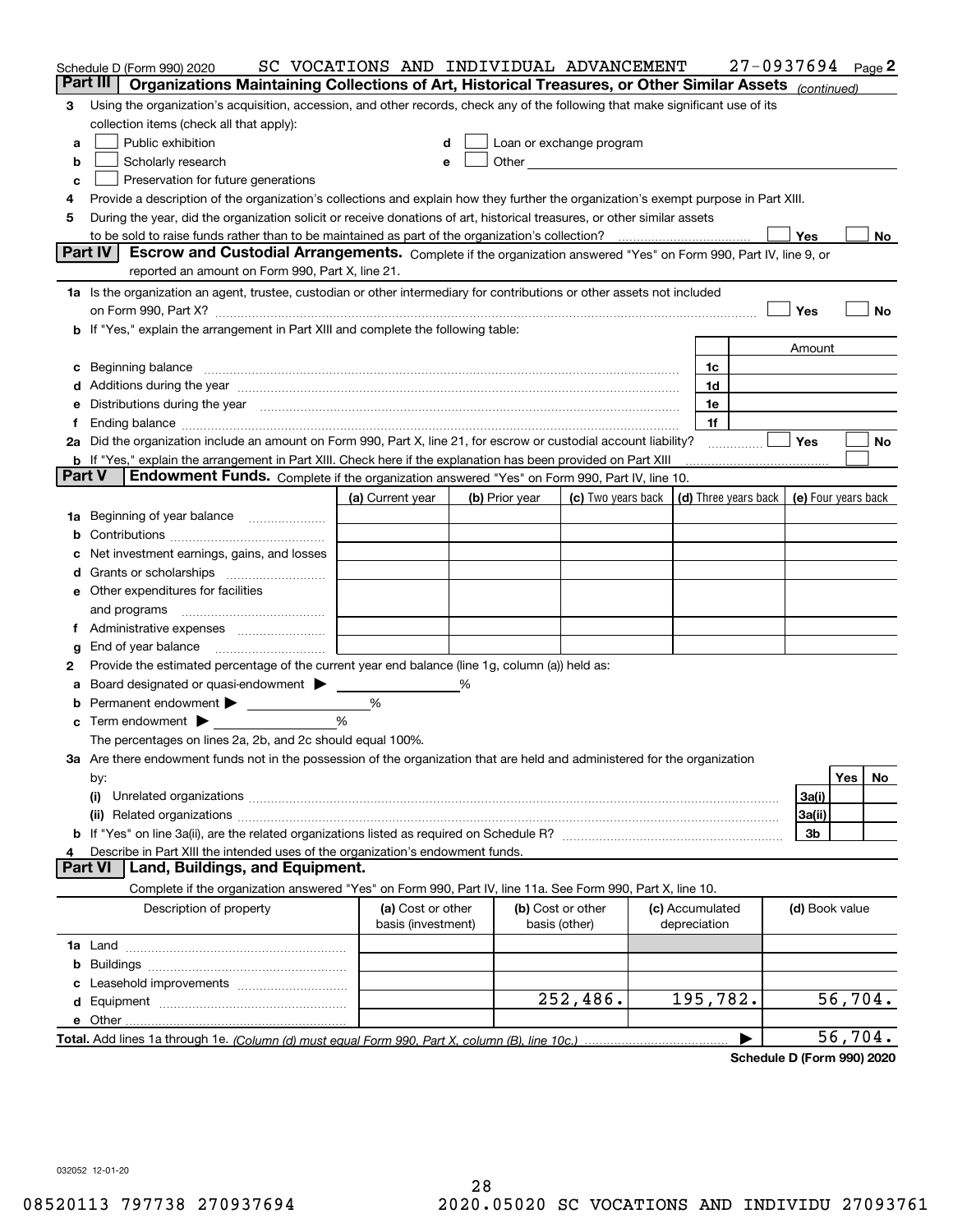### Schedule D (Form 990) 2020 SC VOCATIONS AND INDIVIDUAL ADVANCEMENT 27-0 9 3 7 6 9 4 <sub>Page</sub> 3<br>| **Part VII** | Investments - Other Securities. 27-0937694 Page 3

Complete if the organization answered "Yes" on Form 990, Part IV, line 11b. See Form 990, Part X, line 12.

| (a) Description of security or category (including name of security)                   | (b) Book value | (c) Method of valuation: Cost or end-of-year market value |
|----------------------------------------------------------------------------------------|----------------|-----------------------------------------------------------|
| (1) Financial derivatives                                                              |                |                                                           |
| (2) Closely held equity interests                                                      |                |                                                           |
| $(3)$ Other                                                                            |                |                                                           |
| (A)                                                                                    |                |                                                           |
| (B)                                                                                    |                |                                                           |
| (C)                                                                                    |                |                                                           |
| (D)                                                                                    |                |                                                           |
| (E)                                                                                    |                |                                                           |
| (F)                                                                                    |                |                                                           |
| (G)                                                                                    |                |                                                           |
| (H)                                                                                    |                |                                                           |
| Total. (Col. (b) must equal Form 990, Part X, col. (B) line 12.) $\blacktriangleright$ |                |                                                           |

#### **Part VIII Investments - Program Related.**

Complete if the organization answered "Yes" on Form 990, Part IV, line 11c. See Form 990, Part X, line 13.

| (a) Description of investment                                                          | (b) Book value | (c) Method of valuation: Cost or end-of-year market value |
|----------------------------------------------------------------------------------------|----------------|-----------------------------------------------------------|
| (1)                                                                                    |                |                                                           |
| (2)                                                                                    |                |                                                           |
| $\frac{1}{2}$                                                                          |                |                                                           |
| (4)                                                                                    |                |                                                           |
| (5)                                                                                    |                |                                                           |
| (6)                                                                                    |                |                                                           |
| (7)                                                                                    |                |                                                           |
| (8)                                                                                    |                |                                                           |
| (9)                                                                                    |                |                                                           |
| Total. (Col. (b) must equal Form 990, Part X, col. (B) line 13.) $\blacktriangleright$ |                |                                                           |

#### **Part IX Other Assets.**

Complete if the organization answered "Yes" on Form 990, Part IV, line 11d. See Form 990, Part X, line 15.

| (a) Description | (b) Book value |
|-----------------|----------------|
| (1)             |                |
| (2)             |                |
| (3)             |                |
| (4)             |                |
| (5)             |                |
| (6)             |                |
|                 |                |
| (8)             |                |
| (9)             |                |
|                 |                |
|                 |                |

**Part X Other Liabilities.**

Complete if the organization answered "Yes" on Form 990, Part IV, line 11e or 11f. See Form 990, Part X, line 25.

| 1.                  | (a) Description of liability | (b) Book value |
|---------------------|------------------------------|----------------|
|                     | (1) Federal income taxes     |                |
| (2)                 | DUE FROM AFFILIATE           | 163,436.       |
| $\qquad \qquad (3)$ |                              |                |
| (4)                 |                              |                |
| (5)                 |                              |                |
| (6)                 |                              |                |
| (7)                 |                              |                |
| (8)                 |                              |                |
| (9)                 |                              |                |
|                     |                              | 163,436.       |

**2.**Liability for uncertain tax positions. In Part XIII, provide the text of the footnote to the organization's financial statements that reports the

organization's liability for uncertain tax positions under FASB ASC 740. Check here if the text of the footnote has been provided in Part XIII  $\boxed{\text{X}}$ 

**Schedule D (Form 990) 2020**

032053 12-01-20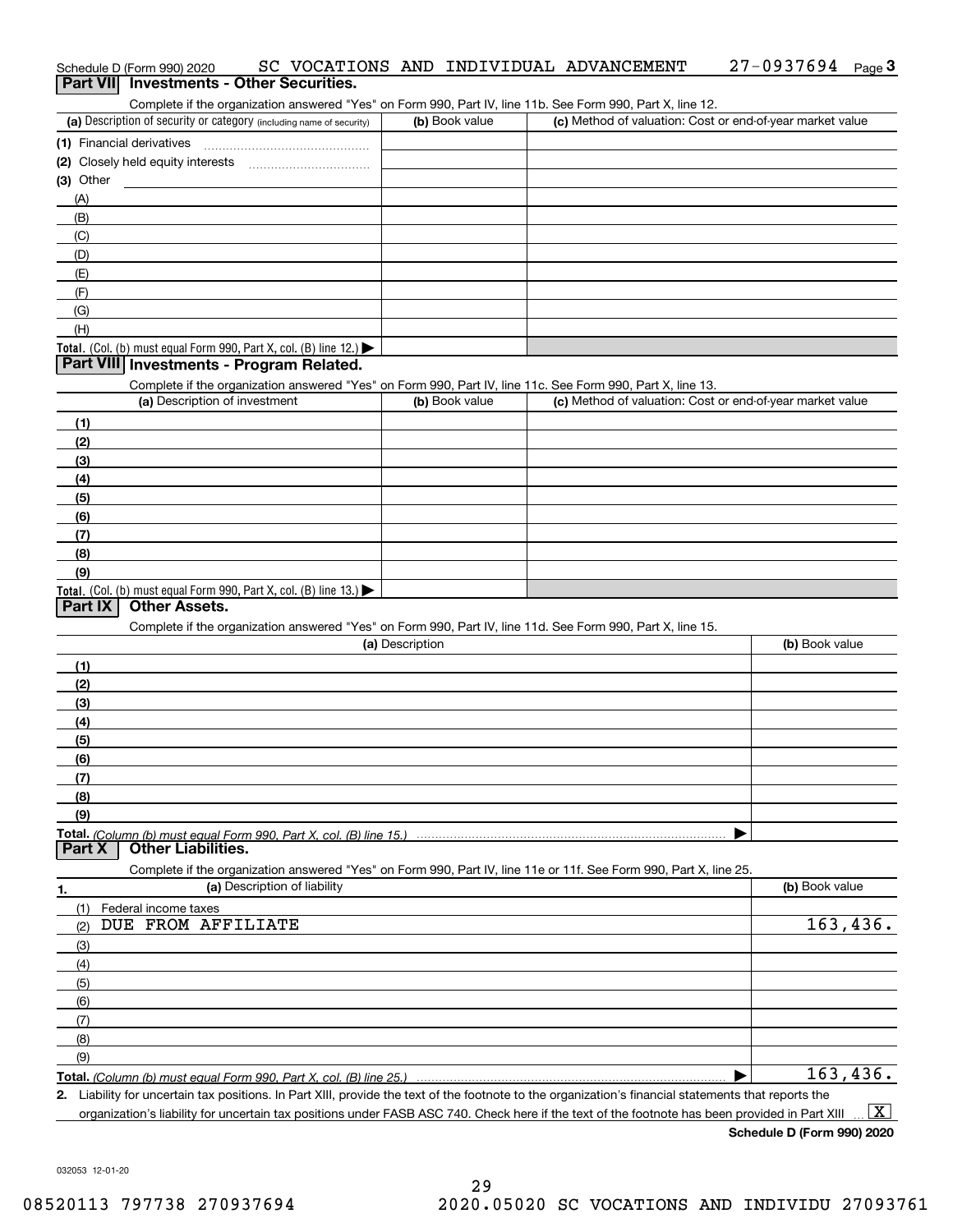|    | SC VOCATIONS AND INDIVIDUAL ADVANCEMENT<br>Schedule D (Form 990) 2020                                                                                                                                                               |                |              | 27-0937694<br>Page 4 |
|----|-------------------------------------------------------------------------------------------------------------------------------------------------------------------------------------------------------------------------------------|----------------|--------------|----------------------|
|    | Reconciliation of Revenue per Audited Financial Statements With Revenue per Return.<br><b>Part XI</b>                                                                                                                               |                |              |                      |
|    | Complete if the organization answered "Yes" on Form 990, Part IV, line 12a.                                                                                                                                                         |                |              |                      |
| 1  | Total revenue, gains, and other support per audited financial statements                                                                                                                                                            |                | $\mathbf{1}$ | 1,809,333.           |
| 2  | Amounts included on line 1 but not on Form 990, Part VIII, line 12:                                                                                                                                                                 |                |              |                      |
| a  |                                                                                                                                                                                                                                     | 2a             |              |                      |
|    |                                                                                                                                                                                                                                     | 2 <sub>b</sub> |              |                      |
|    |                                                                                                                                                                                                                                     | 2c             |              |                      |
| d  | Other (Describe in Part XIII.) <b>Construction Contract Construction</b> Chemical Construction Chemical Chemical Chemical Chemical Chemical Chemical Chemical Chemical Chemical Chemical Chemical Chemical Chemical Chemical Chemic | 2d             |              |                      |
| е  | Add lines 2a through 2d                                                                                                                                                                                                             |                | 2e           |                      |
| з  |                                                                                                                                                                                                                                     |                | $\mathbf{3}$ | 1,809,333.           |
| 4  | Amounts included on Form 990, Part VIII, line 12, but not on line 1:                                                                                                                                                                |                |              |                      |
|    | Investment expenses not included on Form 990, Part VIII, line 7b [1000000000000000000000000000000000                                                                                                                                | 4a             |              |                      |
| b  |                                                                                                                                                                                                                                     | 4 <sub>b</sub> |              |                      |
| c. | Add lines 4a and 4b                                                                                                                                                                                                                 |                | 4с           |                      |
|    |                                                                                                                                                                                                                                     |                | 5            |                      |
|    |                                                                                                                                                                                                                                     |                |              | 1,809,333.           |
|    | Part XII   Reconciliation of Expenses per Audited Financial Statements With Expenses per Return.                                                                                                                                    |                |              |                      |
|    | Complete if the organization answered "Yes" on Form 990, Part IV, line 12a.                                                                                                                                                         |                |              |                      |
| 1  | Total expenses and losses per audited financial statements [11, 11] manuscription control expenses and losses per audited financial statements [11] manuscription of the statements [11] manuscription of the statements and s      |                | $\mathbf{1}$ | 1,270,721.           |
| 2  | Amounts included on line 1 but not on Form 990, Part IX, line 25:                                                                                                                                                                   |                |              |                      |
| a  |                                                                                                                                                                                                                                     | 2a             |              |                      |
| b  |                                                                                                                                                                                                                                     | 2 <sub>b</sub> |              |                      |
|    |                                                                                                                                                                                                                                     | 2c             |              |                      |
| d  | Other (Describe in Part XIII.) (2000) (2000) (2000) (2010) (2010) (2010) (2010) (2010) (2010) (2010) (2010) (20                                                                                                                     | 2d             |              |                      |
| е  | Add lines 2a through 2d <b>contained a contained a contained a contained a</b> contained a contained a contained a contained a contained a contained a contained a contained a contained a contained a contained a contained a cont |                | 2e           | 0.                   |
| 3  |                                                                                                                                                                                                                                     |                | $\mathbf{3}$ | 1, 270, 721.         |
| 4  | Amounts included on Form 990, Part IX, line 25, but not on line 1:                                                                                                                                                                  |                |              |                      |
| a  | Investment expenses not included on Form 990, Part VIII, line 7b                                                                                                                                                                    | 4a             |              |                      |
|    | <b>b</b> Other (Describe in Part XIII.)                                                                                                                                                                                             | 4b             |              |                      |
| c. | Add lines 4a and 4b                                                                                                                                                                                                                 |                | 4с           | 0.                   |
|    | Part XIII Supplemental Information.                                                                                                                                                                                                 |                | 5            | 1,270,721.           |

Provide the descriptions required for Part II, lines 3, 5, and 9; Part III, lines 1a and 4; Part IV, lines 1b and 2b; Part V, line 4; Part X, line 2; Part XI, lines 2d and 4b; and Part XII, lines 2d and 4b. Also complete this part to provide any additional information.

### PART X, LINE 2:

| SECTION $501(C)(3)$ , AND AS SUCH, IS EXEMPT FROM INCOME TAXES EXCEPT ON |
|--------------------------------------------------------------------------|
| UNRELATED BUSINESS INCOME. ACCORDINGLY, THE ACCOMPANYING FINANCIAL       |
| STATEMENTS DO NOT REFLECT A PROVISION OR LIABILITY FOR FEDERAL AND STATE |
| INCOME TAXES. THE ORGANIZATION HAS DETERMINED THAT THERE ARE NO MATERIAL |
| UNRECOGNIZED TAX BENEFITS OR OBLIGATIONS AS OF JUNE 30, 2021.            |
|                                                                          |

032054 12-01-20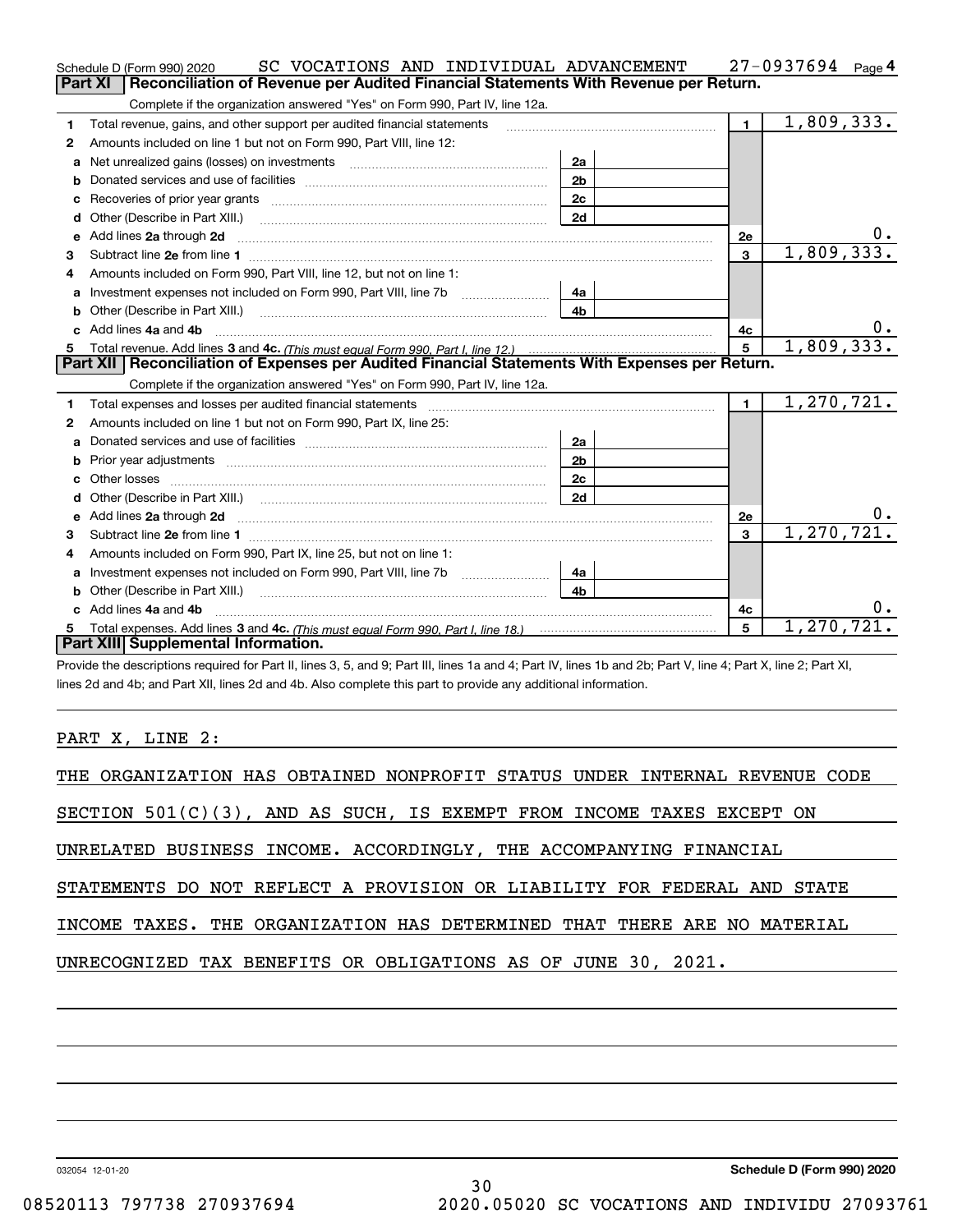|        | <b>Compensation Information</b><br><b>SCHEDULE J</b>                                                                                                    | OMB No. 1545-0047     |                   |                         |  |  |
|--------|---------------------------------------------------------------------------------------------------------------------------------------------------------|-----------------------|-------------------|-------------------------|--|--|
|        | (Form 990)<br>For certain Officers, Directors, Trustees, Key Employees, and Highest                                                                     |                       |                   |                         |  |  |
|        | <b>Compensated Employees</b>                                                                                                                            | 2020                  |                   |                         |  |  |
|        | Complete if the organization answered "Yes" on Form 990, Part IV, line 23.                                                                              | <b>Open to Public</b> |                   |                         |  |  |
|        | Attach to Form 990.<br>Department of the Treasury<br>Go to www.irs.gov/Form990 for instructions and the latest information.<br>Internal Revenue Service |                       | <b>Inspection</b> |                         |  |  |
|        | <b>Employer identification number</b><br>Name of the organization                                                                                       |                       |                   |                         |  |  |
|        | SC VOCATIONS AND INDIVIDUAL ADVANCEMENT                                                                                                                 | 27-0937694            |                   |                         |  |  |
| Part I | <b>Questions Regarding Compensation</b>                                                                                                                 |                       |                   |                         |  |  |
|        |                                                                                                                                                         |                       | Yes               | No                      |  |  |
|        | <b>1a</b> Check the appropriate box(es) if the organization provided any of the following to or for a person listed on Form 990,                        |                       |                   |                         |  |  |
|        | Part VII, Section A, line 1a. Complete Part III to provide any relevant information regarding these items.                                              |                       |                   |                         |  |  |
|        | First-class or charter travel<br>Housing allowance or residence for personal use                                                                        |                       |                   |                         |  |  |
|        | Payments for business use of personal residence<br>Travel for companions                                                                                |                       |                   |                         |  |  |
|        | Tax indemnification and gross-up payments<br>Health or social club dues or initiation fees                                                              |                       |                   |                         |  |  |
|        | Discretionary spending account<br>Personal services (such as maid, chauffeur, chef)                                                                     |                       |                   |                         |  |  |
|        |                                                                                                                                                         |                       |                   |                         |  |  |
|        | <b>b</b> If any of the boxes on line 1a are checked, did the organization follow a written policy regarding payment or                                  |                       |                   |                         |  |  |
|        | reimbursement or provision of all of the expenses described above? If "No," complete Part III to explain                                                | 1b                    |                   |                         |  |  |
| 2      | Did the organization require substantiation prior to reimbursing or allowing expenses incurred by all directors,                                        |                       |                   |                         |  |  |
|        |                                                                                                                                                         | $\mathbf{2}$          |                   |                         |  |  |
|        |                                                                                                                                                         |                       |                   |                         |  |  |
| З      | Indicate which, if any, of the following the organization used to establish the compensation of the organization's                                      |                       |                   |                         |  |  |
|        | CEO/Executive Director. Check all that apply. Do not check any boxes for methods used by a related organization to                                      |                       |                   |                         |  |  |
|        | establish compensation of the CEO/Executive Director, but explain in Part III.                                                                          |                       |                   |                         |  |  |
|        | Compensation committee<br>Written employment contract                                                                                                   |                       |                   |                         |  |  |
|        | Compensation survey or study<br>Independent compensation consultant                                                                                     |                       |                   |                         |  |  |
|        | Form 990 of other organizations<br>Approval by the board or compensation committee                                                                      |                       |                   |                         |  |  |
|        |                                                                                                                                                         |                       |                   |                         |  |  |
|        | During the year, did any person listed on Form 990, Part VII, Section A, line 1a, with respect to the filing                                            |                       |                   |                         |  |  |
|        | organization or a related organization:                                                                                                                 |                       |                   |                         |  |  |
| а      | Receive a severance payment or change-of-control payment?                                                                                               | 4a                    |                   | х                       |  |  |
| b      | Participate in or receive payment from a supplemental nonqualified retirement plan?                                                                     | 4b                    |                   | $\overline{\texttt{x}}$ |  |  |
| с      | Participate in or receive payment from an equity-based compensation arrangement?                                                                        | 4c                    |                   | $\overline{\text{x}}$   |  |  |
|        | If "Yes" to any of lines 4a-c, list the persons and provide the applicable amounts for each item in Part III.                                           |                       |                   |                         |  |  |
|        |                                                                                                                                                         |                       |                   |                         |  |  |
|        | Only section 501(c)(3), 501(c)(4), and 501(c)(29) organizations must complete lines 5-9.                                                                |                       |                   |                         |  |  |
|        | For persons listed on Form 990, Part VII, Section A, line 1a, did the organization pay or accrue any compensation                                       |                       |                   |                         |  |  |
|        | contingent on the revenues of:                                                                                                                          |                       |                   |                         |  |  |
| a      |                                                                                                                                                         | 5а                    |                   | x                       |  |  |
|        |                                                                                                                                                         | <b>5b</b>             |                   | $\overline{\text{x}}$   |  |  |
|        | If "Yes" on line 5a or 5b, describe in Part III.                                                                                                        |                       |                   |                         |  |  |
| 6.     | For persons listed on Form 990, Part VII, Section A, line 1a, did the organization pay or accrue any compensation                                       |                       |                   |                         |  |  |
|        | contingent on the net earnings of:                                                                                                                      |                       |                   |                         |  |  |
| a      |                                                                                                                                                         | 6a                    |                   | x                       |  |  |
|        |                                                                                                                                                         | 6b                    | X                 |                         |  |  |
|        | If "Yes" on line 6a or 6b, describe in Part III.                                                                                                        |                       |                   |                         |  |  |
|        | 7 For persons listed on Form 990, Part VII, Section A, line 1a, did the organization provide any nonfixed payments                                      |                       |                   |                         |  |  |
|        |                                                                                                                                                         | 7                     |                   | х                       |  |  |
| 8      | Were any amounts reported on Form 990, Part VII, paid or accrued pursuant to a contract that was subject to the                                         |                       |                   |                         |  |  |
|        | initial contract exception described in Regulations section 53.4958-4(a)(3)? If "Yes," describe in Part III                                             | 8                     |                   | х                       |  |  |
| 9      | If "Yes" on line 8, did the organization also follow the rebuttable presumption procedure described in                                                  |                       |                   |                         |  |  |
|        | <b>Departments Reduction Act Notice, see the Instructions for Form 000</b><br>Schodule I (Form 000) 2020                                                | 9                     |                   |                         |  |  |

LHA For Paperwork Reduction Act Notice, see the Instructions for Form 990. Schedule J (Form 990) 2020

032111 12-07-20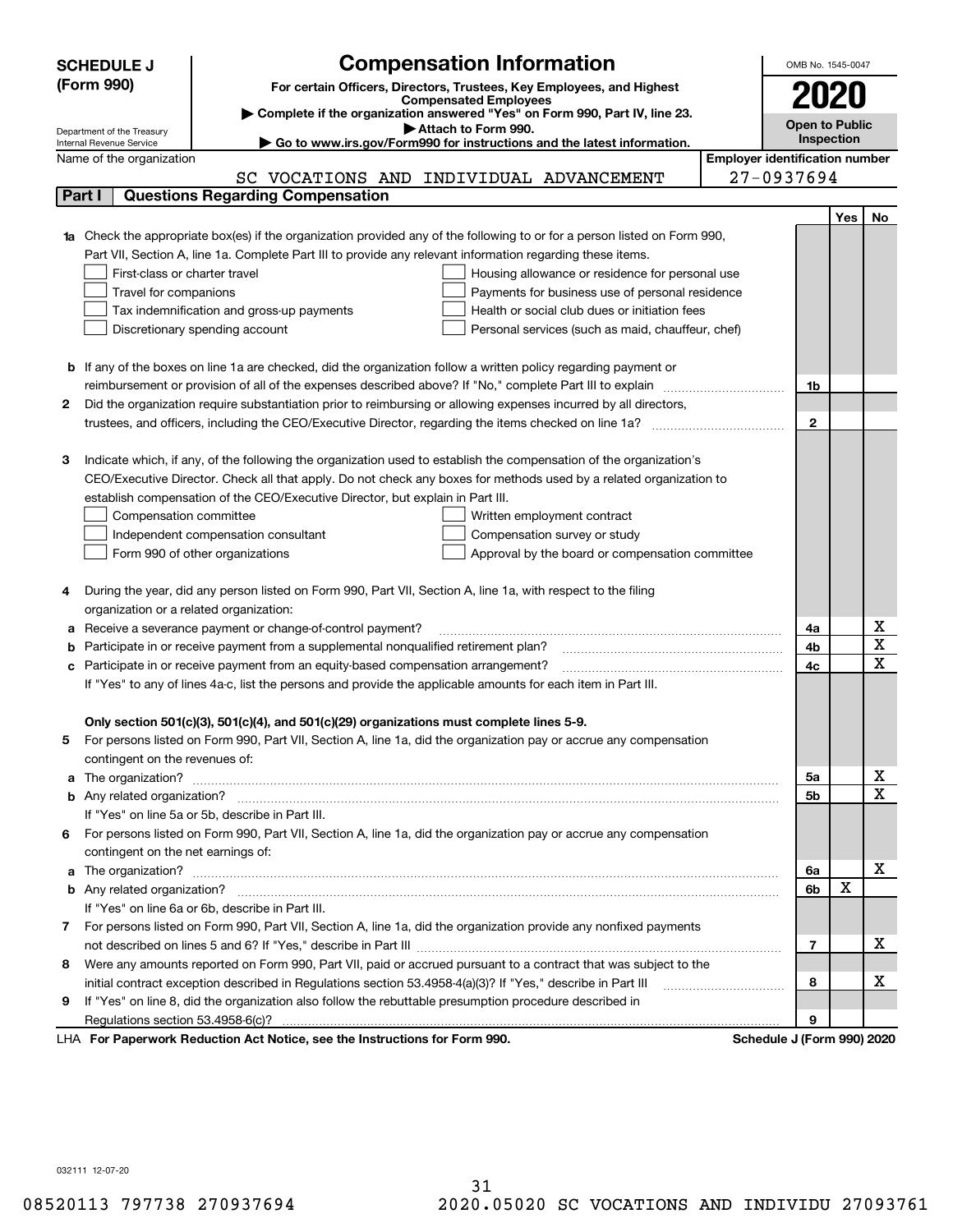#### SC VOCATIONS AND INDIVIDUAL ADVANCEMENT 27-0937694

# **Part II Officers, Directors, Trustees, Key Employees, and Highest Compensated Employees.**  Schedule J (Form 990) 2020 Page Use duplicate copies if additional space is needed.

For each individual whose compensation must be reported on Schedule J, report compensation from the organization on row (i) and from related organizations, described in the instructions, on row (ii). Do not list any individuals that aren't listed on Form 990, Part VII.

**Note:**  The sum of columns (B)(i)-(iii) for each listed individual must equal the total amount of Form 990, Part VII, Section A, line 1a, applicable column (D) and (E) amounts for that individual.

|                            |                                      |                          | (B) Breakdown of W-2 and/or 1099-MISC compensation |                                           | (C) Retirement and             | (D) Nontaxable   | (E) Total of columns | (F) Compensation                                           |
|----------------------------|--------------------------------------|--------------------------|----------------------------------------------------|-------------------------------------------|--------------------------------|------------------|----------------------|------------------------------------------------------------|
| (A) Name and Title         |                                      | (i) Base<br>compensation | (ii) Bonus &<br>incentive<br>compensation          | (iii) Other<br>reportable<br>compensation | other deferred<br>compensation | benefits         | $(B)(i)-(D)$         | in column (B)<br>reported as deferred<br>on prior Form 990 |
| PATRICK MICHAELS<br>(1)    | (i)                                  | $\overline{0}$ .         | $\overline{0}$ .                                   | $\overline{0}$ .                          | $\overline{0}$ .               | $\overline{0}$ . | $\overline{0}$ .     | $\mathbf 0$ .                                              |
| DIRECTOR/CEO OF GOODWILL   | (ii)                                 | 274, 142.                | $\overline{0}$ .                                   | $\overline{0}$ .                          | 19,500.                        | 9,047.           | 302,689.             | $\overline{\mathbf{0}}$ .                                  |
| MIKE ADAMS<br>(2)          | (i)                                  | $\overline{0}$ .         | $\overline{0}$ .                                   | $\overline{0}$ .                          | $\overline{\mathbf{0}}$ .      | $\overline{0}$ . | $\overline{0}$ .     | $\overline{\mathbf{0}}$ .                                  |
| VP - BUSINESS DEV./GOV. RE | (ii)                                 | 160, 202.                | $\overline{0}$ .                                   | $\overline{0}$ .                          | 13,887.                        | 1,264.           | 175, 353.            | $\overline{0}$ .                                           |
|                            | $\qquad \qquad \textbf{(i)}$         |                          |                                                    |                                           |                                |                  |                      |                                                            |
|                            | (ii)                                 |                          |                                                    |                                           |                                |                  |                      |                                                            |
|                            | $\qquad \qquad \textbf{(i)}$         |                          |                                                    |                                           |                                |                  |                      |                                                            |
|                            | (ii)                                 |                          |                                                    |                                           |                                |                  |                      |                                                            |
|                            | $(\sf{i})$                           |                          |                                                    |                                           |                                |                  |                      |                                                            |
|                            | (ii)                                 |                          |                                                    |                                           |                                |                  |                      |                                                            |
|                            | $(\sf{i})$                           |                          |                                                    |                                           |                                |                  |                      |                                                            |
|                            | (ii)                                 |                          |                                                    |                                           |                                |                  |                      |                                                            |
|                            | $(\sf{i})$                           |                          |                                                    |                                           |                                |                  |                      |                                                            |
|                            | (ii)                                 |                          |                                                    |                                           |                                |                  |                      |                                                            |
|                            | $\qquad \qquad \textbf{(i)}$         |                          |                                                    |                                           |                                |                  |                      |                                                            |
|                            | (ii)                                 |                          |                                                    |                                           |                                |                  |                      |                                                            |
|                            | $\qquad \qquad \textbf{(i)}$         |                          |                                                    |                                           |                                |                  |                      |                                                            |
|                            | (ii)                                 |                          |                                                    |                                           |                                |                  |                      |                                                            |
|                            | $\qquad \qquad \textbf{(i)}$<br>(ii) |                          |                                                    |                                           |                                |                  |                      |                                                            |
|                            | $\qquad \qquad \textbf{(i)}$         |                          |                                                    |                                           |                                |                  |                      |                                                            |
|                            | (ii)                                 |                          |                                                    |                                           |                                |                  |                      |                                                            |
|                            | $\qquad \qquad \textbf{(i)}$         |                          |                                                    |                                           |                                |                  |                      |                                                            |
|                            | (ii)                                 |                          |                                                    |                                           |                                |                  |                      |                                                            |
|                            | $\qquad \qquad \textbf{(i)}$         |                          |                                                    |                                           |                                |                  |                      |                                                            |
|                            | (ii)                                 |                          |                                                    |                                           |                                |                  |                      |                                                            |
|                            | $\qquad \qquad \textbf{(i)}$         |                          |                                                    |                                           |                                |                  |                      |                                                            |
|                            | (ii)                                 |                          |                                                    |                                           |                                |                  |                      |                                                            |
|                            | $(\sf{i})$                           |                          |                                                    |                                           |                                |                  |                      |                                                            |
|                            | (ii)                                 |                          |                                                    |                                           |                                |                  |                      |                                                            |
|                            | (i)                                  |                          |                                                    |                                           |                                |                  |                      |                                                            |
|                            | (ii)                                 |                          |                                                    |                                           |                                |                  |                      |                                                            |

**Schedule J (Form 990) 2020**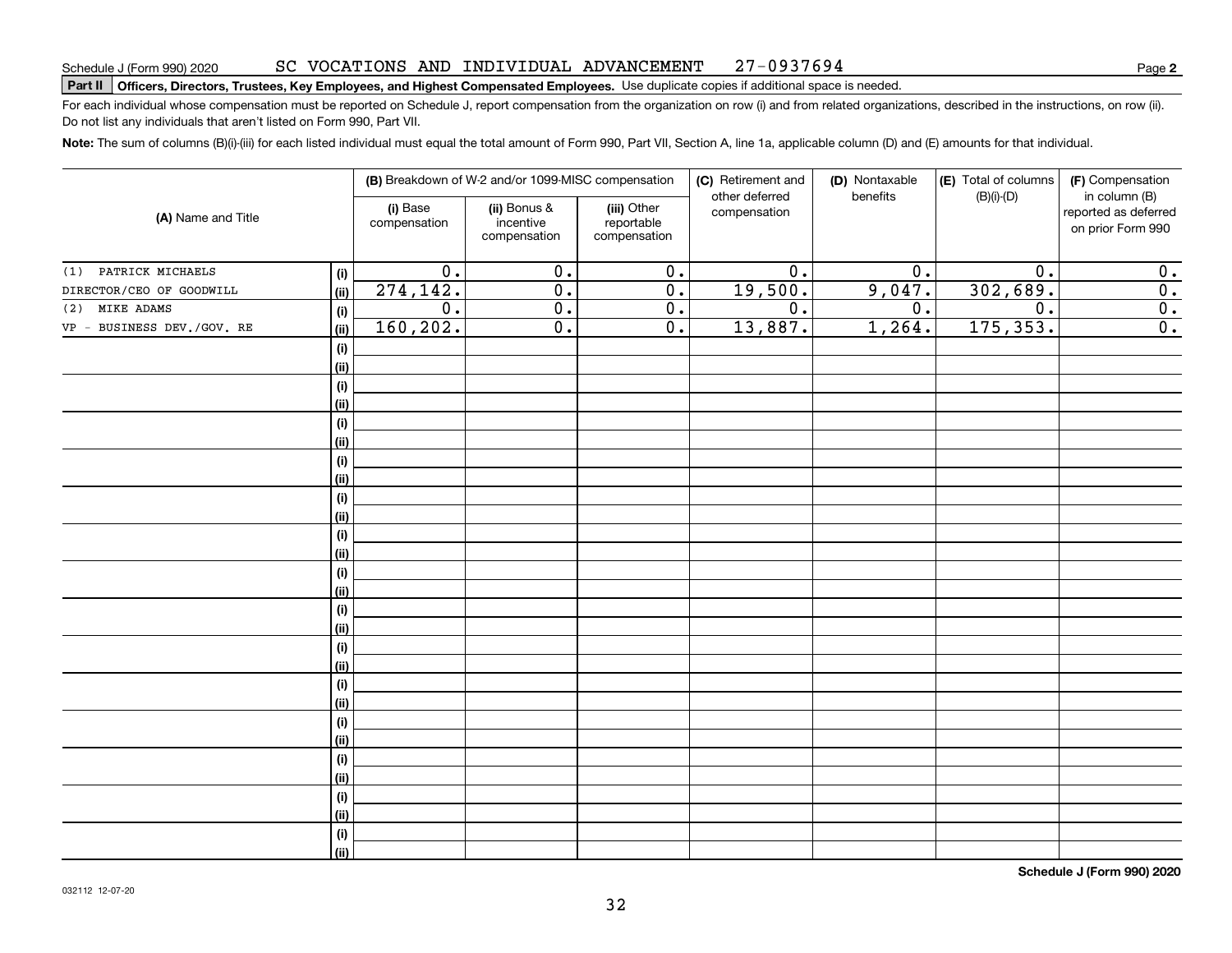#### **Part III Supplemental Information**

Schedule J (Form 990) 2020 SC VOCATIONS AND INDIVIDUAL ADVANCEMENT 27-0937694<br>Part III Supplemental Information<br>Provide the information, explanation, or descriptions required for Part I, lines 1a, 1b, 3, 4a, 4b, 4c, 5a, 5b

PART I, LINE 6:

NO COMPENSATION PAID TO AN OFFICER OR DIRECTOR COMES FROM SCVIA REVENUE AND

NO EXPENSE IS INCLUDED OR OTHERWISE CHARGED TO SCVIA. IF A MEMBER OF SENIOR

STAFF (DIRECTORS AND ABOVE) MEETS SPECIFIC CRITERIA, THEY MAY BECOME

ELIGIBLE FOR VARIABLE COMPENSATION. HOWEVER, FOR THE INDIVIDUAL TO BE

ELIGIBLE, THE ORGANIZATION MUST FIRST MEET AGGRESSIVE GOALS SET FORTH IN

THE EXECUTIVE INCENTIVE PLAN WHICH INCLUDE:

1.) EXPENSE: REVENUE RATIO

2.) SAFETY INCIDENT RATE

3.) STRATEGIC PLAN PERFORMANCE

4.) MISSION: PLACEMENTS

5.) MISSION: INTERNAL PROMOTIONS

PAGE 2, PART II

COMPENSATION REPORTED FOR KEY EMPLOYEES ON SCHEDULE J IS TAKEN FROM THE

2020 W2. THIS COMPENSATION PERIOD INCLUDED SIGNIFICANT IMPACTS

#### RESULTING FROM THE COVID PANDEMIC, INCLUDING TEMPORARY SALARY

**Schedule J (Form 990) 2020**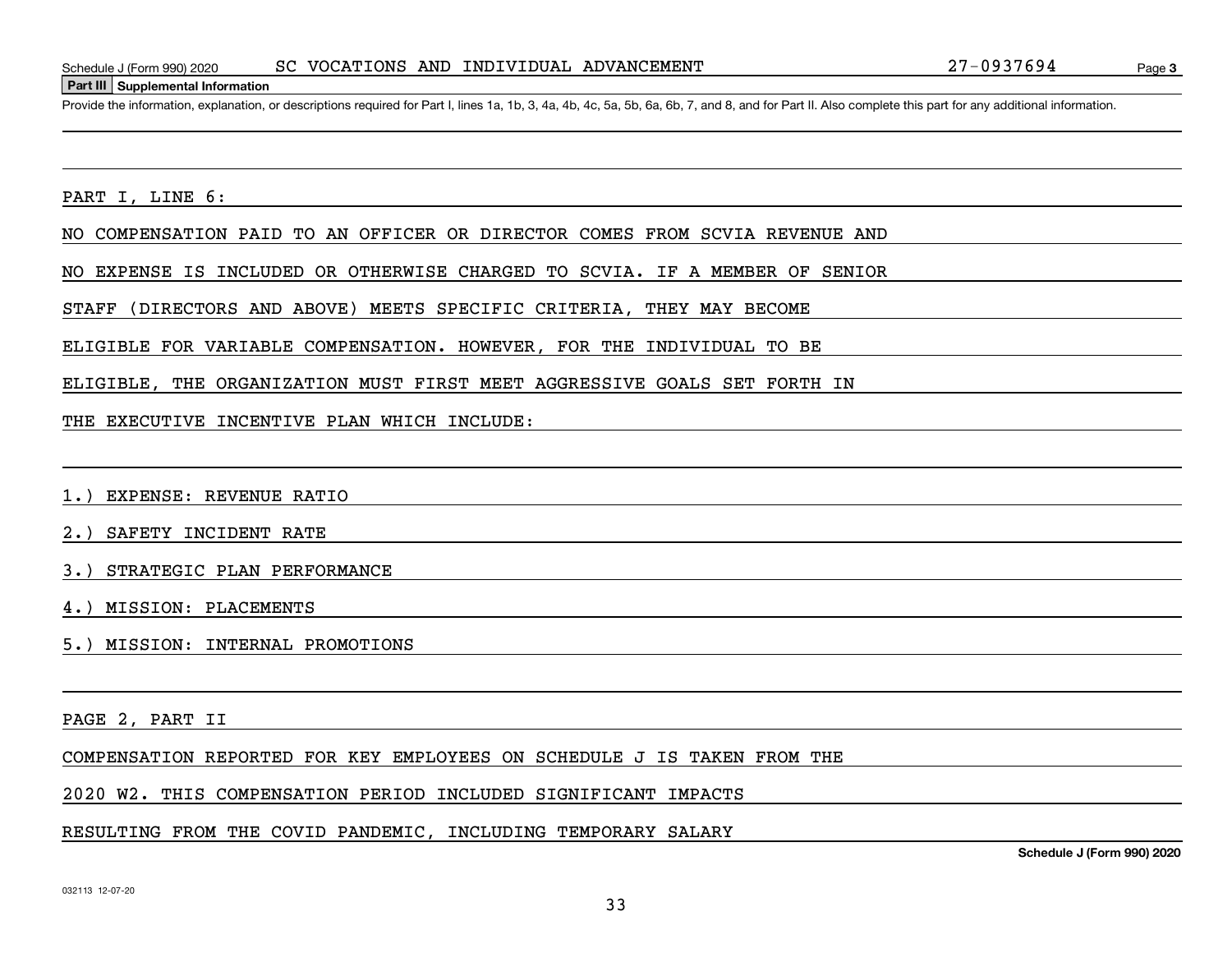**Part III Supplemental Information**

Schedule J (Form 990) 2020 SC VOCATIONS AND INDIVIDUAL ADVANCEMENT 27-0937694<br>Part III Supplemental Information<br>Provide the information, explanation, or descriptions required for Part I, lines 1a, 1b, 3, 4a, 4b, 4c, 5a, 5b

#### REDUCTIONS EXPERIENCED BY KEY EMPLOYEES LISTED ON SCHEDULE J RANGING

FROM 8% TO 30%. ADDITIONALLY, KEY EMPLOYEES LISTED ON SCHEDULE J DID

NOT RECEIVE ANY INCENTIVE OR VARIABLE COMPENSATION DURING THE W2

#### REPORTING PERIOD OR THE 2020-2021 FISCAL YEAR.

**Schedule J (Form 990) 2020**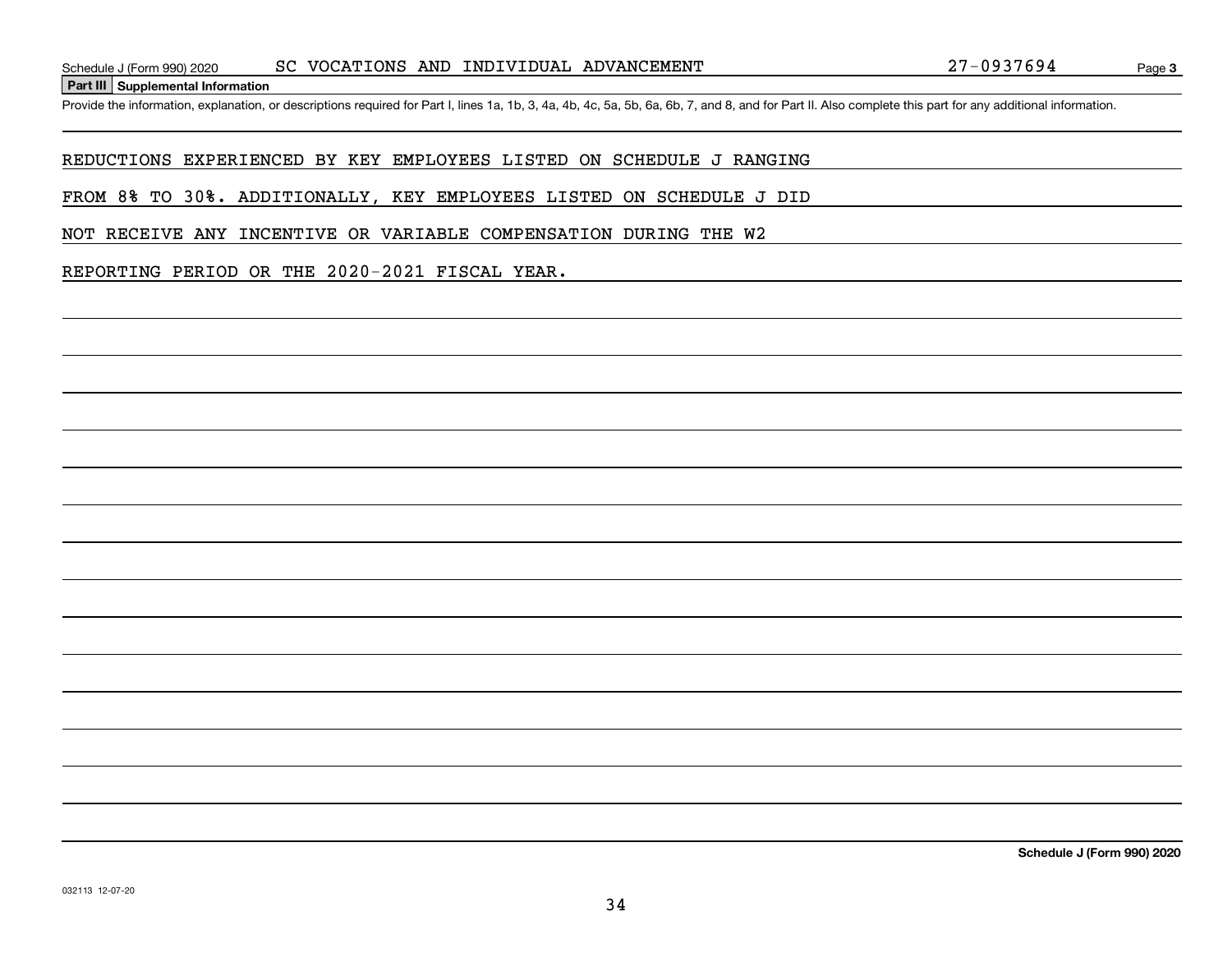**(Form 990 or 990-EZ)**

Department of the Treasury Internal Revenue Service Name of the organization

**SCHEDULE O Supplemental Information to Form 990 or 990-EZ**

**Complete to provide information for responses to specific questions on Form 990 or 990-EZ or to provide any additional information. | Attach to Form 990 or 990-EZ. | Go to www.irs.gov/Form990 for the latest information.**

OMB No. 1545-0047 **Open to Public Inspection2020**

SC VOCATIONS AND INDIVIDUAL ADVANCEMENT | 27-0937694

**Employer identification number**

FORM 990, PART VI, SECTION A, LINE 6:

GOODWILL INDUSTRIES OF UPSTATE/MIDLANDS SOUTH CAROLINA, INC. IS THE SOLE

VOTING MEMBER OF THE CORPORATION.

FORM 990, PART VI, SECTION A, LINE 7A:

GOODWILL INDUSTRIES OF UPSTATE/MIDLANDS SOUTH CAROLINA, INC. HAS THE POWER

TO ELECT THE BOARD OF DIRECTORS, TO REMOVE A DIRECTOR, AND TO FILL

VACANCIES ON THE BOARD.

FORM 990, PART VI, SECTION A, LINE 7B:

GOODWILL INDUSTRIES OF THE UPSTATE/MIDLANDS SOUTH CAROLINA, INC. HAS THE

POWER TO APPROVE AMENDMENTS TO ARTICLES OF INCORPORATION, TO APPROVE

AMENDMENTS TO BYLAWS, TO APPROVE ANY SALE OF ALL CORPORATION ASSETS, AND TO

APPROVE DISSOLUTION OF THE CORPORATION.

FORM 990, PART VI, SECTION B, LINE 11B:

ORGANIZATION BOARD OF DIRECTORS REVIEWS AND APPROVES THE FORM 990 PRIOR TO FILING WITH THE IRS.

FORM 990 PART VI SECTION A LINE 1B:

BOARD MEMBERS PATRICK MICHAELS AND ANDRETTA ROBINSON ARE NOT CONSIDERED

INDEPENDENT DUE TO THEIR EMPLOYMENT BY GOODWILL INDUSTRIES OF

UPSTATE/MIDLANDS (A RELATED ORGANIZATION).

FORM 990, PART VI, SECTION B, LINE 12C:

032211 11-20-20 LHA For Paperwork Reduction Act Notice, see the Instructions for Form 990 or 990-EZ. Schedule O (Form 990 or 990-EZ) 2020 BOARD MEMBERS REVIEW THE POLICY AND ARE REQUIRED TO SIGN ANNUALLY. IF A

35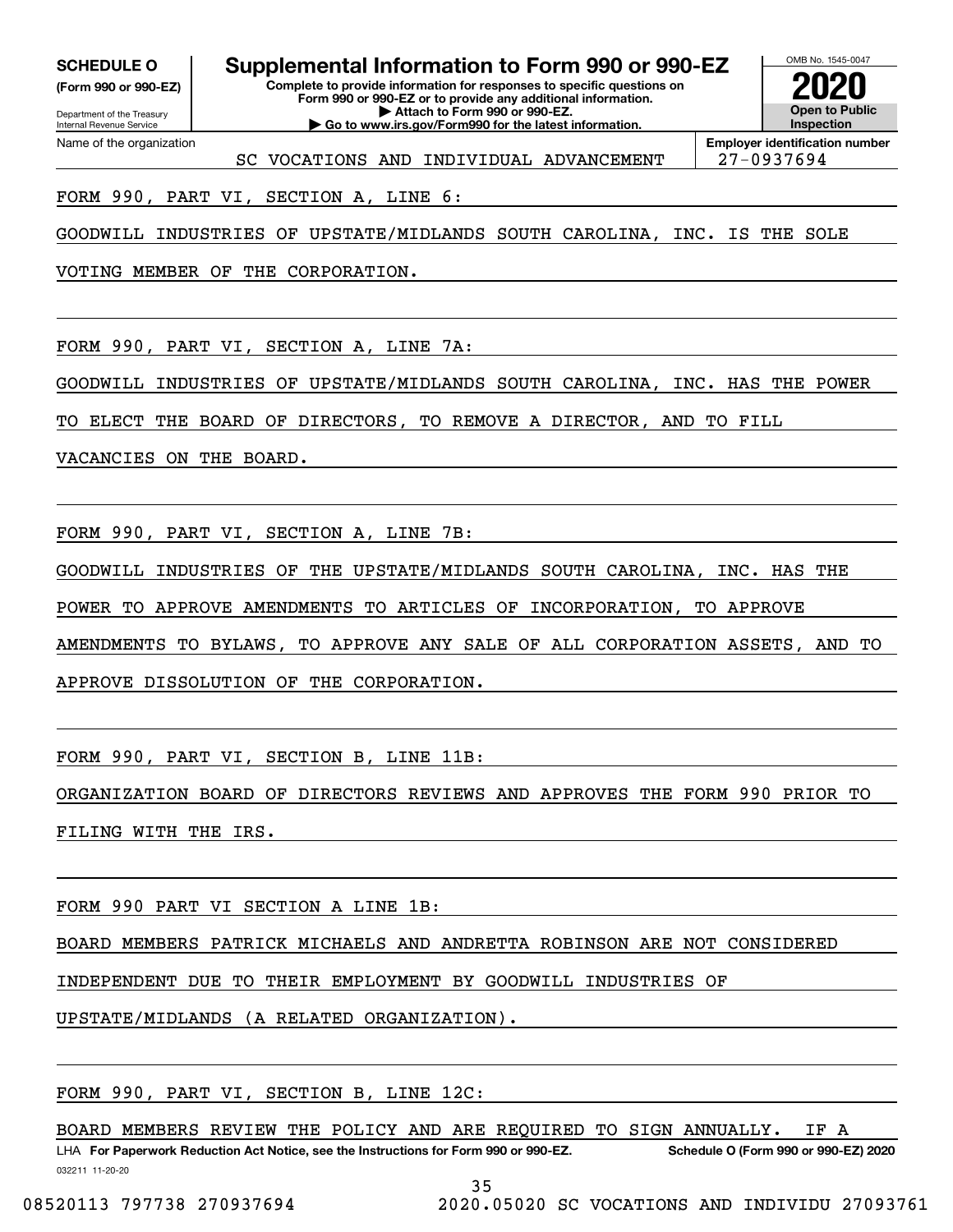| Schedule O (Form 990 or 990-EZ) 2020                                              | Page 2                                              |  |  |  |  |  |
|-----------------------------------------------------------------------------------|-----------------------------------------------------|--|--|--|--|--|
| Name of the organization<br>SC VOCATIONS AND INDIVIDUAL ADVANCEMENT               | <b>Employer identification number</b><br>27-0937694 |  |  |  |  |  |
| MEMBER HAS A CONFLICT OF INTEREST, THEY DO NOT<br>PARTICIPATE                     | DURING<br>THE                                       |  |  |  |  |  |
| DISCUSSION OF, OR THE VOTE ON,<br>THE TRANSACTION OR ARRANGEMENT                  | INVOLVING THE                                       |  |  |  |  |  |
| CONFLICT<br>INTEREST.<br>DUE DILIGENCE<br>EXERCISED<br>POSSIBLE<br>OF<br>IS       | IN ALL POSSIBLE                                     |  |  |  |  |  |
| CONFLICT OF<br>INTEREST TRANSACTIONS.                                             |                                                     |  |  |  |  |  |
|                                                                                   |                                                     |  |  |  |  |  |
| FORM 990, PART VI, SECTION B, LINE 15:                                            |                                                     |  |  |  |  |  |
| AN OFFICER OR DIRECTOR COMES FROM SCVIA REVENUE<br>COMPENSATION PAID<br>TO<br>NO. | AND                                                 |  |  |  |  |  |
| OR OTHERWISE<br>SCVIA.<br>EXPENSE<br>ΙS<br>INCLUDED<br>CHARGED TO<br>CEO<br>NO    | <b>DETERMINES</b>                                   |  |  |  |  |  |
| BASED<br>COMPARABLES TO<br>COMPENSATION<br>ON<br>OTHER GOODWILL<br>ORGANIZATIONS, |                                                     |  |  |  |  |  |
| NON-PROFITS & FOR PROFIT PEER ORGANIZATIONS, AND COMPANY POLICY.                  | THE                                                 |  |  |  |  |  |
| ORGANIZATION<br>ENGAGES A THIRD PARTY<br>TO DO<br>A SALARY                        | SURVEY AT LEAST EVERY                               |  |  |  |  |  |

THREE YEARS TO HELP DETERMINE APPROPRIATE COMPENSATION. THE BOARD APPROVES

THE POOL OF FUNDS TO BE MADE AVAILABLE FOR ANNUAL MERIT BASED INCREASES.

THE BOARD USES THIS SAME POLICY TO EVALUATE THE CEO'S COMPENSATION. THE

EXECUTIVE COMMITTEE SPECIFICALLY REVIEWS THE COMPENSATION OF EACH EMPLOYEE

WHO EARNS AT LEAST \$120,000 EACH YEAR.

FORM 990, PART VI, SECTION C, LINE 18:

THE ORGANIZATION PROVIDES THE FORM 990 ON ITS WEBSITE AND THROUGH THE 3RD PARTY WEBSITE GUIDESTAR.ORG.

FORM 990, PART VI, SECTION C, LINE 19:

DOCUMENTS, SUCH AS THE GOVERNING DOCUMENTS, ARE PRESENTED UPON REQUEST.

PART XII, LINE 2C

THIS PROCESS HAS NOT CHANGED FROM THE PRIOR YEAR.

032212 11-20-20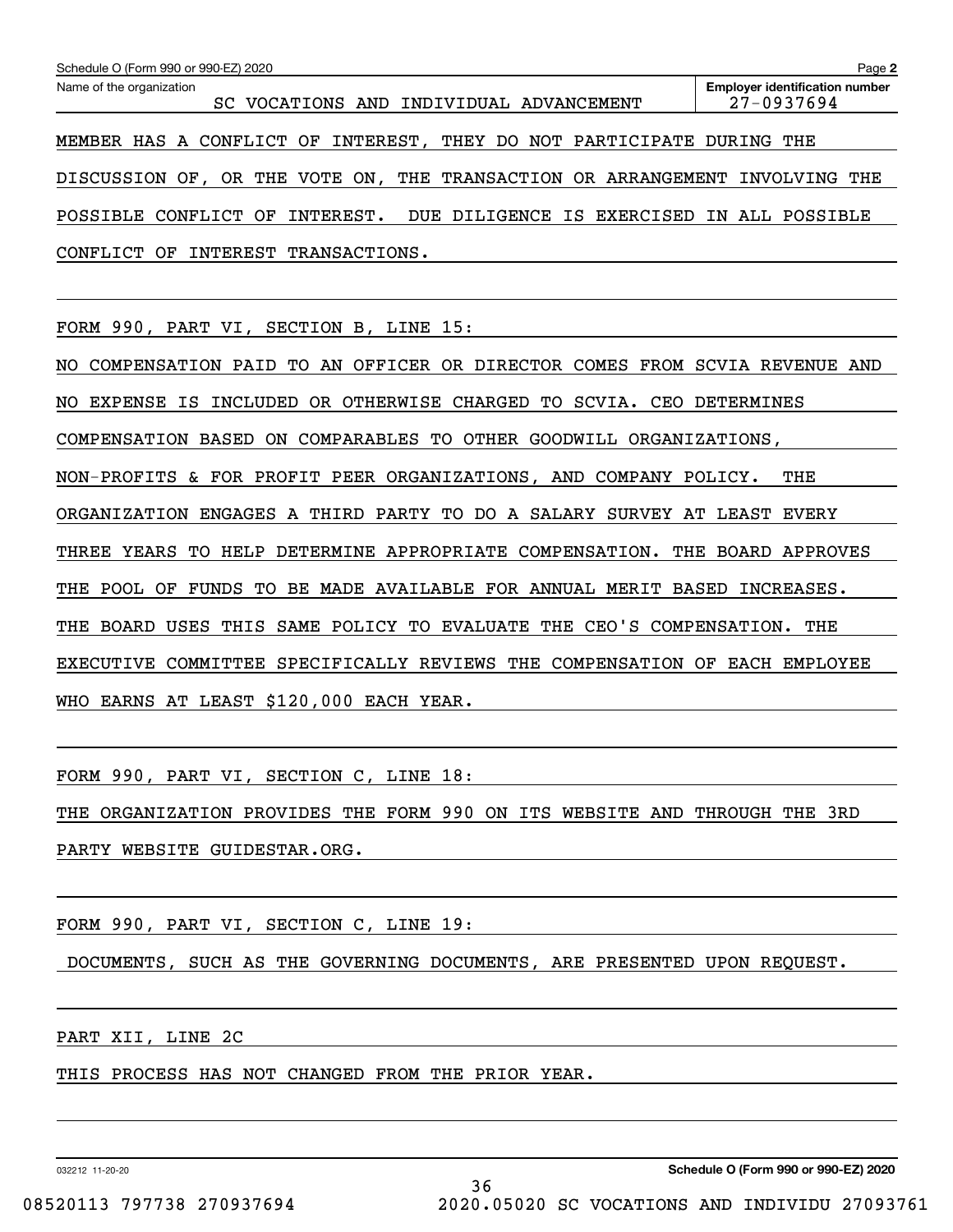| Schedule O (Form 990 or 990-EZ) 2020                                   | Page 2                                              |
|------------------------------------------------------------------------|-----------------------------------------------------|
| Name of the organization<br>SC VOCATIONS AND INDIVIDUAL ADVANCEMENT    | <b>Employer identification number</b><br>27-0937694 |
|                                                                        |                                                     |
| FORM 990 YEAR END                                                      |                                                     |
| THE ORGANIZATION OPERATES ON A 52/53 WEEK FISCAL YEAR. THE FINANCIAL   |                                                     |
| DATA REFLECTED IN THE RETURN RELATES TO THE PERIOD ENDED JULY 3, 2021. |                                                     |
|                                                                        |                                                     |
|                                                                        |                                                     |
|                                                                        |                                                     |
|                                                                        |                                                     |
|                                                                        |                                                     |
|                                                                        |                                                     |
|                                                                        |                                                     |
|                                                                        |                                                     |
|                                                                        |                                                     |
|                                                                        |                                                     |
|                                                                        |                                                     |
|                                                                        |                                                     |
|                                                                        |                                                     |
|                                                                        |                                                     |
|                                                                        |                                                     |
|                                                                        |                                                     |
|                                                                        |                                                     |
|                                                                        |                                                     |
|                                                                        |                                                     |
|                                                                        |                                                     |
|                                                                        |                                                     |
|                                                                        |                                                     |
|                                                                        |                                                     |
|                                                                        |                                                     |
|                                                                        |                                                     |
|                                                                        |                                                     |
|                                                                        |                                                     |
|                                                                        |                                                     |
|                                                                        |                                                     |
|                                                                        |                                                     |
|                                                                        |                                                     |
|                                                                        |                                                     |
| 032212 11-20-20                                                        | Schedule O (Form 990 or 990-EZ) 2020                |
| 37<br>101112 707729 27002760                                           | 2020 05020 CC VOCATIONS AND INDIVITUI 270935        |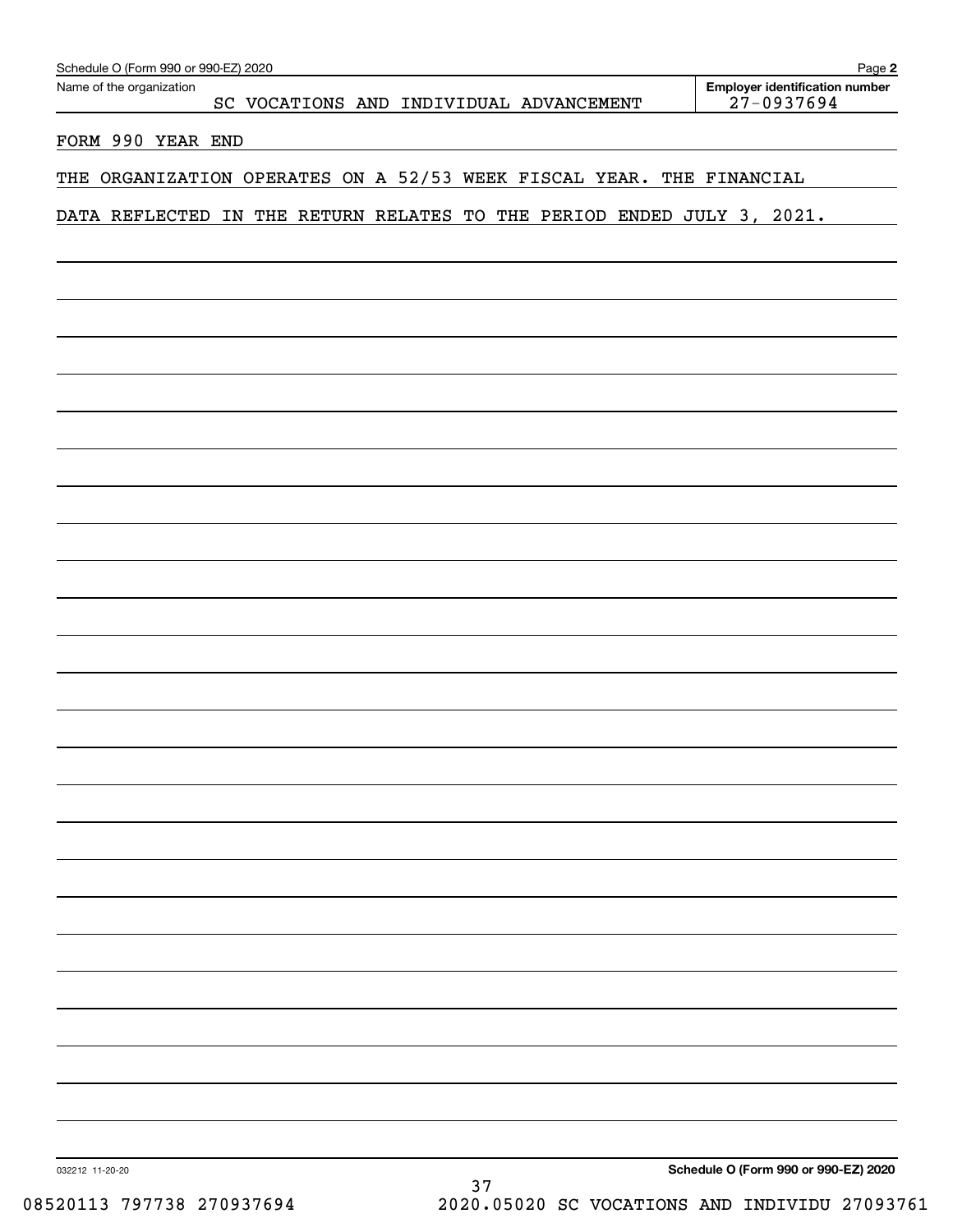| <b>SCHEDULE R</b> |  |
|-------------------|--|
| (Form 990)        |  |

#### **(Form 990)**

## **Related Organizations and Unrelated Partnerships**

**Complete if the organization answered "Yes" on Form 990, Part IV, line 33, 34, 35b, 36, or 37.** |

**Attach to Form 990.**  |

OMB No. 1545-0047

**Open to Public 2020**

**Employer identification number**

27-0937694

Department of the Treasury Internal Revenue Service

## **| Go to www.irs.gov/Form990 for instructions and the latest information. Inspection**

Name of the organization

#### SC VOCATIONS AND INDIVIDUAL ADVANCEMENT

**Part I Identification of Disregarded Entities.**  Complete if the organization answered "Yes" on Form 990, Part IV, line 33.

| (a)<br>Name, address, and EIN (if applicable)<br>of disregarded entity | (b)<br>Primary activity | (c)<br>Legal domicile (state or<br>foreign country) | (d)<br>Total income | (e)<br>End-of-year assets | (f)<br>Direct controlling<br>entity |
|------------------------------------------------------------------------|-------------------------|-----------------------------------------------------|---------------------|---------------------------|-------------------------------------|
|                                                                        |                         |                                                     |                     |                           |                                     |
|                                                                        |                         |                                                     |                     |                           |                                     |
|                                                                        |                         |                                                     |                     |                           |                                     |
|                                                                        |                         |                                                     |                     |                           |                                     |

#### **Identification of Related Tax-Exempt Organizations.** Complete if the organization answered "Yes" on Form 990, Part IV, line 34, because it had one or more related tax-exempt **Part II** organizations during the tax year.

| (a)<br>Name, address, and EIN<br>of related organization | (b)<br>Primary activity    | (c)<br>Legal domicile (state or<br>foreign country) | (d)<br>Exempt Code<br>section | (e)<br>Public charity<br>status (if section | (f)<br>Direct controlling<br>entity |     | $(g)$<br>Section 512(b)(13)<br>controlled<br>entity? |
|----------------------------------------------------------|----------------------------|-----------------------------------------------------|-------------------------------|---------------------------------------------|-------------------------------------|-----|------------------------------------------------------|
|                                                          |                            |                                                     |                               | 501(c)(3))                                  |                                     | Yes | No                                                   |
| GOODWILL INDUSTRIES OF UPSTATE/MIDLANDS                  |                            |                                                     |                               |                                             |                                     |     |                                                      |
| SOUTH CAROLINA - 57-0564001, 115 HAYWOOD RD,             | EDUCATION AND JOB TRAINING |                                                     |                               |                                             |                                     |     |                                                      |
| GREENVILLE, SC 29607                                     | LEADING TO EMPLOYMENT      | SOUTH CAROLINA                                      | 501(C)(3)                     | LINE 7                                      | N/A                                 |     | х                                                    |
|                                                          |                            |                                                     |                               |                                             |                                     |     |                                                      |
|                                                          |                            |                                                     |                               |                                             |                                     |     |                                                      |
|                                                          |                            |                                                     |                               |                                             |                                     |     |                                                      |

**For Paperwork Reduction Act Notice, see the Instructions for Form 990. Schedule R (Form 990) 2020**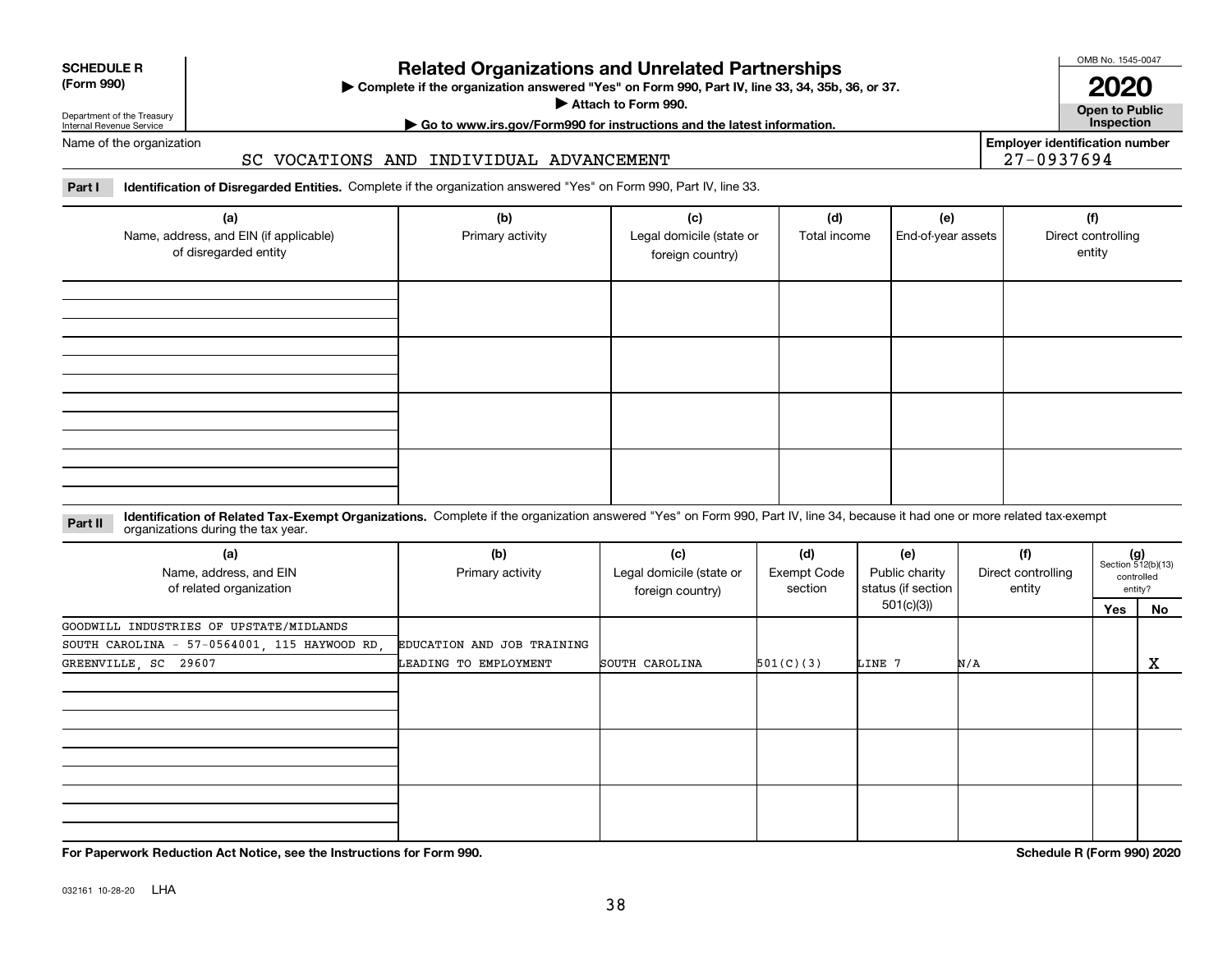#### Schedule R (Form 990) 2020 SC VOCATIONS AND INDIVIDUAL ADVANCEMENT 27-0937694 <sub>Page</sub>

**2**

**Identification of Related Organizations Taxable as a Partnership.** Complete if the organization answered "Yes" on Form 990, Part IV, line 34, because it had one or more related **Part III** organizations treated as a partnership during the tax year.

| (a)                     | (b)              | (c)                  | (d)                | (e)                                                                 | (f)            | (g)                   | (h)              | (i)                                               | (j) | (k)                   |
|-------------------------|------------------|----------------------|--------------------|---------------------------------------------------------------------|----------------|-----------------------|------------------|---------------------------------------------------|-----|-----------------------|
| Name, address, and EIN  | Primary activity | Legal<br>domicile    | Direct controlling | Predominant income                                                  | Share of total | Share of              | Disproportionate | Code V-UBI                                        |     | General or Percentage |
| of related organization |                  | (state or<br>foreign | entity             | related, unrelated,<br>excluded from tax under<br>sections 512-514) | income         | end-of-year<br>assets | allocations?     | amount in box                                     |     | managing ownership    |
|                         |                  | country)             |                    |                                                                     |                |                       | Yes   No         | 20 of Schedule Partner?<br>K-1 (Form 1065) Yes No |     |                       |
|                         |                  |                      |                    |                                                                     |                |                       |                  |                                                   |     |                       |
|                         |                  |                      |                    |                                                                     |                |                       |                  |                                                   |     |                       |
|                         |                  |                      |                    |                                                                     |                |                       |                  |                                                   |     |                       |
|                         |                  |                      |                    |                                                                     |                |                       |                  |                                                   |     |                       |
|                         |                  |                      |                    |                                                                     |                |                       |                  |                                                   |     |                       |
|                         |                  |                      |                    |                                                                     |                |                       |                  |                                                   |     |                       |
|                         |                  |                      |                    |                                                                     |                |                       |                  |                                                   |     |                       |
|                         |                  |                      |                    |                                                                     |                |                       |                  |                                                   |     |                       |
|                         |                  |                      |                    |                                                                     |                |                       |                  |                                                   |     |                       |
|                         |                  |                      |                    |                                                                     |                |                       |                  |                                                   |     |                       |
|                         |                  |                      |                    |                                                                     |                |                       |                  |                                                   |     |                       |
|                         |                  |                      |                    |                                                                     |                |                       |                  |                                                   |     |                       |
|                         |                  |                      |                    |                                                                     |                |                       |                  |                                                   |     |                       |
|                         |                  |                      |                    |                                                                     |                |                       |                  |                                                   |     |                       |
|                         |                  |                      |                    |                                                                     |                |                       |                  |                                                   |     |                       |
|                         |                  |                      |                    |                                                                     |                |                       |                  |                                                   |     |                       |
|                         |                  |                      |                    |                                                                     |                |                       |                  |                                                   |     |                       |

**Identification of Related Organizations Taxable as a Corporation or Trust.** Complete if the organization answered "Yes" on Form 990, Part IV, line 34, because it had one or more related **Part IV** organizations treated as a corporation or trust during the tax year.

| (a)<br>Name, address, and EIN<br>of related organization | (b)<br>Primary activity | (c)<br>Legal domicile<br>state or<br>foreign | (d)<br>Direct controlling<br>entity | (e)<br>Type of entity<br>(C corp, S corp,<br>or trust) | (f)<br>Share of total<br>income | (g)<br>Share of<br>end-of-year<br>assets | (h)<br>Percentage<br>ownership | (i)<br>Section<br>$512(b)(13)$<br>controlled | entity? |
|----------------------------------------------------------|-------------------------|----------------------------------------------|-------------------------------------|--------------------------------------------------------|---------------------------------|------------------------------------------|--------------------------------|----------------------------------------------|---------|
|                                                          |                         | country)                                     |                                     |                                                        |                                 |                                          |                                |                                              | Yes No  |
|                                                          |                         |                                              |                                     |                                                        |                                 |                                          |                                |                                              |         |
|                                                          |                         |                                              |                                     |                                                        |                                 |                                          |                                |                                              |         |
|                                                          |                         |                                              |                                     |                                                        |                                 |                                          |                                |                                              |         |
|                                                          |                         |                                              |                                     |                                                        |                                 |                                          |                                |                                              |         |
|                                                          |                         |                                              |                                     |                                                        |                                 |                                          |                                |                                              |         |
|                                                          |                         |                                              |                                     |                                                        |                                 |                                          |                                |                                              |         |
|                                                          |                         |                                              |                                     |                                                        |                                 |                                          |                                |                                              |         |
|                                                          |                         |                                              |                                     |                                                        |                                 |                                          |                                |                                              |         |
|                                                          |                         |                                              |                                     |                                                        |                                 |                                          |                                |                                              |         |
|                                                          |                         |                                              |                                     |                                                        |                                 |                                          |                                |                                              |         |
|                                                          |                         |                                              |                                     |                                                        |                                 |                                          |                                |                                              |         |
|                                                          |                         |                                              |                                     |                                                        |                                 |                                          |                                |                                              |         |
|                                                          |                         |                                              |                                     |                                                        |                                 |                                          |                                |                                              |         |
|                                                          |                         |                                              |                                     |                                                        |                                 |                                          |                                |                                              |         |
|                                                          |                         |                                              |                                     |                                                        |                                 |                                          |                                |                                              |         |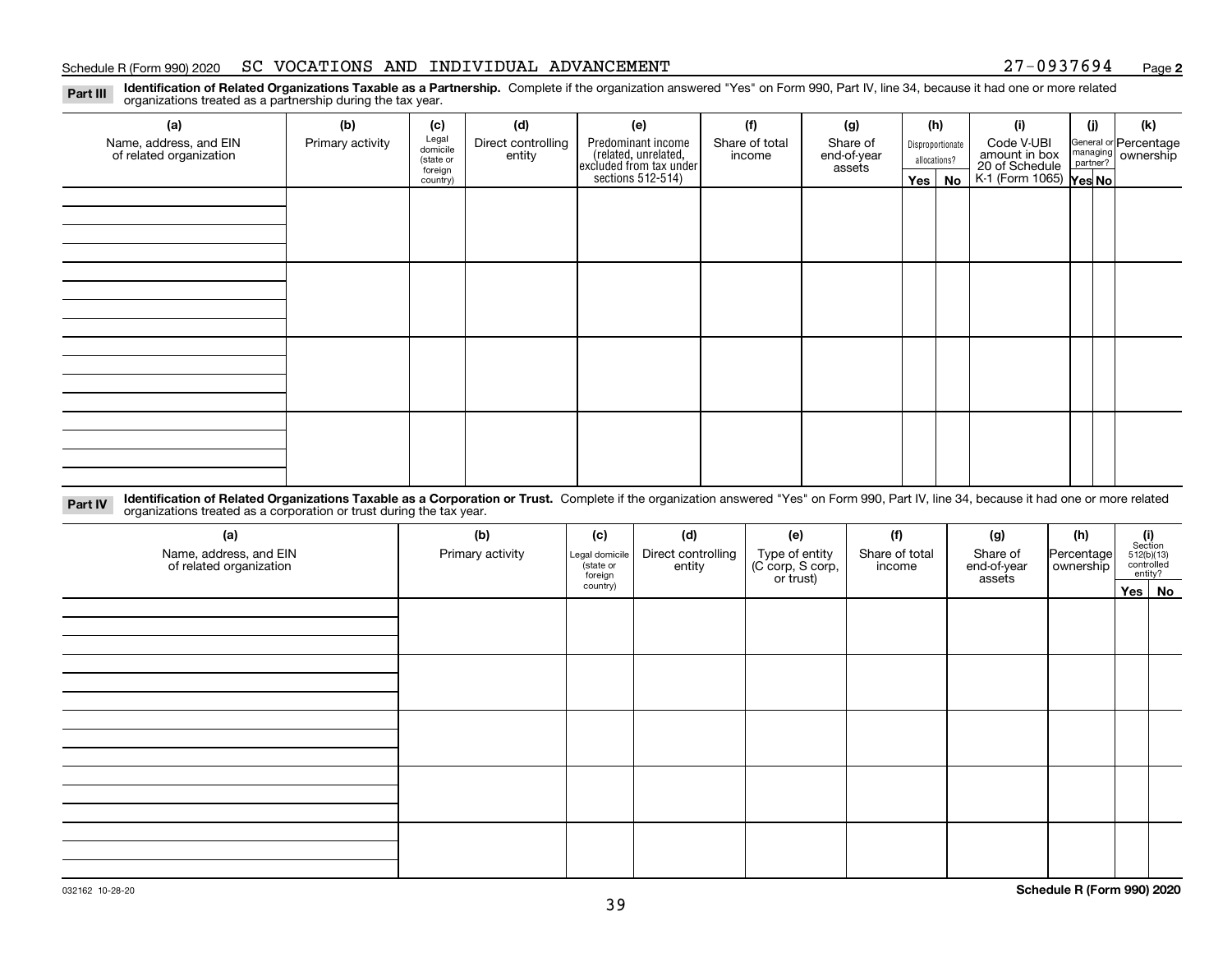#### Schedule R (Form 990) 2020 SC VOCATIONS AND INDIVIDUAL ADVANCEMENT 27-0937694 <sub>Page</sub>

#### **Part V** T**ransactions With Related Organizations.** Complete if the organization answered "Yes" on Form 990, Part IV, line 34, 35b, or 36.

| Note: Complete line 1 if any entity is listed in Parts II, III, or IV of this schedule. |                                                                                                                                                                                                                                |     |   |   |  |
|-----------------------------------------------------------------------------------------|--------------------------------------------------------------------------------------------------------------------------------------------------------------------------------------------------------------------------------|-----|---|---|--|
|                                                                                         | During the tax year, did the organization engage in any of the following transactions with one or more related organizations listed in Parts II-IV?                                                                            |     |   |   |  |
|                                                                                         |                                                                                                                                                                                                                                | 1a  |   | X |  |
|                                                                                         | <b>b</b> Gift, grant, or capital contribution to related organization(s)                                                                                                                                                       | 1b  |   | x |  |
|                                                                                         | c Gift, grant, or capital contribution from related organization(s)                                                                                                                                                            | 1c  |   | X |  |
|                                                                                         | <b>d</b> Loans or loan guarantees to or for related organization(s)                                                                                                                                                            | 1d  |   | X |  |
|                                                                                         | e Loans or loan quarantees by related organization(s)                                                                                                                                                                          | 1e  |   | X |  |
|                                                                                         |                                                                                                                                                                                                                                |     |   |   |  |
|                                                                                         | Dividends from related organization(s) manufactured and contract and contract or produced and contract and contract and contract and contract and contract and contract and contract and contract and contract and contract an | 1f  |   | х |  |
|                                                                                         | g Sale of assets to related organization(s) www.assettion.com/www.assettion.com/www.assettion.com/www.assettion.com/www.assettion.com/www.assettion.com/www.assettion.com/www.assettion.com/www.assettion.com/www.assettion.co | 1a  |   | X |  |
|                                                                                         | h Purchase of assets from related organization(s) manufactured and content to the content of the content of the content of the content of the content of the content of the content of the content of the content of the conte | 1h  |   | X |  |
|                                                                                         | Exchange of assets with related organization(s) www.andron.com/www.andron.com/www.andron.com/www.andron.com/www.andron.com/www.andron.com/www.andron.com/www.andron.com/www.andron.com/www.andron.com/www.andron.com/www.andro | 1i  |   | X |  |
|                                                                                         |                                                                                                                                                                                                                                | 1i. |   | X |  |
|                                                                                         |                                                                                                                                                                                                                                |     |   |   |  |
|                                                                                         |                                                                                                                                                                                                                                | 1k  |   | х |  |
|                                                                                         | Performance of services or membership or fundraising solicitations for related organization(s)                                                                                                                                 | 11  |   | X |  |
|                                                                                         | m Performance of services or membership or fundraising solicitations by related organization(s)                                                                                                                                | 1m  | X |   |  |
|                                                                                         |                                                                                                                                                                                                                                | 1n  |   | X |  |
|                                                                                         | <b>o</b> Sharing of paid employees with related organization(s)                                                                                                                                                                | 10  | X |   |  |
|                                                                                         |                                                                                                                                                                                                                                |     |   |   |  |
|                                                                                         | p Reimbursement paid to related organization(s) for expenses [111] resummations are constructed as a constrained and constrained and constrained and constrained and constrained and constrained and constrained and constrain | 1p  | х |   |  |
|                                                                                         |                                                                                                                                                                                                                                | 1a  |   | X |  |
|                                                                                         |                                                                                                                                                                                                                                |     |   |   |  |
|                                                                                         | r Other transfer of cash or property to related organization(s)                                                                                                                                                                | 1r  | х |   |  |
|                                                                                         |                                                                                                                                                                                                                                | 1s  |   | X |  |

**2**If the answer to any of the above is "Yes," see the instructions for information on who must complete this line, including covered relationships and transaction thresholds.

| (a)<br>Name of related organization | (b)<br>Transaction<br>type (a-s) | (c)<br>Amount involved | (d)<br>Method of determining amount involved |
|-------------------------------------|----------------------------------|------------------------|----------------------------------------------|
| (1)                                 |                                  |                        |                                              |
| (2)                                 |                                  |                        |                                              |
| (3)                                 |                                  |                        |                                              |
| (4)                                 |                                  |                        |                                              |
| (5)                                 |                                  |                        |                                              |
| (6)                                 |                                  |                        |                                              |

 $\overline{a}$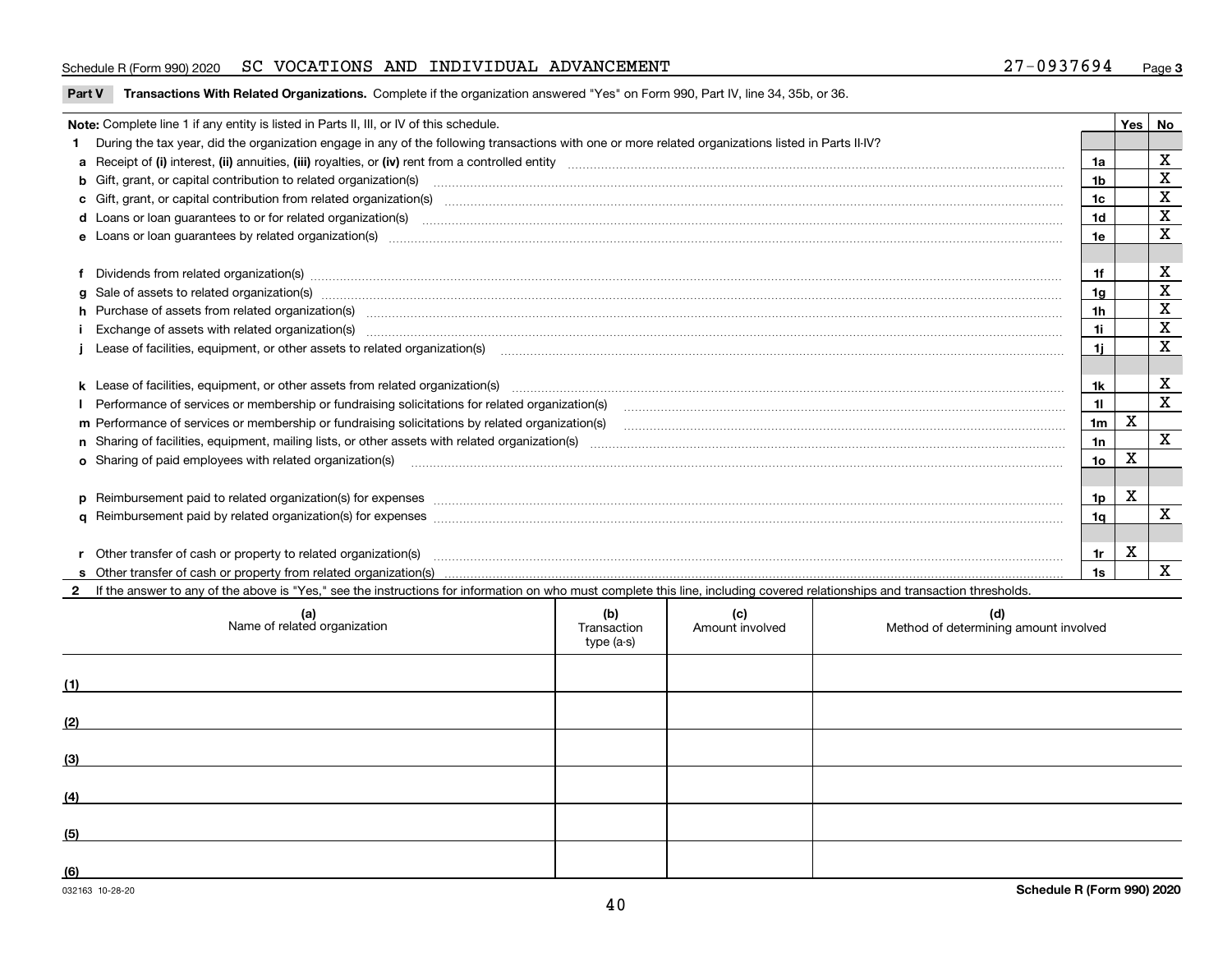#### Schedule R (Form 990) 2020 SC VOCATIONS AND INDIVIDUAL ADVANCEMENT 27-0937694 <sub>Page</sub>

**Part VI Unrelated Organizations Taxable as a Partnership. Complete if the organization answered "Yes" on Form 990, Part IV, line 37.** 

Provide the following information for each entity taxed as a partnership through which the organization conducted more than five percent of its activities (measured by total assets or gross revenue) that was not a related organization. See instructions regarding exclusion for certain investment partnerships.

| ັ<br>(a)<br>Name, address, and EIN<br>of entity | ັ<br>ັ<br>(b)<br>Primary activity | (c)<br>Legal domicile<br>(state or foreign<br>country) | (d)<br>Predominant income<br>(related, unrelated,<br>excluded from tax under<br>sections 512-514) | (e)<br>Are all<br>$\begin{array}{c}\n\text{partners} \sec.\n\\ \n501(c)(3)\n\\ \n0rgs.?\n\end{array}$ | (f)<br>Share of<br>total<br>income | (g)<br>Share of<br>end-of-year<br>assets | (h)<br>Dispropor-<br>tionate<br>allocations? | (i)<br>Code V-UBI<br>amount in box 20 managing<br>of Schedule K-1<br>(Form 1065)<br>$\overline{Yes}$ No | (i)    | (k) |
|-------------------------------------------------|-----------------------------------|--------------------------------------------------------|---------------------------------------------------------------------------------------------------|-------------------------------------------------------------------------------------------------------|------------------------------------|------------------------------------------|----------------------------------------------|---------------------------------------------------------------------------------------------------------|--------|-----|
|                                                 |                                   |                                                        |                                                                                                   | Yes No                                                                                                |                                    |                                          | Yes No                                       |                                                                                                         | Yes No |     |
|                                                 |                                   |                                                        |                                                                                                   |                                                                                                       |                                    |                                          |                                              |                                                                                                         |        |     |
|                                                 |                                   |                                                        |                                                                                                   |                                                                                                       |                                    |                                          |                                              |                                                                                                         |        |     |
|                                                 |                                   |                                                        |                                                                                                   |                                                                                                       |                                    |                                          |                                              |                                                                                                         |        |     |
|                                                 |                                   |                                                        |                                                                                                   |                                                                                                       |                                    |                                          |                                              |                                                                                                         |        |     |
|                                                 |                                   |                                                        |                                                                                                   |                                                                                                       |                                    |                                          |                                              |                                                                                                         |        |     |
|                                                 |                                   |                                                        |                                                                                                   |                                                                                                       |                                    |                                          |                                              |                                                                                                         |        |     |
|                                                 |                                   |                                                        |                                                                                                   |                                                                                                       |                                    |                                          |                                              |                                                                                                         |        |     |
|                                                 |                                   |                                                        |                                                                                                   |                                                                                                       |                                    |                                          |                                              |                                                                                                         |        |     |

**Schedule R (Form 990) 2020**